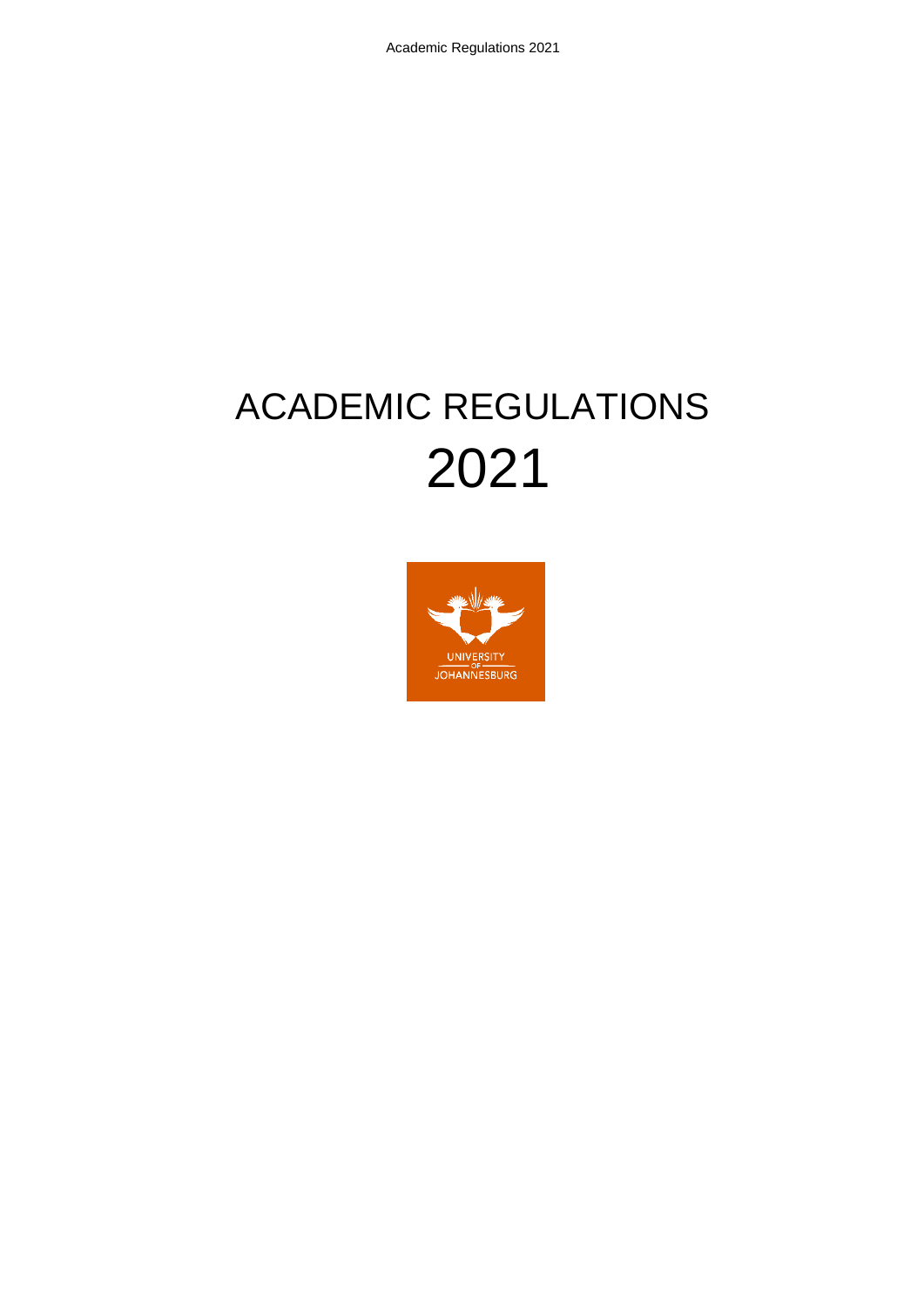## **Table of Contents**

|              | SECTION A (ADDENDUM PERTAINING TO REGULATIONS IMPACTED BY COVID-19)6   |     |  |  |  |
|--------------|------------------------------------------------------------------------|-----|--|--|--|
| 1.           |                                                                        |     |  |  |  |
| 1.1          |                                                                        |     |  |  |  |
| 1.2          |                                                                        |     |  |  |  |
| 1.3          |                                                                        |     |  |  |  |
| 2.           |                                                                        |     |  |  |  |
| 2.1          |                                                                        |     |  |  |  |
| 2.2          |                                                                        |     |  |  |  |
| 2.3          |                                                                        |     |  |  |  |
| 3.           |                                                                        |     |  |  |  |
| 4.           |                                                                        |     |  |  |  |
| 4.1          |                                                                        |     |  |  |  |
| 4.2          | General minimum admission requirement principles for undergraduate     |     |  |  |  |
|              |                                                                        |     |  |  |  |
| 4.3          |                                                                        |     |  |  |  |
| 4.4          | Admission requirements for international applicants and applicants who |     |  |  |  |
|              | completed the Senior Certificate (SC)                                  | .26 |  |  |  |
| 4.5          | Admission requirements for applicants who obtained the National Senior |     |  |  |  |
|              |                                                                        |     |  |  |  |
| 4.6          | Admission requirements for applicants who obtained the National        |     |  |  |  |
|              | Certificate Vocational (NCV), Senior Certificate Amended SC(A) and the |     |  |  |  |
|              |                                                                        |     |  |  |  |
|              |                                                                        |     |  |  |  |
| 4.7          | Minimum admission requirements applicable to Higher Certificates 26    |     |  |  |  |
| 4.8          | Minimum admission requirements applicable to Diplomas27                |     |  |  |  |
| 4.9          | Minimum admission requirements applicable to Advanced                  |     |  |  |  |
|              | Diplomas                                                               |     |  |  |  |
| 4.10<br>4.11 | Minimum admission requirements applicable to Bachelor's Programmes28   |     |  |  |  |
|              |                                                                        |     |  |  |  |
| 4.11.1       |                                                                        |     |  |  |  |
| 4.11.2       |                                                                        |     |  |  |  |
| 4.11.3       |                                                                        |     |  |  |  |
| 4.11.4       |                                                                        |     |  |  |  |
| 4.12         | Qualification progression routes (Higher Certificates to Diploma to    |     |  |  |  |
|              |                                                                        |     |  |  |  |
| 4.12.1       |                                                                        |     |  |  |  |
| 4.12.2       |                                                                        |     |  |  |  |
| 4.13         |                                                                        |     |  |  |  |
| 4.14         |                                                                        |     |  |  |  |
| 4.15         |                                                                        |     |  |  |  |
| 5.           |                                                                        |     |  |  |  |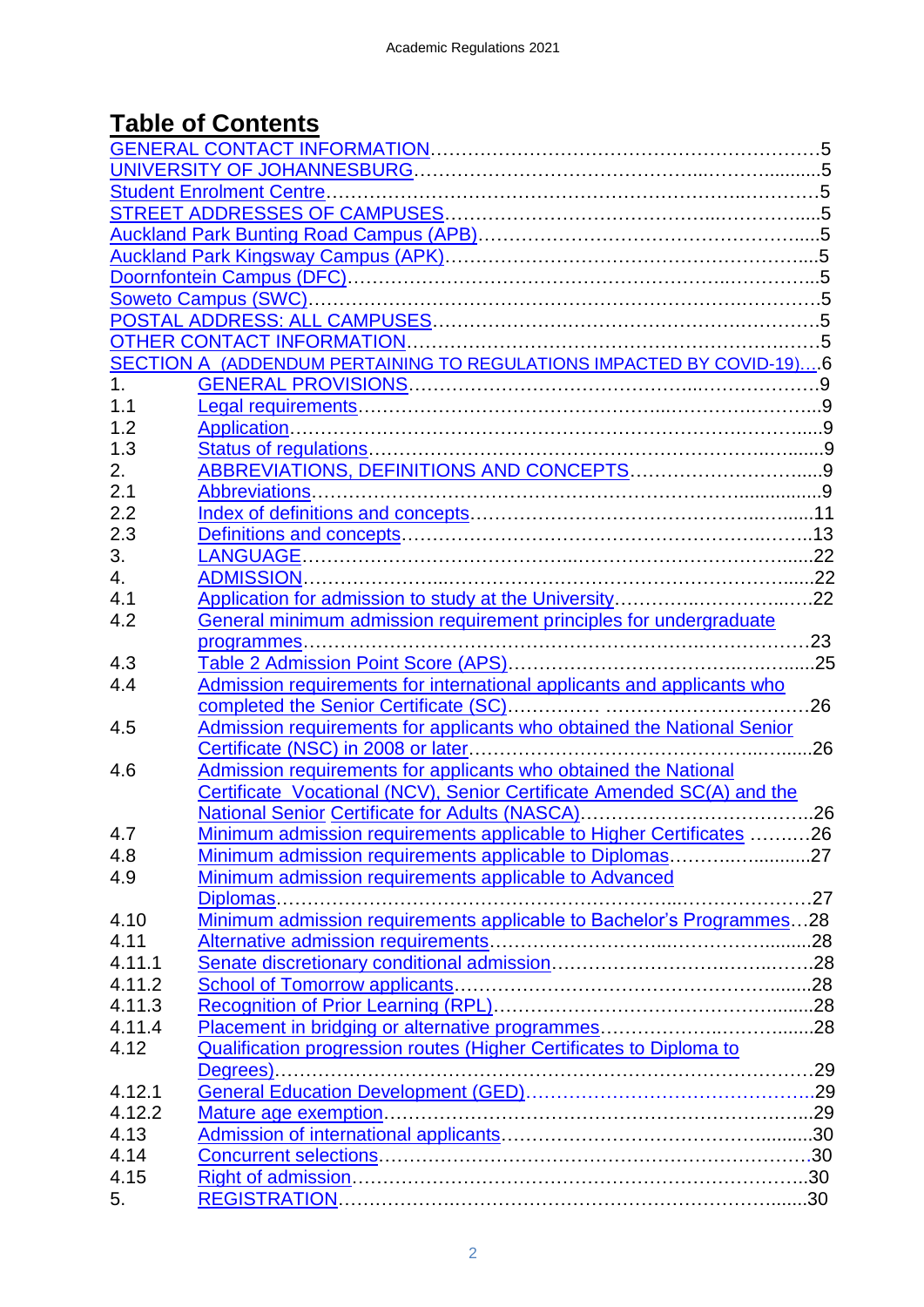| 5.1   |                                                                         |  |
|-------|-------------------------------------------------------------------------|--|
| 5.2   |                                                                         |  |
| 5.2.1 |                                                                         |  |
| 5.2.2 | Transfer students from other higher education institutions34            |  |
| 5.2.3 |                                                                         |  |
| 5.2.4 |                                                                         |  |
| 5.2.5 | Omission of material information and submission of incorrect            |  |
|       |                                                                         |  |
| 5.3   |                                                                         |  |
| 5.4   |                                                                         |  |
| 5.5   |                                                                         |  |
| 5.6   | Registration for the higher level of a module or qualification35        |  |
| 5.7   |                                                                         |  |
| 5.8   |                                                                         |  |
| 5.9   |                                                                         |  |
| 5.10  |                                                                         |  |
| 5.11  |                                                                         |  |
| 5.12  | Participation in Distance Education (Online) programmes36               |  |
|       | <b>CREDIT AND PROMOTION REQUIREMENTS FOR</b>                            |  |
| 6.    |                                                                         |  |
|       | PROGRAMMES THAT WILL INCLUDE DISTANCE EDUCATION                         |  |
|       |                                                                         |  |
| 7.    |                                                                         |  |
| 8.    | EXEMPTION AND RECOGNITION REQUIREMENTS38                                |  |
| 9.    |                                                                         |  |
| 10.   |                                                                         |  |
|       |                                                                         |  |
|       |                                                                         |  |
| 11.   |                                                                         |  |
| 11.1  |                                                                         |  |
| 11.2  |                                                                         |  |
| 11.3  |                                                                         |  |
| 11.4  |                                                                         |  |
| 11.5  | Special summative assessment and supplementary summative                |  |
|       |                                                                         |  |
| 11.6  |                                                                         |  |
| 11.7  |                                                                         |  |
| 11.8  | Access control during assessments for contact students46                |  |
| 11.9  | Access control and invigilation during online assessments47             |  |
| 11.10 | Transgressions during any assessment opportunity47                      |  |
| 11.11 | Irregularities during participation in summative assessments, practical |  |
|       |                                                                         |  |
| 11.12 | Irregularities during participation in electronic and online summative  |  |
|       |                                                                         |  |
| 11.13 |                                                                         |  |
| 11.14 |                                                                         |  |
| 11.15 |                                                                         |  |
| 12.   |                                                                         |  |
| 13.   |                                                                         |  |
| 14.   | ACADEMIC REGULATIONS APPLICABLE TO POSTGRADUATE                         |  |
|       |                                                                         |  |
| 14.1  |                                                                         |  |
| 14.2  |                                                                         |  |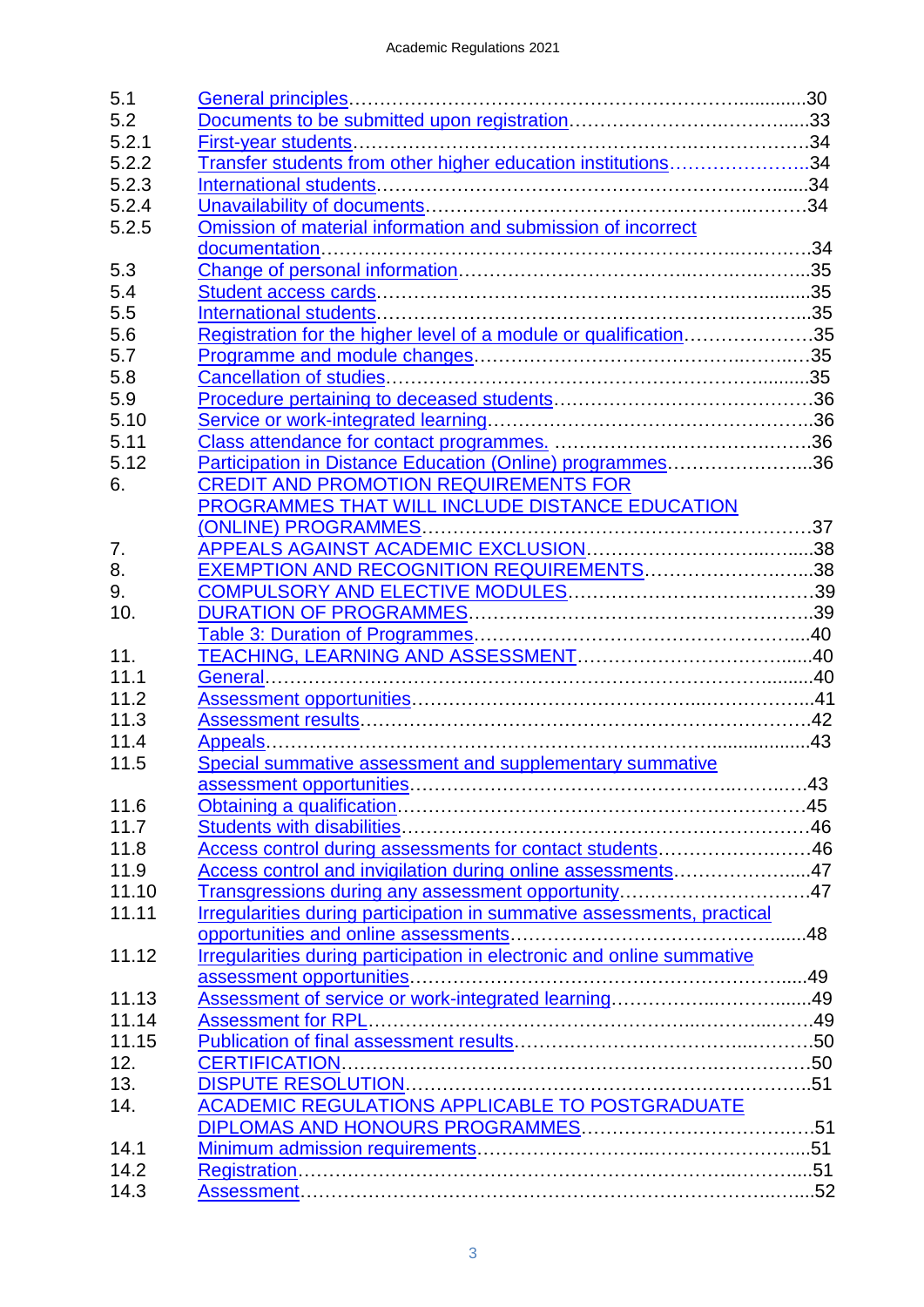| 15.   | <b>ACADEMIC REGULATIONS APPLICABLE TO MASTER'S</b>                         |     |
|-------|----------------------------------------------------------------------------|-----|
|       |                                                                            |     |
| 15.1  |                                                                            |     |
| 15.2  |                                                                            |     |
| 15.3  |                                                                            |     |
| 15.4  |                                                                            |     |
| 15.5  |                                                                            |     |
| 15.6  | Conversion/Transfer of a research master's degree to a doctoral degree54   |     |
| 15.7  |                                                                            |     |
| 15.8  | Resolving conflicting results recommended by the assessors57               |     |
| 15.9  | Certification of compliance with the requirements of the qualification58   |     |
| 15.10 | Dissemination and publication of the minor dissertation and dissertation58 |     |
| 15.11 |                                                                            |     |
| 15.12 |                                                                            |     |
| 16.   | <b>ACADEMIC REGULATIONS APPLICABLE TO DOCTORAL DEGREES59</b>               |     |
| 16.1  |                                                                            |     |
| 16.2  |                                                                            |     |
| 16.3  |                                                                            |     |
| 16.4  |                                                                            |     |
| 16.5  |                                                                            |     |
| 16.6  |                                                                            |     |
| 16.7  | Certification of compliance with the requirements of the qualification63   |     |
| 16.8  |                                                                            |     |
| 16.9  |                                                                            |     |
| 16.10 |                                                                            |     |
| 16.11 |                                                                            |     |
| 16.12 |                                                                            |     |
| 17.   | SPECIFIC ACADEMIC REGULATIONS APPLICABLE TO NON-                           |     |
|       | SUBSIDISED ACADEMIC CONTINUING EDUCATION WHOLE AND                         |     |
|       |                                                                            |     |
| 17.1  |                                                                            |     |
| 17.2  |                                                                            |     |
| 17.3  |                                                                            |     |
| 17.4  |                                                                            |     |
| 17.5  |                                                                            |     |
| 17.6  |                                                                            |     |
| 17.7  |                                                                            |     |
| 18.   | WITHDRAWAL AND REVOCATION OF ADMISSION STATUS AND                          |     |
|       | REGISTRATION FOR DEGREE, DIPLOMA, CERTIFICATE OR OTHER                     |     |
|       |                                                                            |     |
| 19.   | WITHDRAWAL AND REVOCATION OF DEGREE, DIPLOMA,                              |     |
|       |                                                                            |     |
| 20.   | LIST OF RELEVANT ACTS/POLICIES/DOCUMENTS AVAILABLE ON                      |     |
|       |                                                                            | .69 |
|       |                                                                            |     |

 $\begin{array}{ccccccccc}\n\bullet & \bullet & \bullet & \bullet & \end{array}$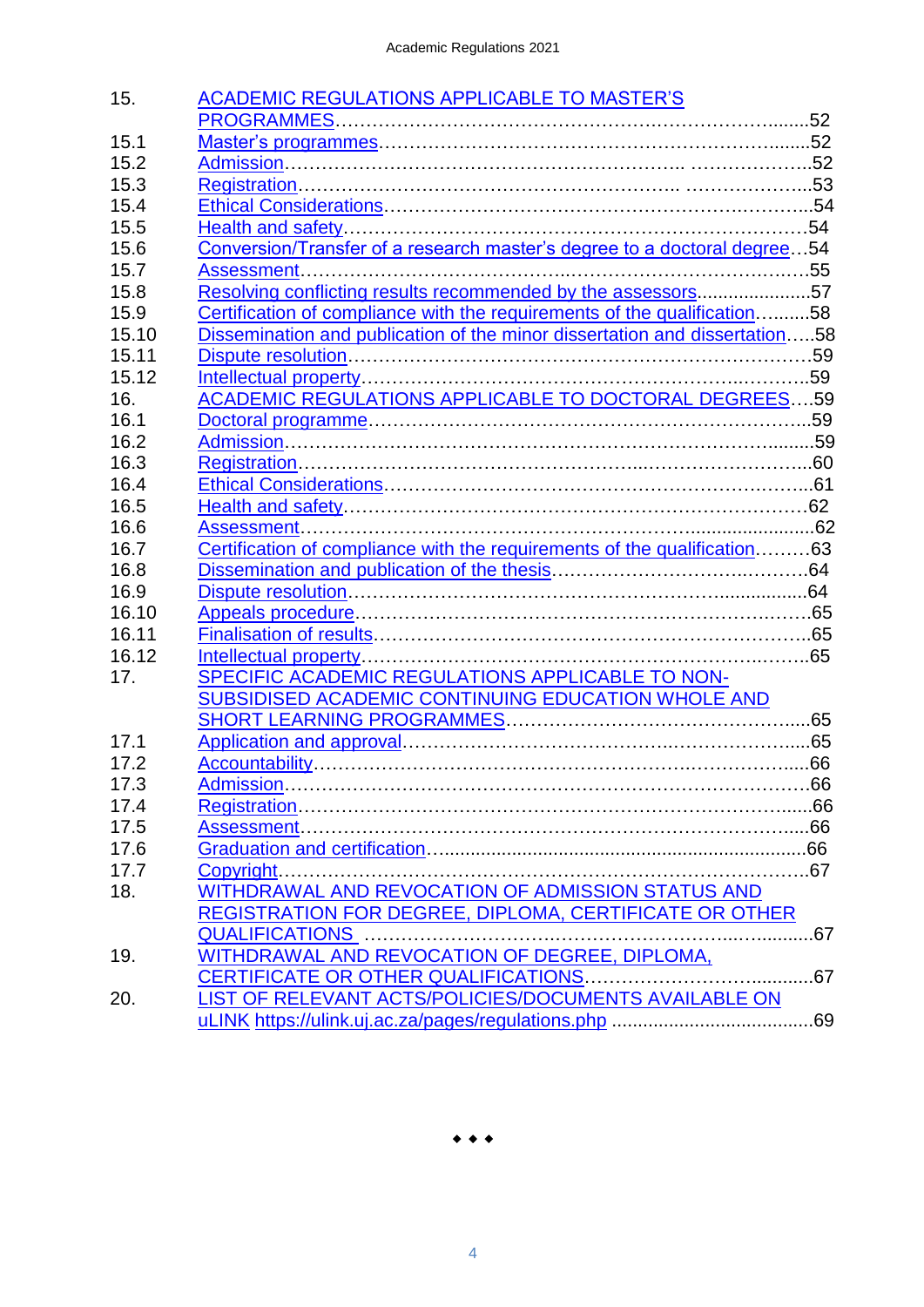## <span id="page-4-0"></span>**GENERAL CONTACT INFORMATION**

## <span id="page-4-1"></span>**UNIVERSITY OF JOHANNESBURG**

<span id="page-4-2"></span>**Student Enrolment Centre** Call Centre Telephone: 011 559 4555

## <span id="page-4-3"></span>**STREET ADDRESSES OF CAMPUSES**

## <span id="page-4-4"></span>**Auckland Park Bunting Road Campus (APB)**

University of Johannesburg Auckland Park Bunting Road Campus Bunting Road, Auckland Park **Johannesburg** 2092

## <span id="page-4-5"></span>**Auckland Park Kingsway Campus (APK)**

University of Johannesburg Auckland Park Kingsway Campus Corner Kingsway and University Road Auckland Park **Johannesburg** 2092

## <span id="page-4-6"></span>**Doornfontein Campus (DFC)**

University of Johannesburg Doornfontein Campus 37 Corner Beit and Nind Street Doornfontein **Johannesburg** 2094

## <span id="page-4-7"></span>**Soweto Campus (SWC)**

University of Johannesburg Soweto Campus Old Potchefstroom Road Power Park Soweto 6201

## <span id="page-4-8"></span>POSTAL ADDRESS: ALL CAMPUSES

## **University of Johannesburg**

Auckland Park Kingsway Campus PO Box 524 Auckland Park 2006

## <span id="page-4-9"></span>**OTHER CONTACT INFORMATION**

UJ Web Address: [www.uj.ac.za](http://www.uj.ac.za/)  UJ Email Address: [mylife@uj.ac.za](mailto:mylife@uj.ac.za)  UJ Call Centre: 011 559 4555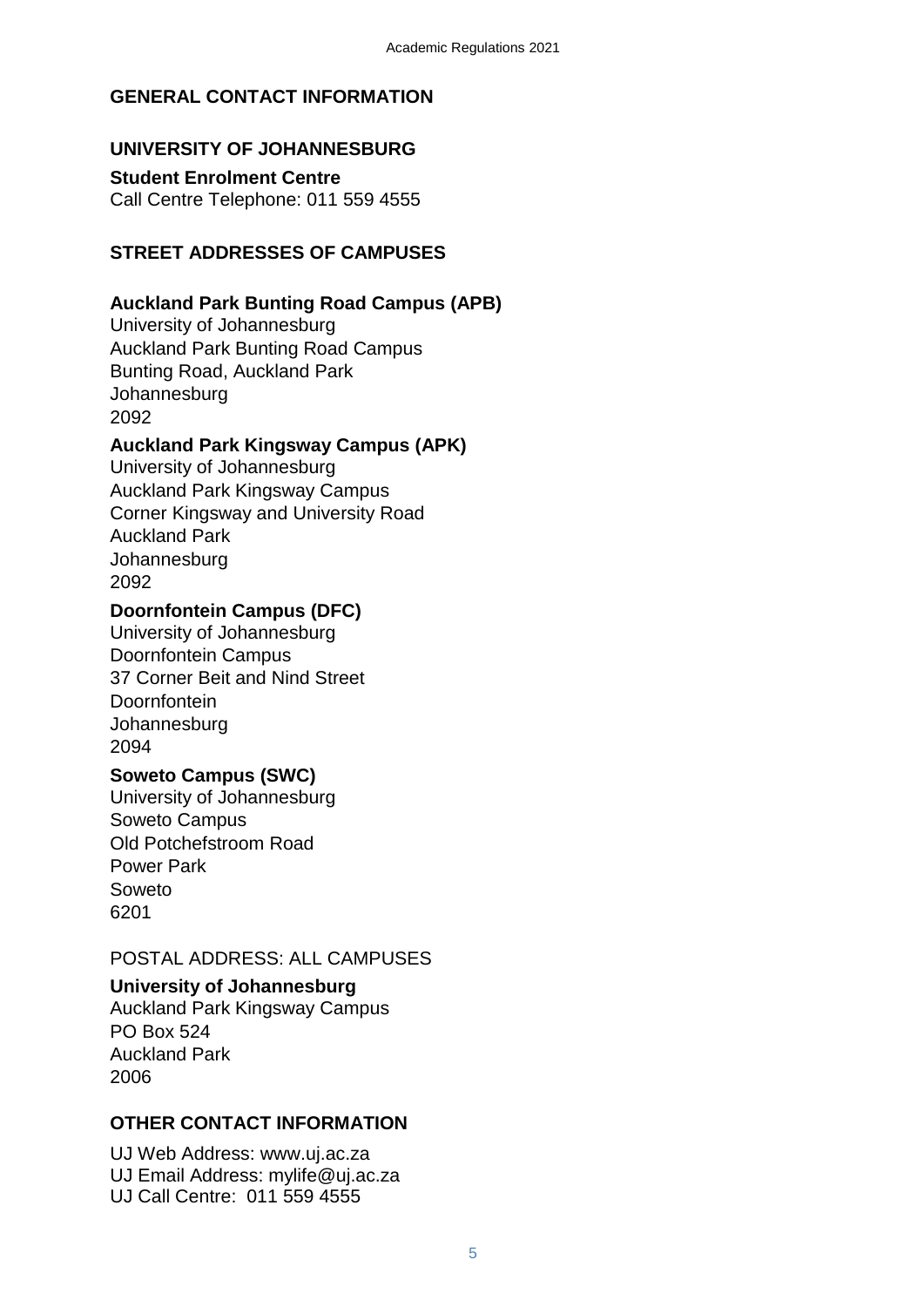## <span id="page-5-0"></span>**SECTION A**

**Addendum pertaining to the Amendment to the Academic Regulations for 2020 that were impacted by Covid-19.<sup>1</sup>**

**Introduction**

 $\overline{a}$ 

- **1. The rapid transition to online teaching and learning has presented challenges to some of our students, including access to learning devices, data, and connectivity, and also a non-conducive learning environment. To accommodate students within this challenging Covid-19 period, and to support student success, some amendments to the 2020 Academic Regulations (AR) are proposed for the duration of 2020. These amendments are indicated in the table below and include:**
	- **a) Lowering the requirements for progression to the second semester of 2020 and admission to a final assessment opportunity (including a supplementary examination);**
	- **b) Allowing for a flexible calculation of a final mark, by using a higher percentage weighting for the higher mark (semester mark or final assessment mark).**
	- **c) Extension of the pre-registration period for research master's and doctoral students.**
- **2. In addition to the amendments indicated in the table below, further arrangements (not captured in the 2020 Academic Regulations) are proposed as follows:**
	- **a) Subject to the necessary approval process in the relevant Department and Faculty/College:** 
		- **i. Semester modules may be converted to couplet modules or year modules.**
		- **ii. The assessment in a module may be converted from a traditional examination model to continuous assessment.**
	- **b) Traditional examination:** 
		- **i. In addition to the standard fixed weighted calculation SM:EM of 50:50 or 40:60, allow for a flexible calculation of FM, as follows. For each student, the best of SM or EM will have a weighting of 60%.**
		- **ii. Faculties will indicate the calculation criteria for each module.**
	- **c) Hybrid continuous assessment:** 
		- **i. In addition to the traditional examination and continuous assessment, faculties may adopt a hybrid continuous assessment model.**
		- **ii. This model allows for students who have failed the module (assessed via continuous assessment), a final opportunity (FO) to pass the module by means of an integrated assessment, covering the full semester's work.**
		- **iii. Entry requirement for the FO supplementary exam: 30% mark obtained via the continuous assessment opportunities during the semester.**
		- **iv. Only the mark of the FO will count towards the final mark of the module.**
		- **v. The mark of the FO will be capped at 50%.**
	- **d) Academic exclusions, appeals against academic exclusion, progression requirements and requirements for completion within the maximum duration of the qualification: Apply with due recognition of C-19 context. It is advised to use**

 $<sup>1</sup>$  The above amended regulations were applied to the 2020 Academic Year. Pending the Covid-19 situation, these regulations may</sup> be applied to the 2021 Academic Year if required.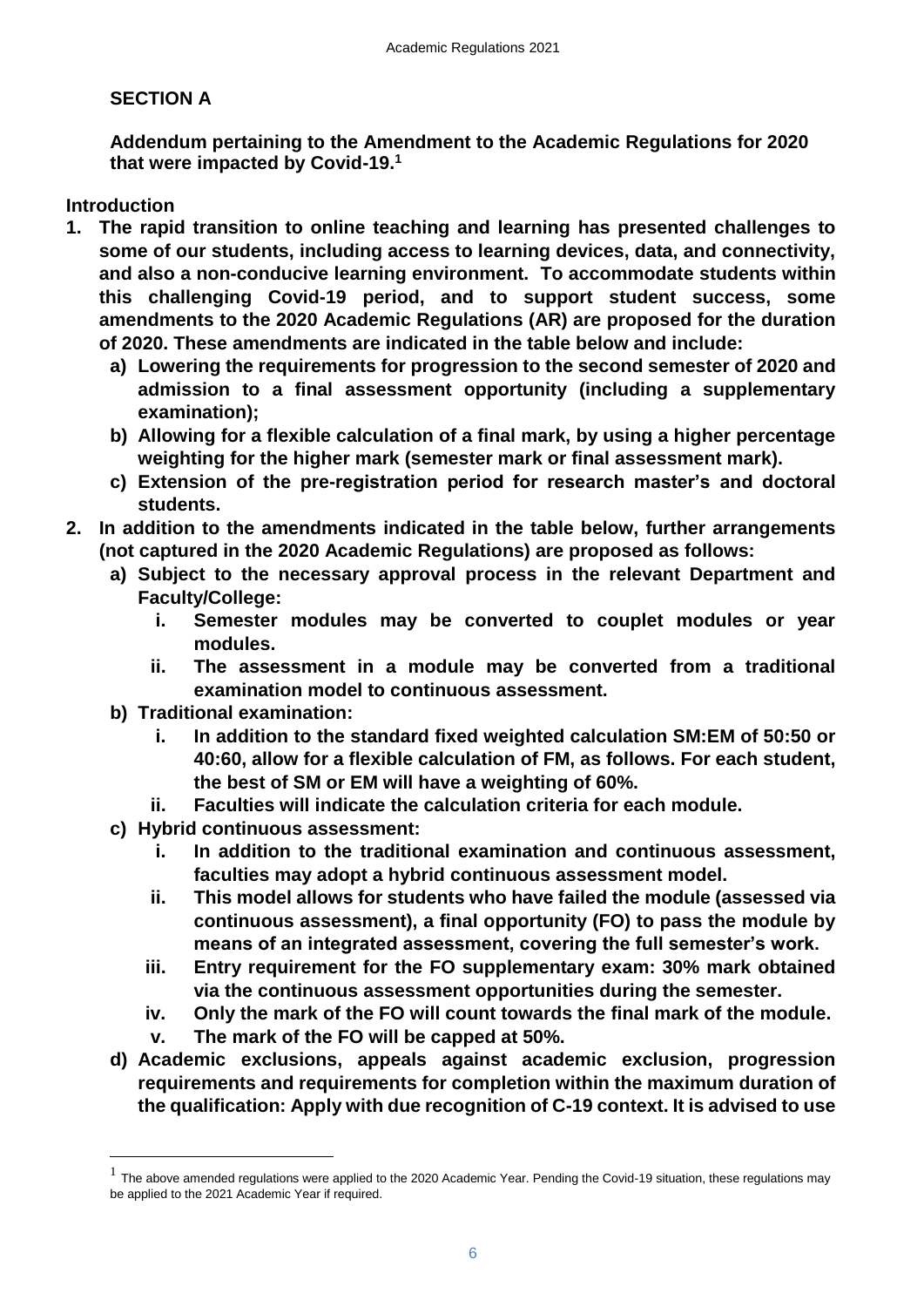**stern warnings and conditions regarding future performance, but not to exclude students at the end of the first semester.**

**e) Academic departments might have difficulty in managing to comply with the external moderation requirement for exit-level modules at the end of the first semester of 2020. The Executive Dean has the authority to approve exceptions to this rule and, in such instances, should retain oversight of a rigorous internal moderation process. The Executive Dean may delegate this function to the Vice-Dean Teaching and Learning. External moderation of exit-level modules remains the preferred route, even if this is restricted to a small sample, to ensure quality control over the assessment process.** 

#### **Regulation amendments**<sup>2</sup>

 $\overline{a}$ 

| <b>Number</b> | Amendment (indicated in red)                                                         |
|---------------|--------------------------------------------------------------------------------------|
| 2.3.21        | "Distance Education (Online)", for purposes of the Academic Regulations, does        |
|               | not refer to programmes that were approved as "contact" and are now being            |
|               | offered online due to Covid-19, and is characterised by                              |
|               |                                                                                      |
|               | (This insertion is to clarify that rules pertaining to online programmes in the 2020 |
|               | Academic Regulations, e.g. carousel model for registration, are not applicable to    |
|               | contact programmes that are being presented online due to Covid-19.)                 |
| 2.3.30        | "Couplet module" is a first-semester module followed by the second-semester          |
| (c)           | module where the content of the second-semester module is dependent on the           |
|               | content of the first-semester module, subject to a minimum examination mark as       |
|               | well as a minimum final mark of at least 40% (30%) obtained for the first-           |
|               | semester module to progress to the second-semester module.                           |
| 2.3.30        | "40% 30% Prerequisite module" is a module where the student needs to                 |
| (f)           | obtain at least 40% 30% after the first semester in order to continue with the       |
|               | second semester module.                                                              |
| 2.3.30        | "Semester module spread over a year" is a module that has half the credits of        |
| (h)           | a year module, but is presented over a year. A minimum half-year mark of 40%         |
|               | 30% may be is-required (in June) in order to continue with the module in the         |
|               | second semester.                                                                     |
| 5.1.3         | Students register for a programme subject to the regulations that applied at the     |
|               | time of first registration for that particular programme, provided that              |
|               |                                                                                      |
|               | Insert clause: Interim amendments to the AR 2020 due to Covid-19 are excluded        |
|               | from this clause.                                                                    |
| 9.2           | For a year module, a minimum half-year mark (also referred to as a progress          |
|               | mark) of 40% 30% may be required (in June) in order to continue with the module      |
|               | in the second semester.                                                              |
| 11.2.6        | When a summative assessment opportunity is used as a last (comprehensive)            |
|               | assessment opportunity, a minimum final period/semester or year mark of 40%          |
|               | 30% is required for admission to the summative assessment opportunity                |
|               | concerned.                                                                           |
| 11.3.5        | When a traditional examination is used as a last assessment opportunity, the         |
|               | module is deemed as a pass if the following marks have been obtained:                |

 $^2$  The above-amended regulations were applied to the 2020 Academic Year. Pending the Covid-19 situation, these regulations may be applied to the 2021 Academic Year if required.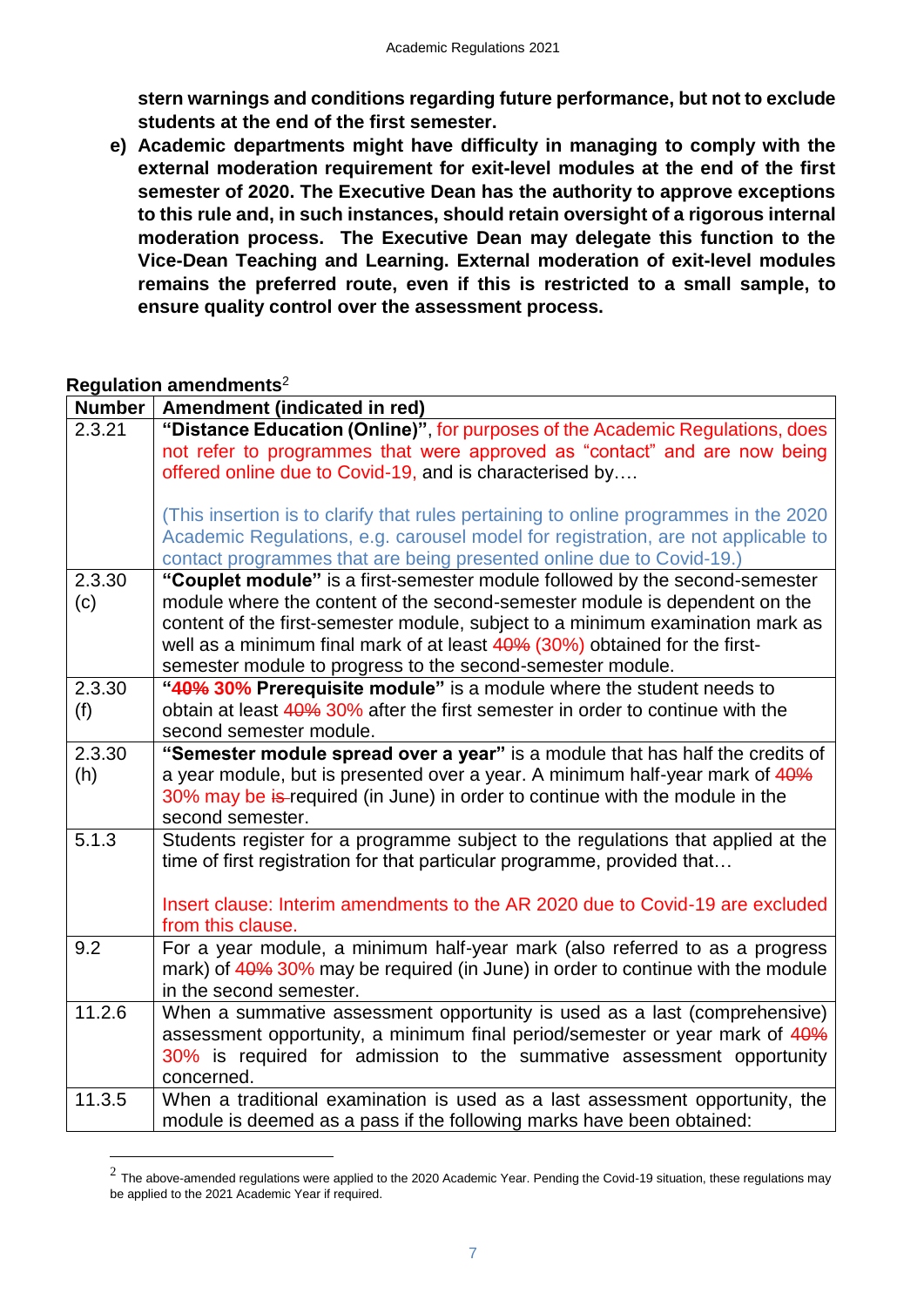|                      | an examination mark of at least 40% 30%; and<br>(a)                                                                                                                                                                                                                                                                                                                                                                                                                                                                                                                                                                                                                                                                                                         |
|----------------------|-------------------------------------------------------------------------------------------------------------------------------------------------------------------------------------------------------------------------------------------------------------------------------------------------------------------------------------------------------------------------------------------------------------------------------------------------------------------------------------------------------------------------------------------------------------------------------------------------------------------------------------------------------------------------------------------------------------------------------------------------------------|
|                      | a final mark of at least 50%.<br>(b)                                                                                                                                                                                                                                                                                                                                                                                                                                                                                                                                                                                                                                                                                                                        |
| 11.3.9               | A couplet module consists of two modules in the academic year concerned                                                                                                                                                                                                                                                                                                                                                                                                                                                                                                                                                                                                                                                                                     |
|                      | whereby the second module builds on the first module. A final period/semester                                                                                                                                                                                                                                                                                                                                                                                                                                                                                                                                                                                                                                                                               |
|                      | mark and a final mark of at least 40% 30% each in the first semester are required                                                                                                                                                                                                                                                                                                                                                                                                                                                                                                                                                                                                                                                                           |
|                      | for admission to the second-semester module. To pass the couplet, a combined                                                                                                                                                                                                                                                                                                                                                                                                                                                                                                                                                                                                                                                                                |
|                      | final mark of at least 50% and a final period/semester mark of at least 40% 30%                                                                                                                                                                                                                                                                                                                                                                                                                                                                                                                                                                                                                                                                             |
|                      | (where applicable) must be obtained in the same year.                                                                                                                                                                                                                                                                                                                                                                                                                                                                                                                                                                                                                                                                                                       |
| $\overline{11.3.10}$ | If a couplet module(s) is not passed on the combined marks, the module(s) in<br>which a final mark of at least 50% and final period/semester mark of at least 40%<br>30% have not been obtained must be repeated. If both modules have to be<br>repeated, pass marks as stipulated in AR 11.3.9 must be obtained to pass the<br>couplet. If the couplet module(s) is/are not passed as stipulated in AR 11.3 9,<br>credit is retained for the module (if any) in which a final mark of at least 50% and<br>a final period/semester mark of at least 40% 30% have been obtained and only<br>the other module must be repeated. Pass marks as stipulated in AR 11.3.5 and<br>AR 11.3.7 above must then be obtained in the module that is repeated to pass the |
|                      | couplet.                                                                                                                                                                                                                                                                                                                                                                                                                                                                                                                                                                                                                                                                                                                                                    |
| 11.5.2               | The Assessment Committee or a senior administrative officer of a faculty in which                                                                                                                                                                                                                                                                                                                                                                                                                                                                                                                                                                                                                                                                           |
|                      | the module resides may grant a student a supplementary last summative<br>assessment opportunity if                                                                                                                                                                                                                                                                                                                                                                                                                                                                                                                                                                                                                                                          |
|                      | the student failed a module but obtained a final mark of at least 40%<br>(a)                                                                                                                                                                                                                                                                                                                                                                                                                                                                                                                                                                                                                                                                                |
|                      | 30%; or                                                                                                                                                                                                                                                                                                                                                                                                                                                                                                                                                                                                                                                                                                                                                     |
|                      | the student failed a module but obtained a semester/year mark of at<br>(b)                                                                                                                                                                                                                                                                                                                                                                                                                                                                                                                                                                                                                                                                                  |
|                      | least 60%.                                                                                                                                                                                                                                                                                                                                                                                                                                                                                                                                                                                                                                                                                                                                                  |
| 11.5.5               | Supplementary summative assessment for continuous assessment modules are                                                                                                                                                                                                                                                                                                                                                                                                                                                                                                                                                                                                                                                                                    |
|                      | scheduled as part of the assessment plan for a particular module. The following                                                                                                                                                                                                                                                                                                                                                                                                                                                                                                                                                                                                                                                                             |
|                      | applies:                                                                                                                                                                                                                                                                                                                                                                                                                                                                                                                                                                                                                                                                                                                                                    |
|                      | To be granted a supplementary assessment opportunity for a particular<br>(a)                                                                                                                                                                                                                                                                                                                                                                                                                                                                                                                                                                                                                                                                                |
|                      | component in the continuous assessment portfolio, a minimum of 40% 30% must                                                                                                                                                                                                                                                                                                                                                                                                                                                                                                                                                                                                                                                                                 |
|                      | have been obtained for that particular component.                                                                                                                                                                                                                                                                                                                                                                                                                                                                                                                                                                                                                                                                                                           |
| 15.3.5               | Research Master's: Allowance is made for a possible pre-registration period<br>during which a student will have limited access to University resources such as                                                                                                                                                                                                                                                                                                                                                                                                                                                                                                                                                                                              |
|                      | the library. This is done in accordance with the relevant Faculty/College Rules and                                                                                                                                                                                                                                                                                                                                                                                                                                                                                                                                                                                                                                                                         |
|                      | Regulations.                                                                                                                                                                                                                                                                                                                                                                                                                                                                                                                                                                                                                                                                                                                                                |
|                      | The pre-registration period may extend from a minimum of three<br>(a)                                                                                                                                                                                                                                                                                                                                                                                                                                                                                                                                                                                                                                                                                       |
|                      | months to a maximum of six twelve months. Where the pre-registration period                                                                                                                                                                                                                                                                                                                                                                                                                                                                                                                                                                                                                                                                                 |
|                      | carries over to a following academic year, the student must re-register. Pre-                                                                                                                                                                                                                                                                                                                                                                                                                                                                                                                                                                                                                                                                               |
|                      | registration will be accommodated on the student administration system in either                                                                                                                                                                                                                                                                                                                                                                                                                                                                                                                                                                                                                                                                            |
|                      | the first semester or the second semester of the academic year.                                                                                                                                                                                                                                                                                                                                                                                                                                                                                                                                                                                                                                                                                             |
| 16.3.5               | Doctoral studies: Allowance is made for a possible pre-registration period during                                                                                                                                                                                                                                                                                                                                                                                                                                                                                                                                                                                                                                                                           |
|                      | which a student will have limited access to University resources such as the                                                                                                                                                                                                                                                                                                                                                                                                                                                                                                                                                                                                                                                                                |
|                      | library. This is done in accordance with the relevant Faculty/College Rules and                                                                                                                                                                                                                                                                                                                                                                                                                                                                                                                                                                                                                                                                             |
|                      | Regulations.                                                                                                                                                                                                                                                                                                                                                                                                                                                                                                                                                                                                                                                                                                                                                |
|                      | The pre-registration period may extend from a minimum of three<br>(a)                                                                                                                                                                                                                                                                                                                                                                                                                                                                                                                                                                                                                                                                                       |
|                      | months to a maximum of six twelve months. Where the pre-registration period<br>carries over to a following academic year, the student must re-register. Pre-                                                                                                                                                                                                                                                                                                                                                                                                                                                                                                                                                                                                |
|                      | registration will be accommodated on the student administration system in either                                                                                                                                                                                                                                                                                                                                                                                                                                                                                                                                                                                                                                                                            |
|                      | the first semester or the second semester of the academic year.                                                                                                                                                                                                                                                                                                                                                                                                                                                                                                                                                                                                                                                                                             |
|                      |                                                                                                                                                                                                                                                                                                                                                                                                                                                                                                                                                                                                                                                                                                                                                             |

 $<sup>1</sup>$  The above-amended regulations were applied to the 2020 Academic Year. Pending the Covid-19 situation, these regulations may</sup> be applied to the 2021 Academic Year if required.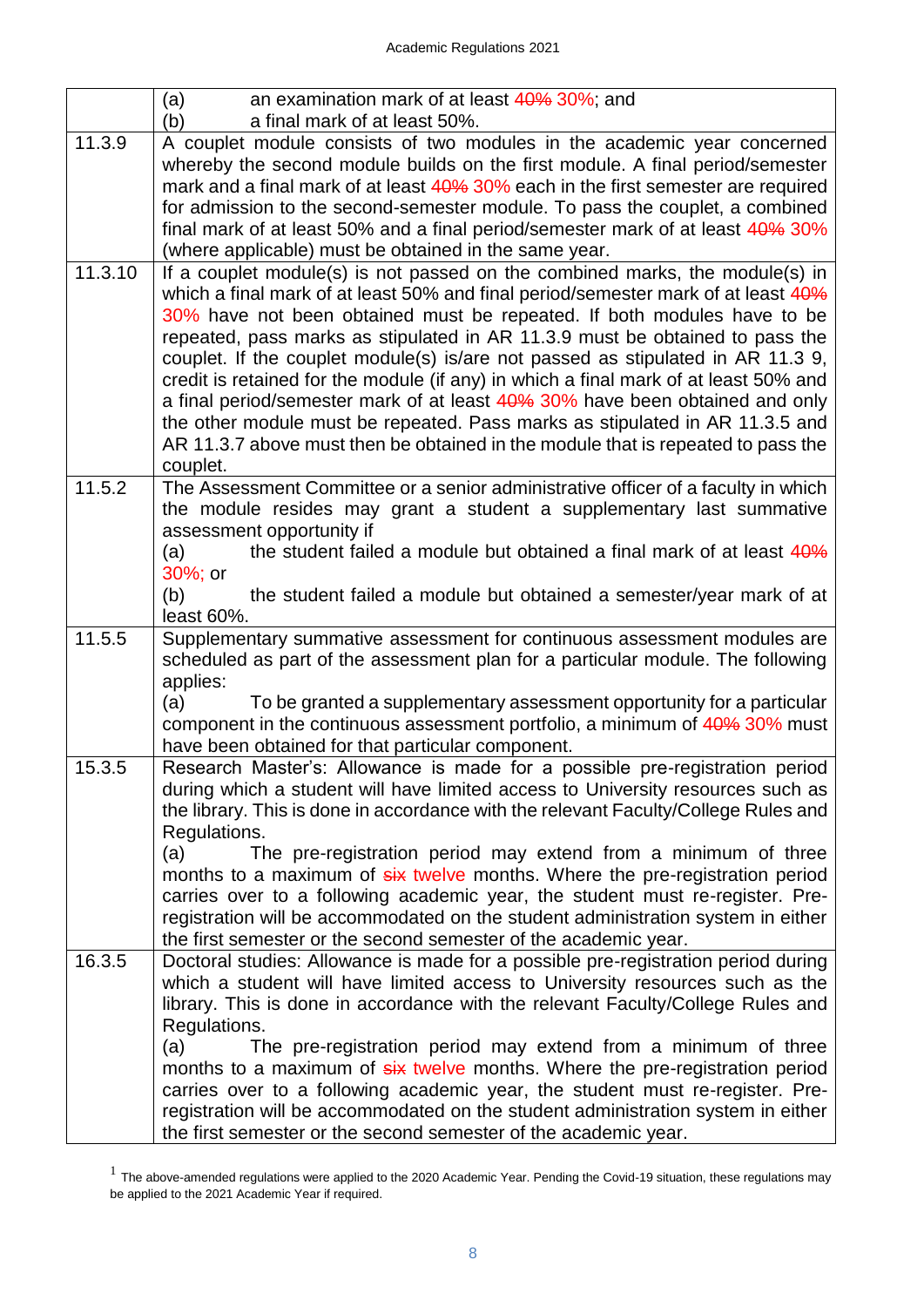## **ACADEMIC REGULATIONS 2021**

## <span id="page-8-0"></span>**GENERAL PROVISIONS**

## <span id="page-8-1"></span>**1.1 Legal Requirements**

These Regulations are subject to:

- (a) the Constitution of the Republic of South Africa of 1996;
- (b) all statutory and common law, in particular the Higher Education Act 101 of 1997 (as amended) and all other statutes relating to higher education;
- (c) The UJ Institutional Statute; and
- (d) Amendments of, and deviations from these Regulations, as approved by Senate and Council as may be appropriate.

## <span id="page-8-2"></span>**1.2 Application**

<span id="page-8-3"></span>These regulations apply to all subsidised and continuing education programmes, modules, fully online education programmes and other learning units approved or ratified by Senate.

## **1.3 Status of Regulations**

- 1.3.1 These Academic Regulations form part of the Rules of the University, which Rules include policies.
- 1.3.2 The University is not bound by any act inconsistent with its Rules and procedures. The University has the right to rectify any act inconsistent with its Rules and procedures or the law, and it is not precluded (estopped) by virtue of such an inconsistent act from doing so.
- 1.3.3 In the event of a conflict between these Regulations and Faculty/College Rules or institutional policies, these Regulations take precedence to the extent that the conflict cannot be resolved.
- 1.3.4 Faculty/College Rules that are in force at the commencement of these Regulations remain in force until amended by Senate.
- 1.3.5 In situations that are not covered by these Regulations, the Faculty/College Rules and Regulations or institutional policies or procedures are dealt with in terms of the applicable legislation and the common law.

## <span id="page-8-4"></span>**2. ABBREVIATIONS, DEFINITIONS AND CONCEPTS**

- <span id="page-8-5"></span>2.1 Abbreviations
	- ADSL Asymmetric Digital Subscriber Line
	- APS Admission Point Score
	- AR Academic Regulation
	- CBE College of Business and Economics
	- CEP Continuing Education Programme
	- CHE Council on Higher Education
	- CPD Continuous Professional Development
	- DHET Department of Higher Education and Training
	- DIPEM Division for Institutional Planning, Evaluation and Monitoring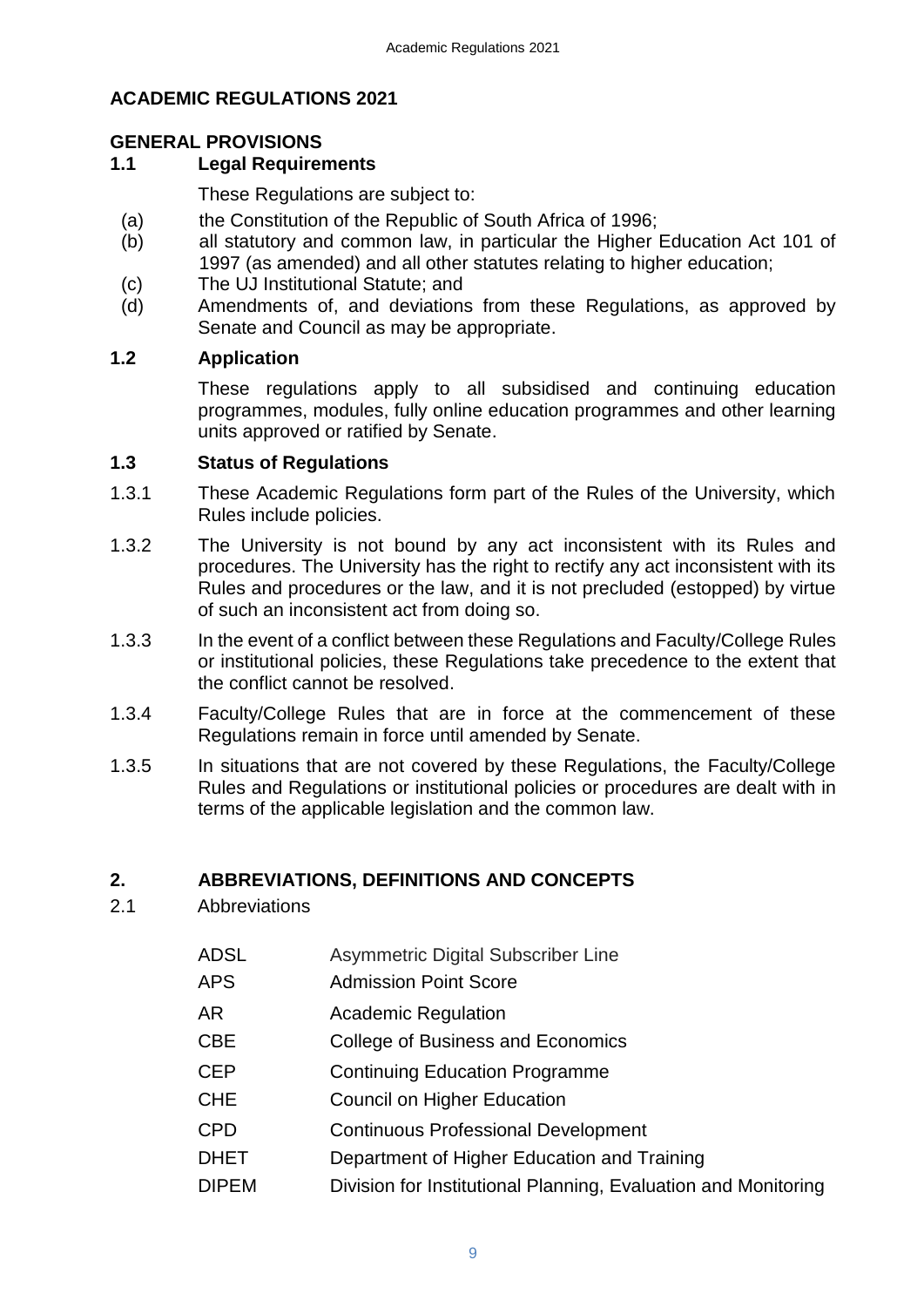| <b>FHDC</b>  | <b>Faculty Higher Degrees Committee</b>                                                                       |  |  |  |  |  |  |  |
|--------------|---------------------------------------------------------------------------------------------------------------|--|--|--|--|--|--|--|
| HEI          | <b>Higher Education Institution</b>                                                                           |  |  |  |  |  |  |  |
| HEMIS        | <b>Higher Education Management Information System</b>                                                         |  |  |  |  |  |  |  |
| HEQC         | <b>Higher Education Quality Committee</b>                                                                     |  |  |  |  |  |  |  |
| HEQSF        | <b>Higher Education Qualifications Sub-Framework</b>                                                          |  |  |  |  |  |  |  |
| HFA/HCA      | Head of Faculty Administration / Head of<br>College<br>Administration                                         |  |  |  |  |  |  |  |
| HOD          | <b>Head of Department</b>                                                                                     |  |  |  |  |  |  |  |
| <b>IELTS</b> | International English Language Testing System                                                                 |  |  |  |  |  |  |  |
| MEC          | <b>Management Executive Committee</b>                                                                         |  |  |  |  |  |  |  |
| NASCA        | <b>National Senior Certificate for Adults</b>                                                                 |  |  |  |  |  |  |  |
| NBT          | <b>National Benchmark Test</b>                                                                                |  |  |  |  |  |  |  |
| <b>NCV</b>   | <b>National Certificate Vocational</b>                                                                        |  |  |  |  |  |  |  |
| NQF          | <b>National Qualifications Framework</b>                                                                      |  |  |  |  |  |  |  |
| NSC          | National Senior Certificate (obtained in 2008 or after/replacing<br>the Senior Certificate (SC) as from 2008) |  |  |  |  |  |  |  |
| PQM          | <b>Programme Qualification Mix</b>                                                                            |  |  |  |  |  |  |  |
| PsyCaD       | Centre for Psychological Services and Career Development                                                      |  |  |  |  |  |  |  |
| <b>PWG</b>   | <b>Programme Working Group</b>                                                                                |  |  |  |  |  |  |  |
| RPL          | <b>Recognition of Prior Learning</b>                                                                          |  |  |  |  |  |  |  |
| SAQA         | South African Qualifications Authority                                                                        |  |  |  |  |  |  |  |
| SC(A)        | Senior Certificate (Amended)                                                                                  |  |  |  |  |  |  |  |
| SEC          | <b>Student Enrolment Centre</b>                                                                               |  |  |  |  |  |  |  |
| Senex        | <b>Senate Executive Committee</b>                                                                             |  |  |  |  |  |  |  |
| <b>SHDC</b>  | Senate Higher Degrees Committee                                                                               |  |  |  |  |  |  |  |
| SL           | Service Learning                                                                                              |  |  |  |  |  |  |  |
| SLP          | <b>Short Learning Programme</b>                                                                               |  |  |  |  |  |  |  |
| WIL          | <b>Work-integrated Learning</b>                                                                               |  |  |  |  |  |  |  |
| UJ           | University of Johannesburg                                                                                    |  |  |  |  |  |  |  |
| UJELP        | UJ English Language Programme                                                                                 |  |  |  |  |  |  |  |
| <b>USAf</b>  | <b>Universities South Africa</b>                                                                              |  |  |  |  |  |  |  |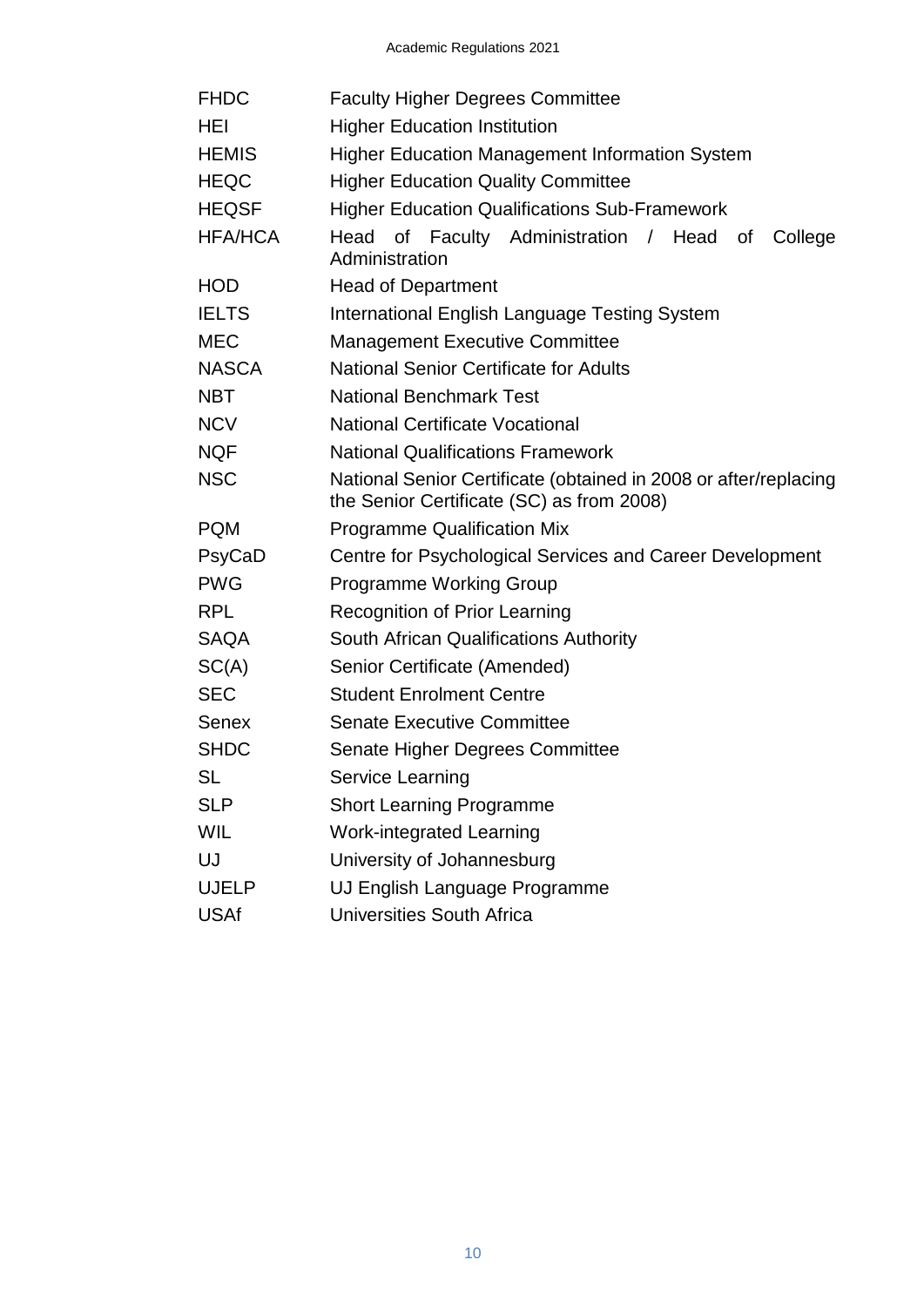## <span id="page-10-0"></span>**2.2 Index of Definitions and Concepts**

| <b>DEFINITION/CONCEPT</b>                          | <b>AR</b><br><b>NUMBER</b> | <b>PAGE</b> |  |
|----------------------------------------------------|----------------------------|-------------|--|
| <b>Academic Misconduct</b>                         | 2.3.3                      | 13          |  |
| 40% Prerequisite module                            | 2.3.30(f)                  | 17          |  |
| <b>Academic Regulations</b>                        | 2.3.5                      | 13          |  |
| <b>Admission and Selection Policy</b>              | 2.3.4                      | 13          |  |
| Assessment                                         | 2.3.7                      | 13          |  |
| <b>Assessment criteria</b>                         | 2.3.7(a)                   | 13          |  |
| <b>Assessment methods</b>                          | 2.3.7(b)                   | 13          |  |
| <b>Assessment opportunity</b>                      | 2.3.7(c)                   | 14          |  |
| <b>Carousel model</b>                              | 2.3.8                      | 14          |  |
| <b>Certificate</b>                                 | 2.3.9                      | 14          |  |
| <b>Chief assessor</b>                              | 2.3.10                     | 15          |  |
| College                                            | 2.3.11                     | 15          |  |
| <b>Compulsory module</b>                           | $2.3.30$ (a)               | 17          |  |
| <b>Continuing Education Programme</b>              | 2.3.40(e)                  | 20          |  |
| <b>Continuous assessment</b>                       | $2.3.7$ (d)                | 14          |  |
| Co-requisite module                                | $2.3.30$ (b)               | 17          |  |
| Co-supervisor                                      | 2.3.52                     | 21          |  |
| <b>Couplet module</b>                              | 2.3.30(c)                  | 17          |  |
| Coursework master's programme or degree            | $2.3.28$ (a)               | 16          |  |
| Department/School                                  | 2.3.12                     | 15          |  |
| <b>Dissertation</b>                                | $2.3.28$ (d)               | 16          |  |
| <b>Distance Education (Online)</b>                 | 2.3.13                     | 15          |  |
| <b>Distance Education (Online) characteristics</b> | 2.3.21                     | 15          |  |
| <b>Doctoral degree</b>                             | 2.3.14                     | 15          |  |
| <b>Duration of programme</b>                       | $2.3.40$ (a)               | 20          |  |
| <b>Elective module</b>                             | $2.3.30$ (d)               | 17          |  |
| <b>Extended curriculum programme</b>               | 2.3.40(f)                  | 20          |  |
| <b>External assessor</b>                           | 2.3.15                     | 15          |  |
| <b>External Moderator</b>                          | $2.3.29$ (b)               | 17          |  |
| <b>Faculty-specific assessment</b>                 | 2.3.16                     | 15          |  |
| <b>Faculty/College</b>                             | 2.3.17                     | 15          |  |
| <b>Faculty/College Board</b>                       | 2.3.18                     | 15          |  |
| <b>Field of study</b>                              | 2.3.19                     | 15          |  |
| <b>Final mark</b>                                  | $2.3.27$ (a)               | 16          |  |
| Final period/semester/year mark                    | $2.3.27$ (b)               | 16          |  |
| Formative assessment for contact students          | 2.3.7(e)                   | 14          |  |
| Formative assessment for online students           | 2.3.7(f)                   | 14          |  |
| <b>Full-time student</b>                           | 2.3.20                     | 15          |  |
| Global result                                      | 2.3.22                     | 16          |  |
| Granting of a module credit                        | 2.3.31                     | 18          |  |
| Granting of a module exemption                     | 2.3.32                     | 18          |  |
| <b>Higher degrees</b>                              | 2.3.23                     | 16          |  |
| Interdisciplinary degree                           | 2.3.24                     | 16          |  |
| <b>Internal Moderator</b>                          | $2.3.29$ (a)               | 17          |  |
| <b>IPR Act</b>                                     | 2.3.25                     | 16          |  |
| <b>Learning Guide</b>                              | 2.3.26                     | 16          |  |
| <b>Marks</b>                                       | 2.3.27                     | 16          |  |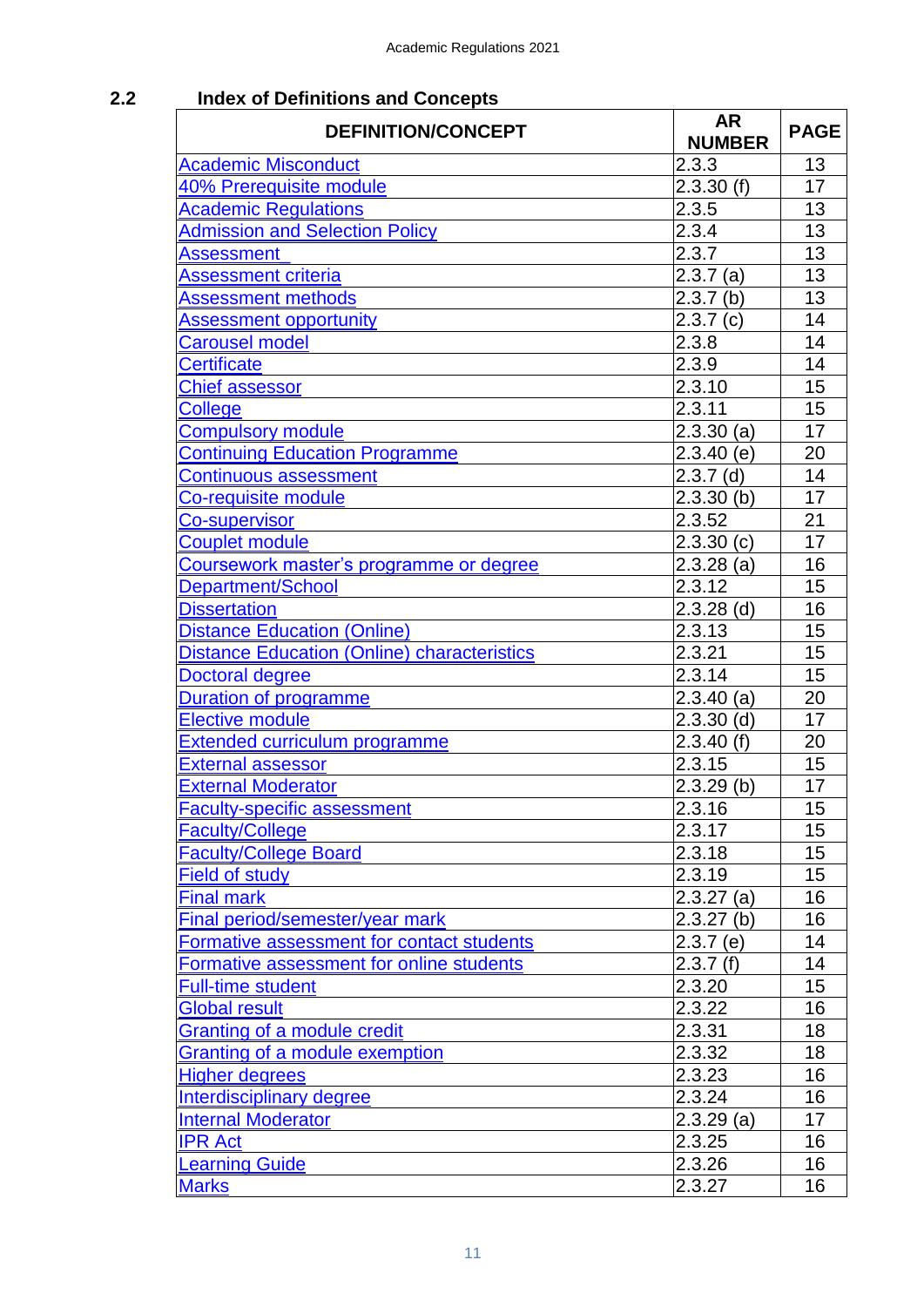| Master's degree                                | 2.3.28       | 16 |
|------------------------------------------------|--------------|----|
| <b>Minor dissertation</b>                      | $2.3.28$ (e) | 17 |
| <b>Moderator</b>                               | 2.3.29       | 17 |
| <b>Module</b>                                  | 2.3.30       | 17 |
| <b>National Qualifications Framework (NQF)</b> | 2.3.33       | 18 |
| <b>Online invigilation</b>                     | 2.3.34       | 19 |
| <b>Outcomes</b>                                | 2.3.35       | 19 |
| <b>Part-time student</b>                       | 2.3.36       | 19 |
| <b>Pipeline qualification</b>                  | 2.3.37       | 19 |
| Plagiarism                                     | 2.3.38       | 19 |
| Postgraduate studies                           | 2.3.39       | 20 |
| <b>Prerequisite module</b>                     | 2.3.30(e)    | 17 |
| Professional master's programme or degree      | 2.3.28(c)    | 16 |
| Programme                                      | 2.3.40       | 20 |
| Programme group                                | $2.3.40$ (b) | 20 |
| <b>Programme title</b>                         | 2.3.40(c)    | 20 |
| <b>Promotion</b>                               | 2.3.41       | 20 |
| <b>Promotion requirements</b>                  | 2.3.42       | 22 |
| Purpose of a programme                         | $2.3.40$ (d) | 20 |
| Qualification                                  | 2.3.43       | 21 |
| <b>Qualifier or field of specialisation</b>    | 2.3.44       | 21 |
| <b>Recognition of Prior Learning (RPL)</b>     | 2.3.45       | 21 |
| Research Master's Programme or Degree          | $2.3.28$ (b) | 16 |
| <b>Rules</b>                                   | 2.3.46       | 21 |
| <b>Rules of admission</b>                      | 2.3.47       | 21 |
| <b>Rules of combination</b>                    | 2.3.48       | 21 |
| <b>Semester module</b>                         | 2.3.30(g)    | 17 |
| Semester module spread over one year           | 2.3.30(h)    | 17 |
| <b>Service learning</b>                        | 2.3.49       | 21 |
| <b>Short Learning Programme</b>                | $2.3.40$ (g) | 20 |
| <b>Special assessment opportunity</b>          | 2.3.7(h)     | 14 |
| <b>Student</b>                                 | 2.3.53       | 22 |
| Study year                                     | 2.3.50       | 21 |
| Subsidised academic programme                  | 2.3.40(h)    | 20 |
| <b>Summative assessment</b>                    | 2.3.7(g)     | 14 |
| <b>Supervisor</b>                              | 2.3.51       | 21 |
| <b>Supplementary assessment opportunity</b>    | $2.3.7$ (i)  | 14 |
| <b>Term module</b>                             | $2.3.30$ (i) | 18 |
| <b>Thesis</b>                                  | $2.3.14$ (a) | 15 |
| <b>Tutorial for contact students</b>           | 2.3.54       | 22 |
| <b>Tutoring for fully online students</b>      | 2.3.55       | 22 |
| <b>University</b>                              | 2.3.56       | 22 |
| Whole programme                                | $2.3.40$ (i) | 20 |
| <b>Work-integrated learning</b>                | 2.3.57       | 22 |
| Year module                                    | $2.3.30$ (j) | 18 |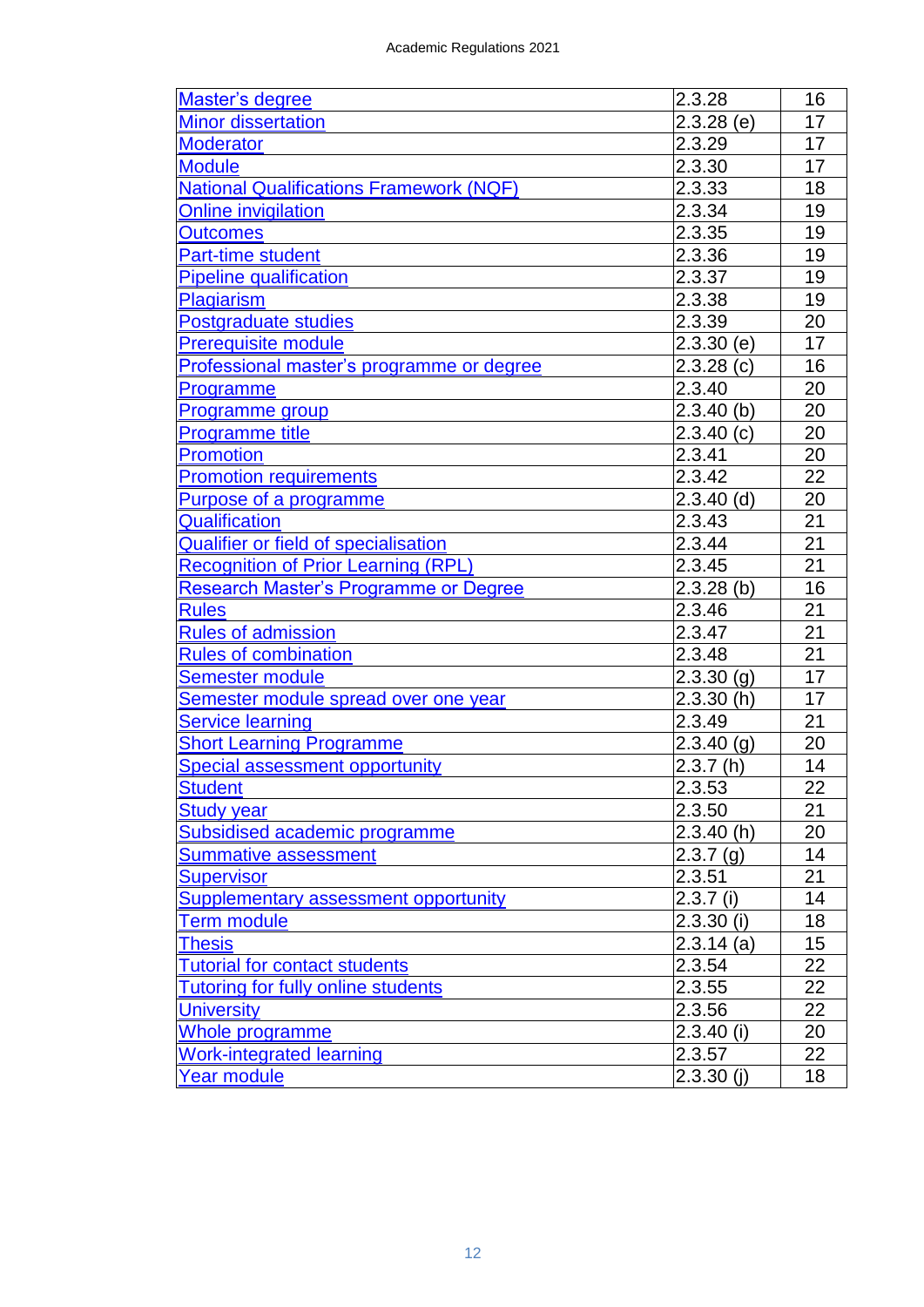## **2.3 Definitions and Concepts**

## <span id="page-12-0"></span>**Note: The Definitions and Concepts may not necessarily be listed alphabetically in certain instances but according to the relevance of the subject defined.**

- 2.3.1 Unless the context requires otherwise, where acronyms, words and phrases are used in these Academic Regulations, they bear the meanings as assigned to them below, and other grammatical forms of the words or phrases have corresponding meanings.
- 2.3.2 If any definition contains a substantive provision conferring rights or imposing obligations or duties on the University or any person, notwithstanding that it is only in the definition (or such other clause), effect shall be given to it as if it were a substantive provision in the body of these Academic Regulations.

## 2.3.3 "**Academic Misconduct**"

- <span id="page-12-1"></span> "Fabrication" the invention of data or results and recording or reporting them.
- "Falsification" the manipulation of research materials, equipment or processes, or changing or omitting data or results such that the research is not accurately represented in the research record.
- "Plagiarism" the appropriation of another person's ideas, processes, results or words without appropriate credit.
- "Research misconduct", which does not include honest error or differences of opinion.
- <span id="page-12-3"></span> Any other academic act committed with the intention to misrepresent, defraud of subvert the standard academic processes involved in teaching and learning, assessment and research.
- 2.3.4 **["Admission and Selection Policy"](#page-29-0)** means the policy of the University in terms of Section 37 of the Higher Education Act, which creates a legally binding framework for determining admission requirements and selection procedures for holders of qualifications that provide them with entrance to the range of qualifications offered by the University.
- <span id="page-12-2"></span>2.3.5 **"Academic Regulations" / "AR"** means the regulations contained in this document.
- 2.3.6 **"Appeal"** in respect of academic decision by a student means an earnest and formal request made in accordance with the provisions of the Academic Regulations to reconsider such decision.
- <span id="page-12-4"></span>2.3.7 **"Assessment"** means the process in which evidence is gathered and academic judgements made about students' performance in relation to agreed and defined criteria.
- <span id="page-12-5"></span>(a) **"Assessment criteria"** means the clear and transparent expression of requirements against which the student's performance is assessed, as derived from the learning outcomes.
- <span id="page-12-6"></span>(b) **"Assessment methods"** means the activities in which an assessor engages to determine student competence, for example, observation (observing students while carrying out a task), document review (evaluating a product submitted by a student, such as an artefact or portfolio of evidence) and oral or written questions.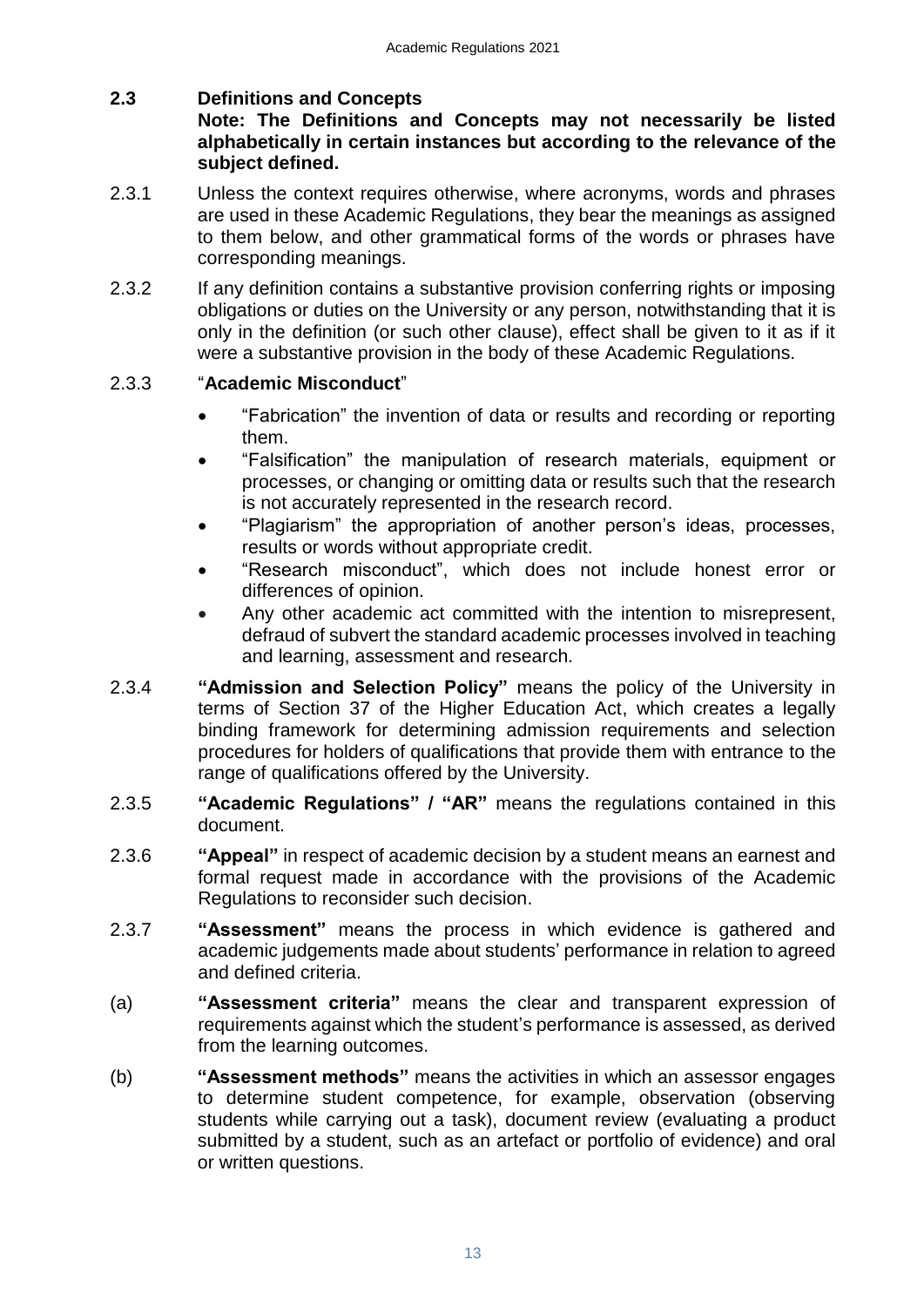- <span id="page-13-0"></span>(c) **"Assessment opportunity"** refers to an assessment that provides students with the opportunity to provide evidence of their knowledge and skills. The opportunity may be scheduled and supervised or not, but the specific date when the evidence should be submitted is predetermined**.**
- <span id="page-13-3"></span>(d) **"Continuous assessment"** means assessment that is conducted on a continuous basis throughout the learning experience and includes formative and summative assessment opportunities. It is carried out at any of the predetermined points of the total learning experience. These consecutive assessment opportunities, which include a variety of assessment methods, have predetermined weightings and include the assessment of all the outcomes within the module. All assessments (including the final summative) contribute to the final pass/fail mark of the student. The Learning Guide contains outcomes and pre-determined assessment weightings as approved by Faculty/College Board.
- <span id="page-13-4"></span>(e) **"Formative assessment" for contact students** is conducted during the process of teaching and learning with the purpose of giving early indications of what and how effectively students are learning, as well as their strengths and weaknesses. Formative assessment, which may or may not carry a grade, is often used as a diagnostic tool as it provides information to make real-time improvements in teaching methods, learning support materials and activities.
- <span id="page-13-5"></span>(f) **"Formative assessment" for online students** means assessments "*for* learning" that are conducted throughout the students' online learning with the purpose of giving early indications of what and how effectively students are learning, as well as their strengths and weaknesses. Formative assessment, which may or may not carry a mark, is often used as a diagnostic tool, as it provides information to make real-time improvements in teaching methods, learning support materials and activities.
- (g) **"Summative assessment"** is an assessment that contributes to the final mark of a module. Summative assessments are assessments "of learning" and may include a variety of assessment methods as contained in the Learning Guide.

<span id="page-13-7"></span><span id="page-13-6"></span>The purpose is to evaluate the student's achievement of the outcomes, i.e. establish evidence of learning. Summative assessment provides the opportunity for an evaluation to be made.

- (h) **"Special assessment opportunity"** means a further assessment opportunity equivalent to the original assessment opportunity aimed at accommodating students who were unable to be assessed in the original assessment opportunity.
- <span id="page-13-8"></span>(i) **"Supplementary assessment opportunity"** means an assessment that supplements the original assessment granted to students. Admission to this assessment opportunity is based on the results of the original assessment opportunity.
- <span id="page-13-1"></span>2.3.8 **"Carousel model"** allows students multiple registration opportunities of modules during the academic year. The purpose is to allow students to step on and off the carousel sequence depending on their needs and circumstances. This might result in accelerated completion, or could allow a student additional time to complete a qualification.
- <span id="page-13-2"></span>2.3.9 **"Certificate"** means a document that is issued as evidence of compliance with the requirements of subsidised and continuing education programmes.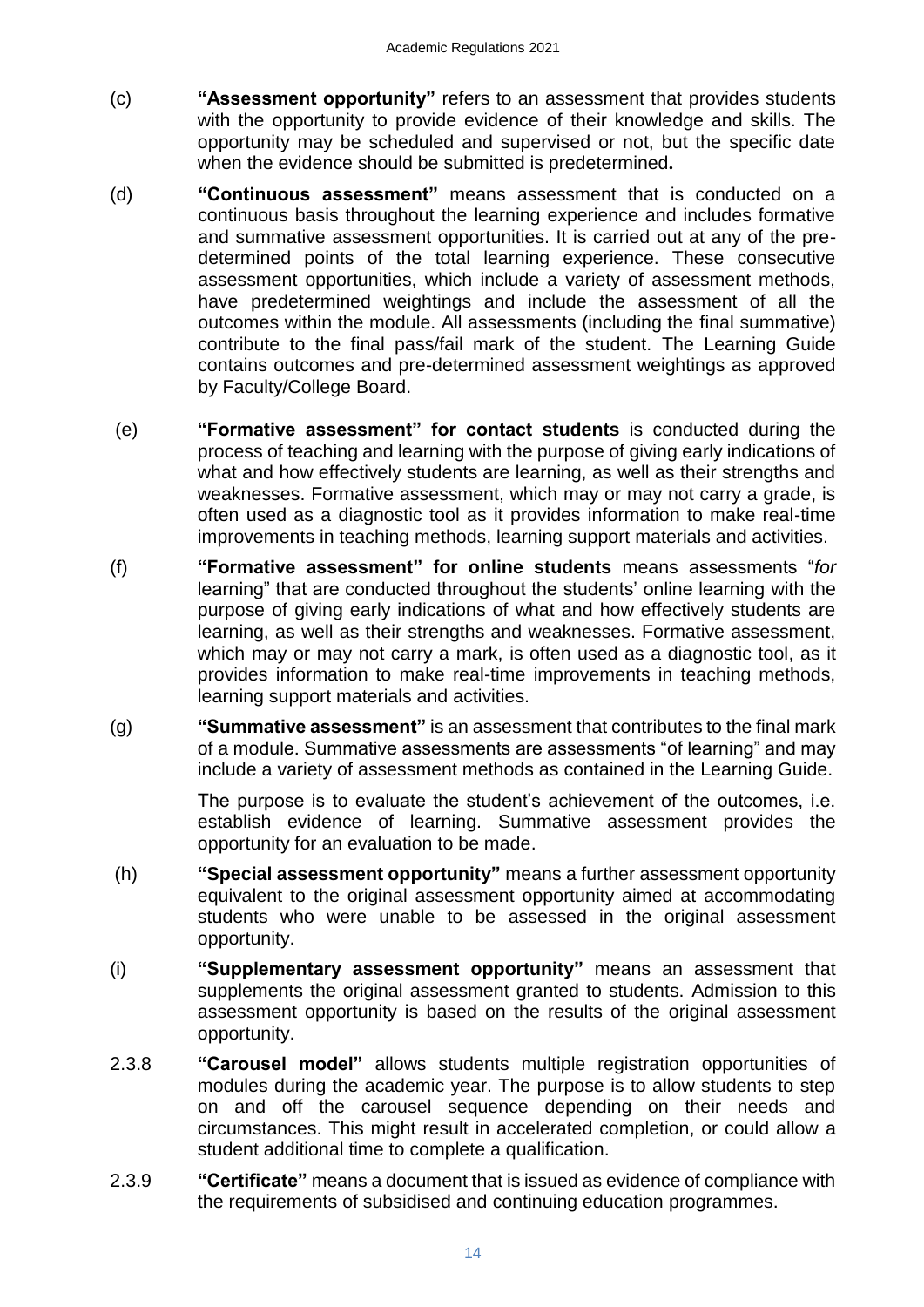- <span id="page-14-0"></span>2.3.10 **"Chief assessor"** means the person responsible for teaching and assessing a module, usually the lecturer.
- <span id="page-14-1"></span>2.3.11 **"College"** means the same as "Faculty" for the purposes of these Regulations. Refer to "faculty" for full definition.
- <span id="page-14-2"></span>2.3.12 **"Department/School"** means a substructure that forms part of a faculty.
- <span id="page-14-3"></span>2.3.13 **"Distance Education (Online)"** is a mode of provision, based primarily on a set of teaching and learning strategies (or educational methods) that can be used to overcome special and/or transactional distance between educators and students and utilises a computer network to present or distribute some educational content. Online programmes are equivalent to on-campus contact programmes in terms of admission criteria and overall workload.
- <span id="page-14-5"></span>2.3.14 **"Doctoral degree"** is an original contribution to a field of study at a theoretical, conceptual or analytical level in addition to proficiency in research methods and exercise of independent and critical ability. Refer to (a) below for the meaning of a thesis.
- <span id="page-14-12"></span>(a) **"Thesis"** means a treatise or a collection of articles or essays, prepared for assessment purposes, which represents a distinct, original contribution to the knowledge of and insight into a field of study, either by the disclosure of new facts or by the exercise of an independent and critical ability, in full compliance with the requirements of a doctorate from the University.
- <span id="page-14-6"></span>2.3.15 **"External assessor"** means an expert appointed from outside the University to assess students' work.
- <span id="page-14-7"></span>2.3.16 **"Faculty-specific assessment"** means opportunities, such as continuous assessments, that are determined by academic departments and approved by the Faculty/College Board.
- <span id="page-14-8"></span>2.3.17 **"Faculty/College"** means the primary academic structure for a planned cluster of academic learning and research programmes and qualifications, its substructures as approved by Council and the employees who perform functions in the academic structure.
- <span id="page-14-9"></span>2.3.18 **"Faculty/College Board"** means a body that governs a Faculty/College and regulates its activities.
- <span id="page-14-10"></span>2.3.19 **"Field of study"** means a broad demarcation of study within which smaller foci of study may be identified.
- <span id="page-14-11"></span>2.3.20 **"Full-time student"** means a student for whom study is the main activity and who is enrolled for the total number of specified modules per semester in accordance with the minimum study period for the qualification.
- <span id="page-14-4"></span>2.3.21 **"Distance Education (Online)"** is characterised by:
	- the separation in space (and possibly time) of lecturers and students, which distinguishes it from face-to-face contact education;
	- the influence of an educational organisation, which distinguishes it from self-study and private tutoring;
	- the use of a digital network to distribute learning materials and facilitate a variety of learning activities and assessments;
	- the facilitating of multi-way communication among students, academic staff and administrative staff.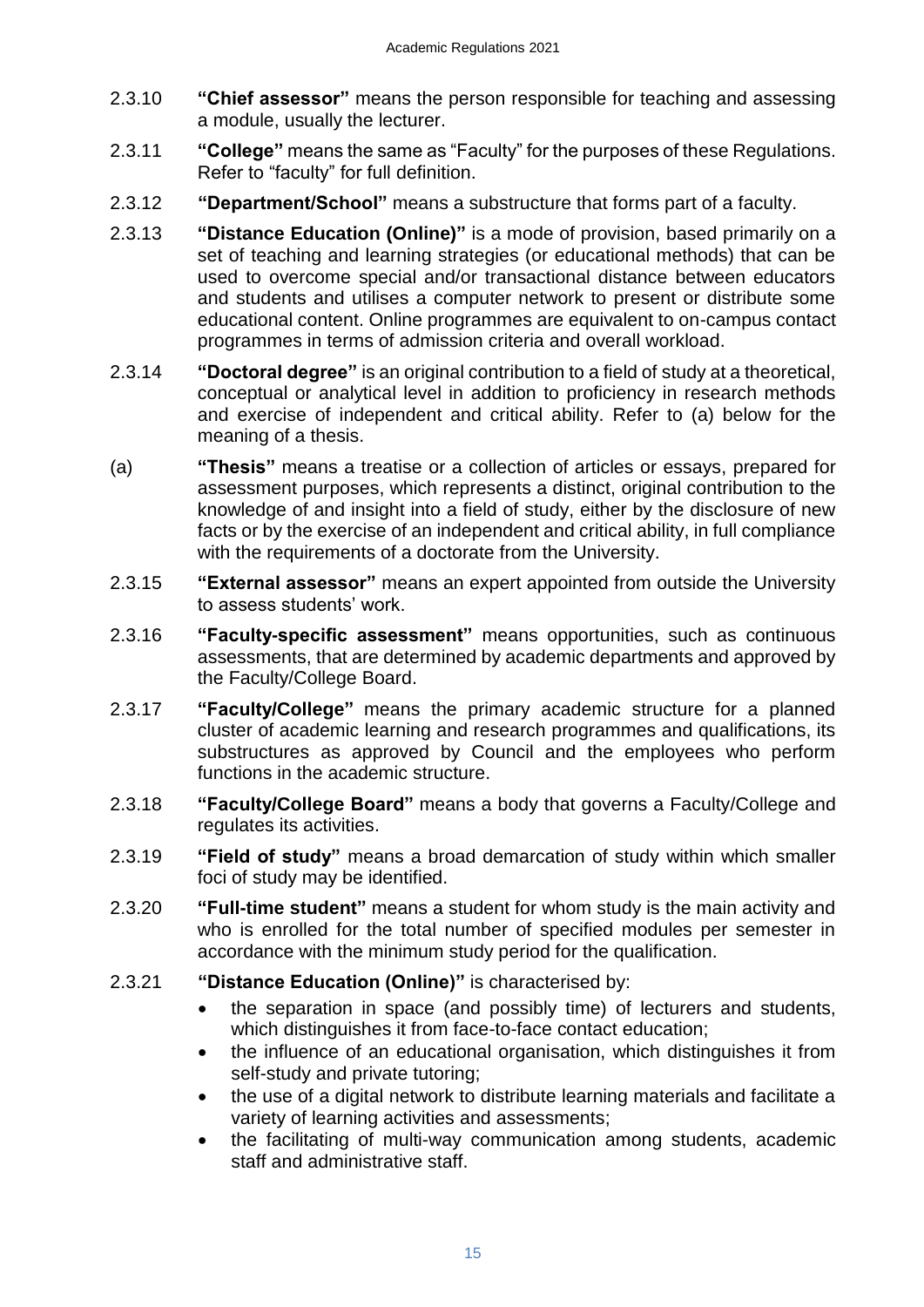<span id="page-15-4"></span>A programme is considered fully online when the entire programme is offered via the University's Learning Management System (LMS).

- 2.3.22 **"Global result"** means a result awarded to students having regard to their overall progress with their studies.
- <span id="page-15-5"></span>2.3.23 **"Higher degrees"** means studies, research or programmes at the master's or doctoral level.
- <span id="page-15-6"></span>2.3.24 **"Interdisciplinary degree"** means a degree in which the formal foundation cannot be found in only one academic department, but is spread across several home departments or across faculties, and for which a cognate formal undergraduate degree may not be available.
- <span id="page-15-7"></span>2.3.25 **"IPR Act"** refers to the Intellectual Property Rights from Publicly Financed Research and Development Act of 2008.
- <span id="page-15-8"></span>2.3.26 **"Learning Guide"** contains outcomes as approved by the Faculty/College Board.
- <span id="page-15-9"></span><span id="page-15-2"></span>2.3.27 **"Marks"** means the following in the defined context:
	- (a) **"Final mark"** means a mark calculated according to a prescribed ratio/proportion and/or weighting per programme of the final period or semester or year mark and the mark of the last summative assessment opportunity, determined by the Faculty/College Board.
	- (b) "**Final period/semester/year mark"** means the mark obtained from summative assessment opportunities during the period of registration for the module. The final period or semester or year mark obtained from the summative assessment is calculated as determined by the Faculty/College Board.
- <span id="page-15-10"></span><span id="page-15-3"></span>2.3.28 **"Master's degree"** means the following in the defined context and the related research component/requirement:
- <span id="page-15-0"></span>(a) **"Coursework master's programme or degree"** means the successful completion of compulsory, formal, taught modules that constitute a significant part of the requirements for graduation, with a minor dissertation or other forms of research contributing at least 60 credits at NQF Level 9 towards the total credits. Refer to Minor Dissertation as described in (e).
- <span id="page-15-12"></span>(b) **"Research master's programme or degree"** means that the successful completion of a research dissertation is the sole academic requirement for graduation. Refer to Dissertation as described in (d).
- <span id="page-15-11"></span>(c) **"Professional master's programme or degree"** means the successful completion of compulsory, formal, taught modules that constitute a significant part of the requirements for graduation, with an independent study component consisting of either a single research or technical project or a series of smaller projects demonstrating innovation or professional expertise, contributing at least 45 credits on a NQF Level 9 towards the total credits.
- <span id="page-15-1"></span>(d) **"Dissertation"** means a written report, to be submitted as part of the fulfilment conditions for a master's qualification. A dissertation could be either in the traditional form of a research report or a collection of articles or essays. In some cases, the output may be expanded, supplemented or supported through patents, designs, artefacts, computer code, or other material or intangible items produced in the course of the research, which faculty/college regulations may specify as an explicit requirement of the degree.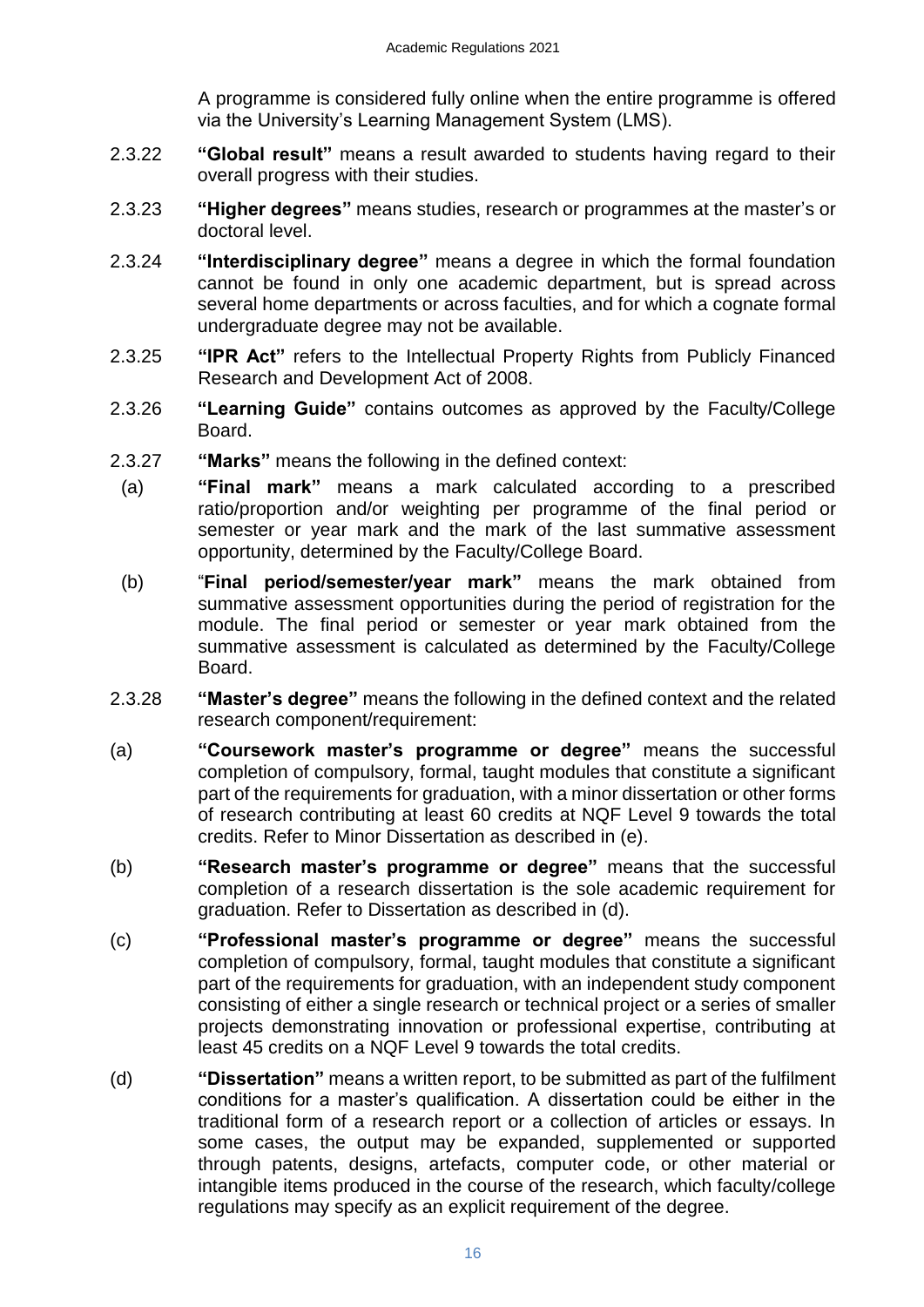- <span id="page-16-7"></span>(e) **"Minor dissertation"** means a written document, more limited in scope and length than a full research master's dissertation, which communicates the work pursued in the course of the project. Its context and outcome provide evidence that the candidate is conversant with the method of research in partial compliance with the requirements for the prescribed outcomes of a coursework master's degree.
- <span id="page-16-8"></span><span id="page-16-6"></span>2.3.29 **"Moderator"** means a competent internal or external assessor who is familiar with the module/programme content and who ensures that the assessment practice in a module or academic programme meets national and institutional requirements.
	- (a) **"Internal Moderator"** means an academic employee of the University who is officially appointed by the University to moderate the assessment of a specific module.
	- (b) **"External Moderator"** means an expert who is not an employee of the University and who is officially appointed by the University to moderate the assessment of a module.
- <span id="page-16-13"></span><span id="page-16-12"></span><span id="page-16-11"></span><span id="page-16-10"></span><span id="page-16-9"></span><span id="page-16-5"></span><span id="page-16-4"></span><span id="page-16-3"></span><span id="page-16-2"></span><span id="page-16-1"></span><span id="page-16-0"></span>2.3.30 **"Module"** is a learning component (building block) within a programme of study towards a qualification and means the following in the defined context:
	- (a) **"Compulsory module"** is a module that students must register for as part of a particular programme and whose outcomes must be achieved successfully before a qualification can be awarded.
	- (b) **Co-requisite module**" means a module that a student must enrol in at the same time as, or in some cases prior to, enrolling in the desired module.
	- (c) **"Couplet module"** is a first-semester module followed by the secondsemester module where the content of the second-semester module is dependent on the content of the first-semester module, subject to a minimum examination mark as well as a minimum final mark of at least 40% obtained for the first-semester module to progress to the second-semester module.
	- (d) **"Elective module"** is any module that can be exchanged for another module as provided for in the programme.
	- (e) "**Prerequisite module"** means a module that a student must pass before continuing with the more advanced module.
	- (f) **"40% Prerequisite module"** is a module where the student needs to obtain at least 40% after the first semester in order to continue with the second semester module.
	- (g) **"Semester module"** is a module that extends over one semester (approximately 14 academic weeks) as reflected in the academic calendar approved by Senate.
	- (h) **"Semester module spread over a year"** is a module that has half the credits of a year module, but is presented over a year. A minimum half-year mark of 40% is required (in June) in order to continue with the module in the second semester.
	- (i) **"Term module"** is a module that extends over one term (approximately seven academic weeks) within a particular semester as reflected in the academic calendar as approved by Senate.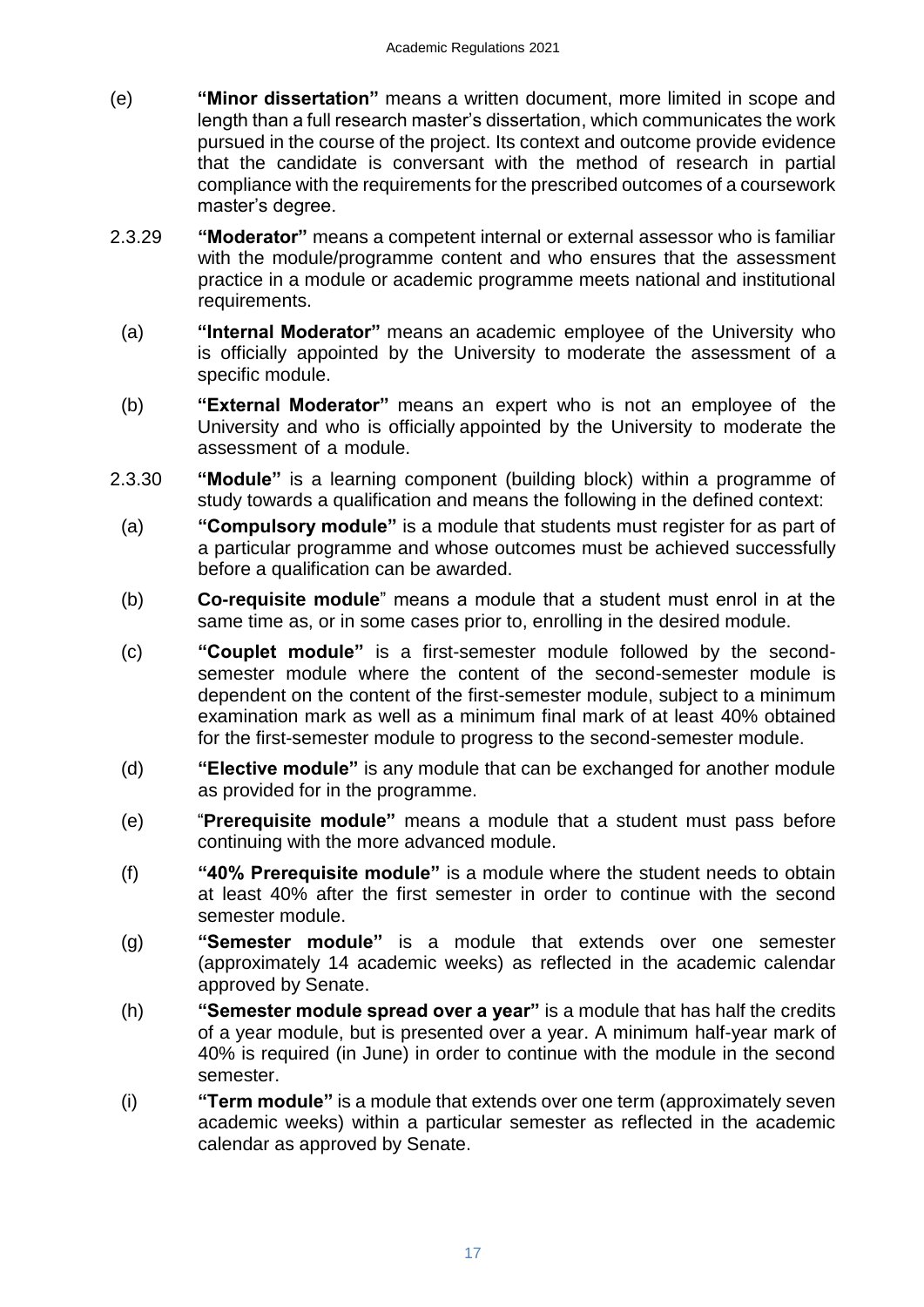- <span id="page-17-3"></span>(j) **"Year module"** is a module that extends over two semesters (approximately 28 academic weeks) as reflected in the academic calendar of a particular calendar year as approved by Senate.
- <span id="page-17-0"></span>2.3.31 **"Granting of a module credit"** means a module successfully completed at a specified NQF level within an academic programme that may be used to exempt a student from, and grant credit for an equivalent module in another academic programme, provided that the module for which the student is registered is at the same NQF level and for the equivalent NQF credits.
- <span id="page-17-1"></span>2.3.32 **"Granting of a module exemption"** means recognition that is granted within the framework of the admissions requirements of accredited learning from an approved or accredited provider, which is usually confirmed by means of academic records.
- <span id="page-17-2"></span>2.3.33 **"National Qualifications Framework (NQF)"** means a structure within which all qualifications are registered. Higher education qualifications are pegged at levels five (5) to ten (10), subject to a phased-in process determined by the CHE and "teach out" of existing qualifications. The Higher Education Qualification Sub-framework (HEQSF) comprises the new and aligned NQF levels. Refer to Table 1 for the new and aligned NQF levels.

## **NQF Levels applicable to qualifications before 2012**

- 5 − Undergraduate
- 6 − Undergraduate
- 7 − Honours/BTech
- 8 − Master's and Doctoral

## **Table 1. The following new and aligned NQF levels as contained in the HEQSF are applicable to qualifications from 2012:**

| <b>NQF Level</b> | <b>Qualification type</b>      | <b>Minimum total credits</b>    |
|------------------|--------------------------------|---------------------------------|
| 10               | Doctoral Degree                | 360                             |
|                  | Doctoral Degree (Professional) | (Min. credits at level 10: 360) |
| 9                | Master's Degree                | 180                             |
|                  | Master's Degree (Professional) | (Min. credits at level 9: 120)  |
| 8                | <b>Bachelor Honours Degree</b> | 120                             |
|                  |                                | (Min. credits at level 8: 120)  |
|                  | Postgraduate Diploma           | 120                             |
|                  |                                | (Min. credits at level 8: 120)  |
|                  | <b>Professional Bachelor's</b> | 480                             |
|                  | Degree                         | (Min. credits at level 8: 120)  |
| $\overline{7}$   | Bachelor's Degree              | 360                             |
|                  |                                | (Min. credits at level 7: 120)  |
|                  | <b>Advanced Diploma</b>        | 120                             |
|                  |                                | (Min. credits at level 7: 120)  |
| 6                | Diploma                        | 360                             |
|                  |                                | (Min. credits at level 6: 120)  |
|                  |                                | 240                             |
|                  |                                | (Min. credits at level 6: 120)  |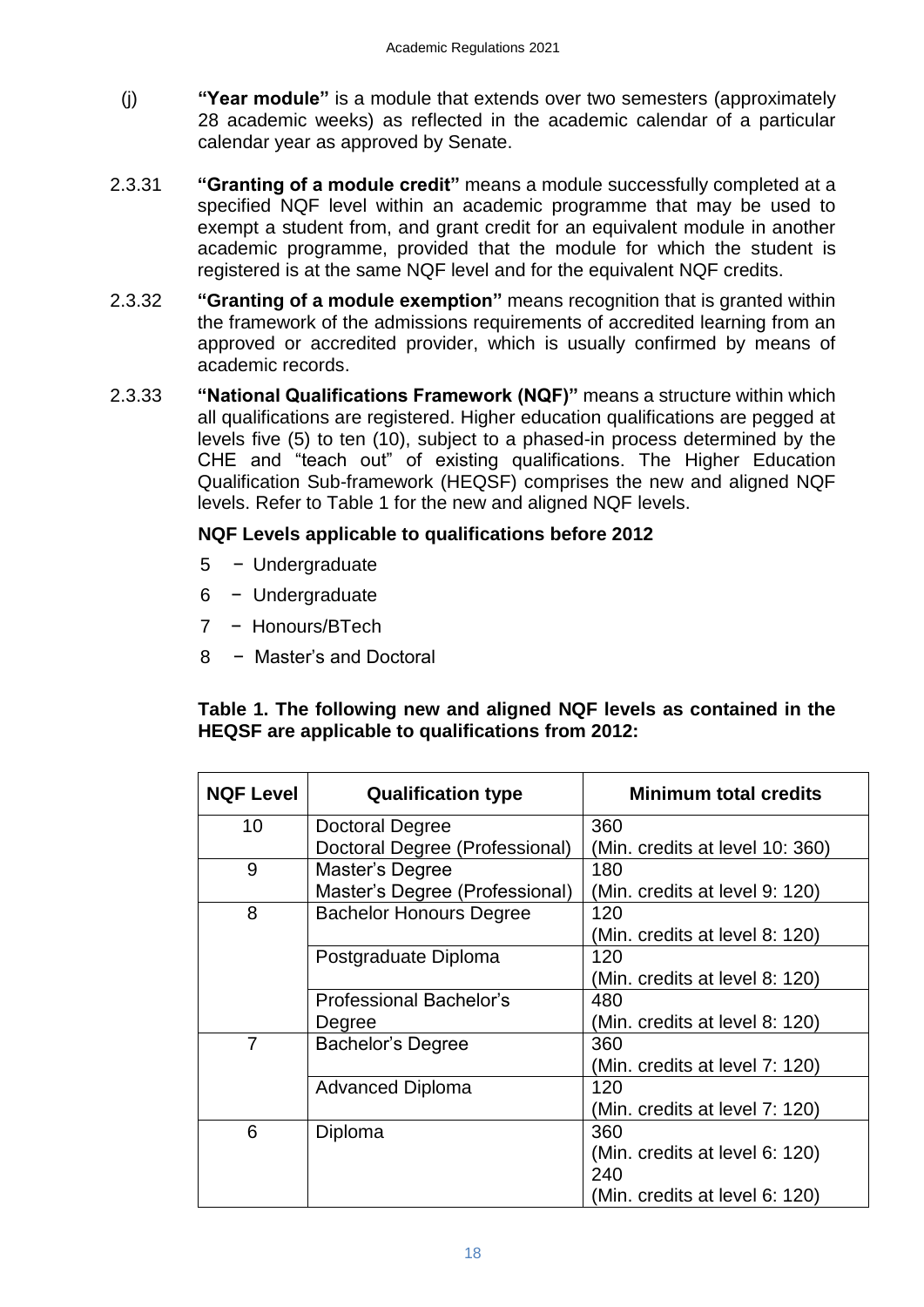|   | <b>Advanced Certificate</b> | 120                            |
|---|-----------------------------|--------------------------------|
|   |                             | (Min. credits at level 6: 120) |
| b | <b>Higher Certificate</b>   | 120                            |
|   |                             | (Min. credits at level 5: 120) |

<span id="page-18-0"></span>**Unless mentioned otherwise, the "NQF level" in the rest of the document refers to the new and aligned NQF levels.**

- 2.3.34 **"Online invigilation"** is used to ensure the integrity of online assessments. Invigilation software is used to authenticate and verify student identity. Electronic invigilation ensures that the student completes an assessment without receiving additional, outside or unauthorised assistance.
- <span id="page-18-1"></span>2.3.35 **"Outcomes"** means a demonstration of relevant abilities or competencies (including knowledge, skills, attitudes and values).
- <span id="page-18-2"></span>2.3.36 **"Part-time student"** means a person for whom study is not the main activity, who may be employed and is enrolled for fewer than the specified number of modules per semester and who may complete his/her qualification within a longer specified time frame than the minimum study period stipulated for an equivalent full-time programme.
- 2.3.37 **"Pipeline qualification"** means a qualification that is being phased out within a particular time frame. It affords the student currently in the qualification the opportunity to complete the qualification.

<span id="page-18-4"></span><span id="page-18-3"></span>A pipeline qualification is not available for registration for first-time entering students.

2.3.38 **"Plagiarism"** means passing off ideas, however expressed, including in the form of phrases, words, images, artefacts, sounds, or other intellectual or artistic outputs, as one's own when they are not one's own; *or* such passing off, as an original contribution, of ideas that are one's own but have been expressed on a previous occasion for assessment by any academic institution or in any published form, without acknowledgement of the previous expression. Plagiarism is understood as one of several related forms of academic dishonesty, all of which are addressed in the Student Disciplinary Code and the UJ Policy on Academic Misconduct (once approved).

"Actionable plagiarism" means *Plagiarism* that:

- (a) Vitiates the attempt fairly and meaningfully to assess and, where relevant, assign a mark, grade, or other outcome to the work in question; *and/or*
- (b) Is such that an educational response (which may include capping or prescribing a mark) is inappropriate and that a formal academic response or a disciplinary response is appropriate, given the plagiarism history of the student, the nature and extent of the plagiarism, the level of the student, and all the other relevant circumstances of the case; *or*
- (c) In the case of work that is not submitted for assessment (for example, work submitted by a graduate student to a supervisor or lecturer for comment), is deemed by the individual academic staff member in question to be actionable, having regard to the nature of the offence, the plagiarism history of the student, the possibility or probability of repeat offence, and all the other circumstances of the case.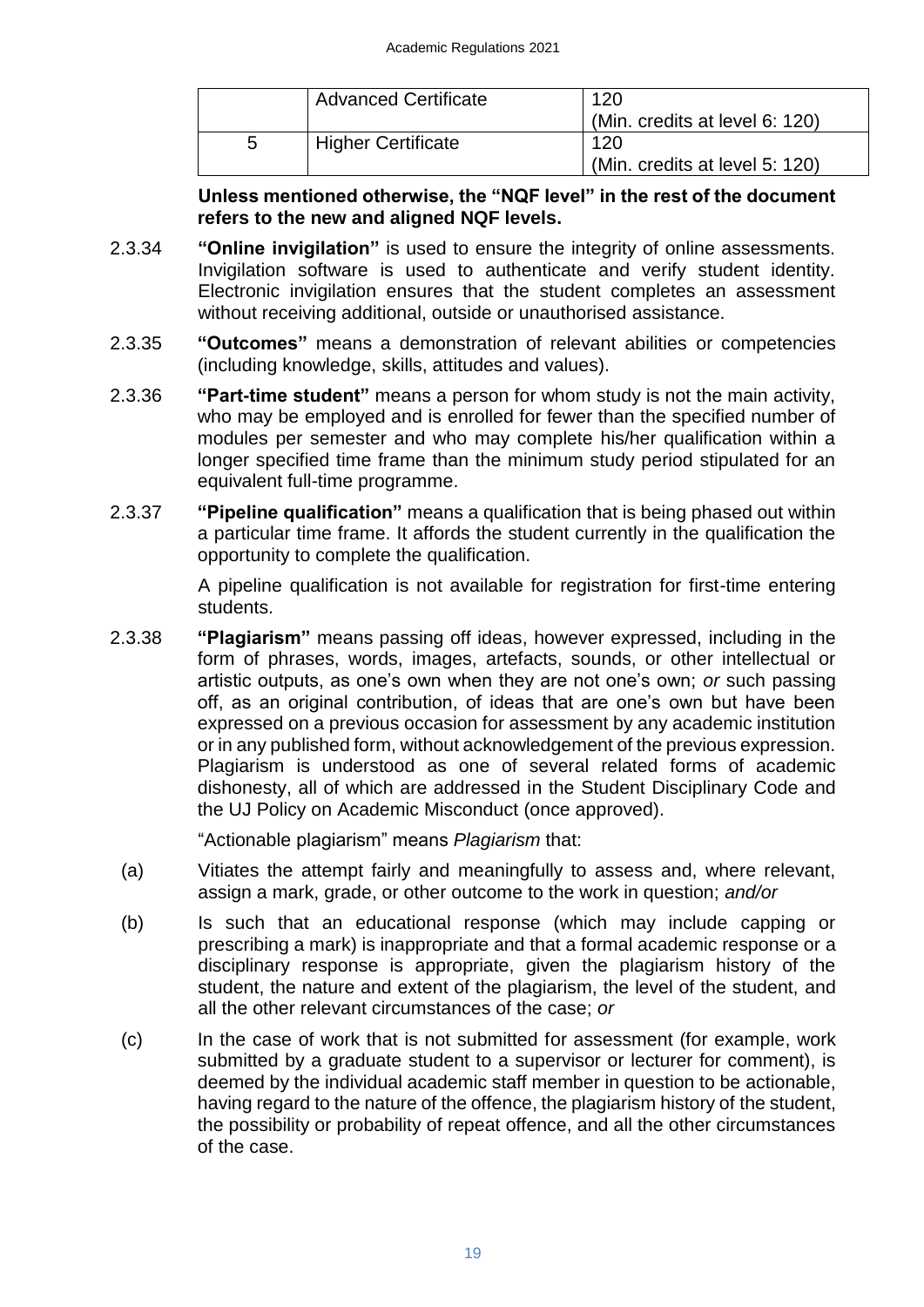- <span id="page-19-3"></span>2.3.39 **"Postgraduate studies"** means studies following an undergraduate qualification and may include a Postgraduate Diploma (NQF Level 8); Honours (NQF Level 8); Master's (NQF Level 9); or Doctorate (NQF Level 10).
- <span id="page-19-5"></span><span id="page-19-4"></span><span id="page-19-1"></span>2.3.40 **"Programme"** means a purposeful and structured set of learning experiences leading to a qualification comprising a set of credit-bearing, level-pegged modules. In an outcomes-based system, programmes are designed to enable students to achieve pre-determined exit level outcomes.
	- (a) **"Duration of a programme"** means the minimum study period for which students must be registered towards a particular programme in order to qualify for a qualification after they have successfully completed all the prescribed modules.
	- (b) **"Programme group"** means a number of programmes with the same focus or field of specialisation.
	- (c) **"Programme title"** means the name of a qualification with or without a qualifier, e.g. BA (Development Studies), BIng (Mechanical) or LLB.
	- (d) **"Purpose of a programme"** means the value of a programme to students and society, and reflects the outcomes.

## **"Types of Programmes"** offered:

- <span id="page-19-7"></span><span id="page-19-6"></span><span id="page-19-0"></span>(e) **"Continuing Education Programme"** (CEP) means an approved short learning programme or approved whole programme (the latter accredited by HEQC and registered by SAQA). These programmes receive no state funding and upon successful completion, will lead to the awarding of a qualification in the case of a whole programme or a UJ certificate in the case of an SLP.
- <span id="page-19-2"></span>(f) **"Extended curriculum programme"** means an undergraduate diploma or degree incorporating substantial foundational work/provision that is additional to the coursework prescribed for the regular programme. The foundational work/provision is equivalent to one or two semesters of full-time study, designed to articulate effectively with the regular elements of the programme, and planned, scheduled and regulated as an integral part of the programme.
- <span id="page-19-8"></span>(g) **"Short Learning Programme (SLP)"** means an institution-approved continuing education programme, which can be either a non-credit-bearing SLP or an SLP bearing credits towards a UJ accredited qualification. In the case of the latter, the SLP generates fewer than 120 NQF credits and the duration is less than one year.
- <span id="page-19-9"></span>(h) **"Subsidised academic programme"** means an externally approved, DHET funded, registered and accredited, structured academic programme at the University that, upon successful completion, will lead to the award of a formal qualification such as a certificate, diploma or a degree.
- <span id="page-19-10"></span>(i) **"Whole programme"** means an approved, HEQC-accredited and SAQAregistered continuing education programme generating 120 NQF credits or more and extending over a period of one year or more.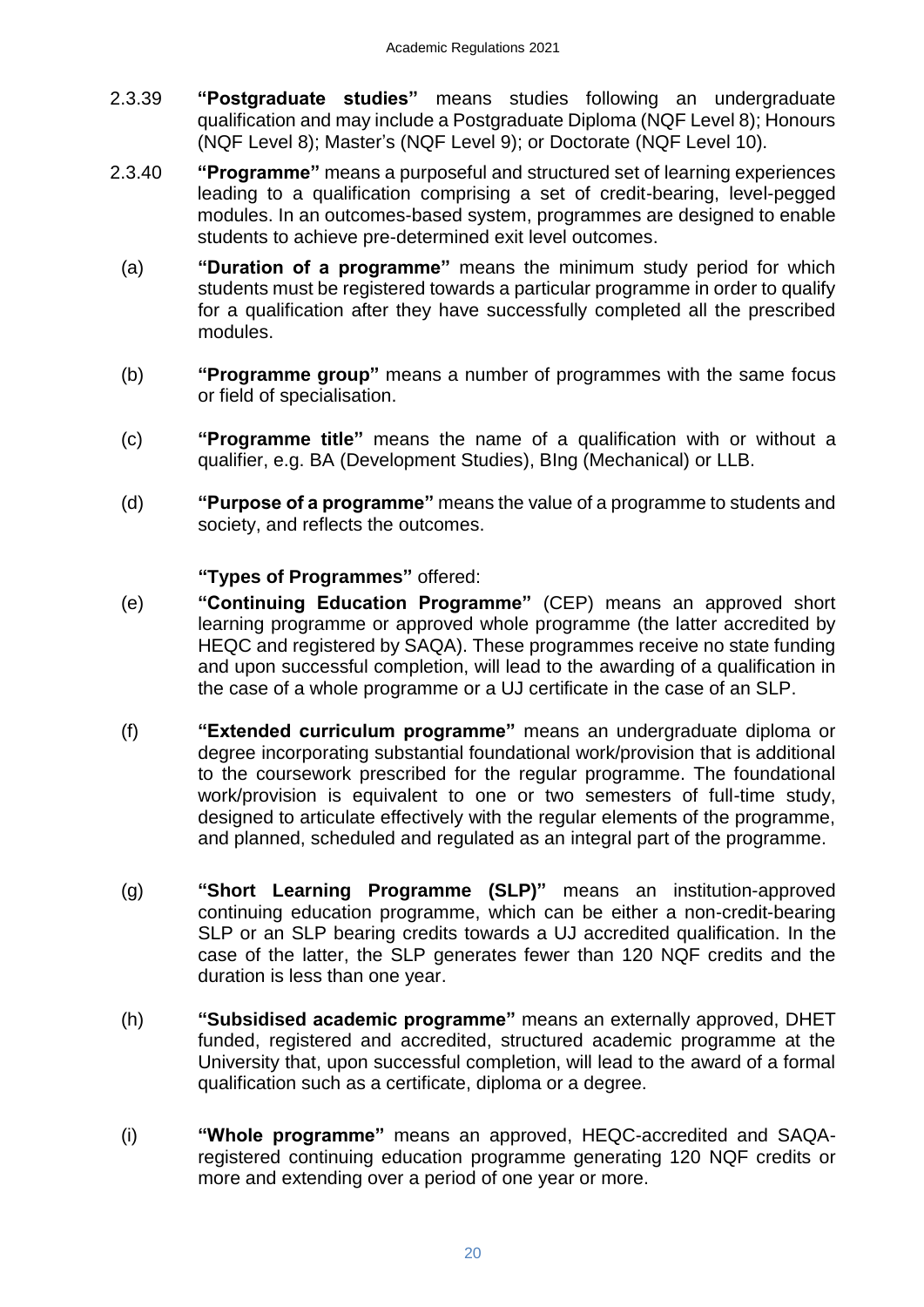- <span id="page-20-0"></span>2.3.41 **"Promotion"** means the advancement of students who meet the minimum requirements of a particular study level from that particular study level to the next (e.g. from the first-year level to the second-year level) as determined per programme by the academic department and the relevant Faculty/College Board, approved by Senate and contained in the Faculty/College Rules and Regulations.
- <span id="page-20-1"></span>2.3.42 **"Promotion requirements"** means the grounds of a student's achievements in a particular study period.
- <span id="page-20-2"></span>2.3.43 **"Qualification"** means the formal recognition and certification of learning outcomes by an accredited provider as reflected in the degrees that the provider confers and the diplomas and certificates it awards, whether they are subsidised or continuing education whole programmes.
- <span id="page-20-3"></span>2.3.44 **"Qualifier" or "field of specialisation"** means the manner in which a specific field is identified within a generic qualification, e.g. BSc (Chemistry) or BA (Law), in which "BSc" or "BA" represents the generic component and "(Chemistry)" or "(Law)" the qualifier or field of specialisation.
- <span id="page-20-4"></span>2.3.45 **"Recognition of Prior Learning (RPL)"** means the recognition for learning acquired through work experience, in-service training, self-study or life experience such as voluntary or community work.
- <span id="page-20-5"></span>2.3.46 **"Rules"** refers to the institutional rules, policies, disciplinary measures and discipline provisions, and codes of conduct issued by the Council, the Senate or any other body or functionary authorised to do so by the Council within the University.
- <span id="page-20-6"></span>2.3.47 **"Rules of admission"** refers to the minimum requirements for access to a module or programme.
- <span id="page-20-7"></span>2.3.48 **"Rules of combination"** means the requirements for the combination or succession of modules in a programme (e.g. a student having to pass Chemistry 1A to gain access to Chemistry 1B).
- <span id="page-20-10"></span><span id="page-20-9"></span><span id="page-20-8"></span>2.3.49 **"Service learning"** means a form of teaching and learning that is directed at specific community needs and integrated into a credit-bearing academic programme and curriculum in which students participate in contextualised, well-structured and organised service activities aimed at addressing identified service needs in a community and subsequently reflect on such experiences in order to gain a deeper understanding of the linkage between curriculum content and community dynamics as well as to achieve personal growth and a sense of social and civic responsibility. The experience is assessed and takes place under the supervision and/or mentorship of a person(s) representing the community. A collaborative partnership that enhances mutual reciprocal teaching and learning among all members of the partnership (lecturers and students, members of the communities or representatives of the service sector) is required. See also work-integrated learning.
	- 2.3.50 **"Study year"** means the academic level of the year of study, e.g. first year, second year or third year, of a particular programme.
	- 2.3.51 **"Supervisor"** means the person appointed by the University to give professional and academic guidance to a student registered for a postgraduate research project under his/her name and to ensure the provision of adequate financial, spatial and infrastructural support for the research project prior to enrolment.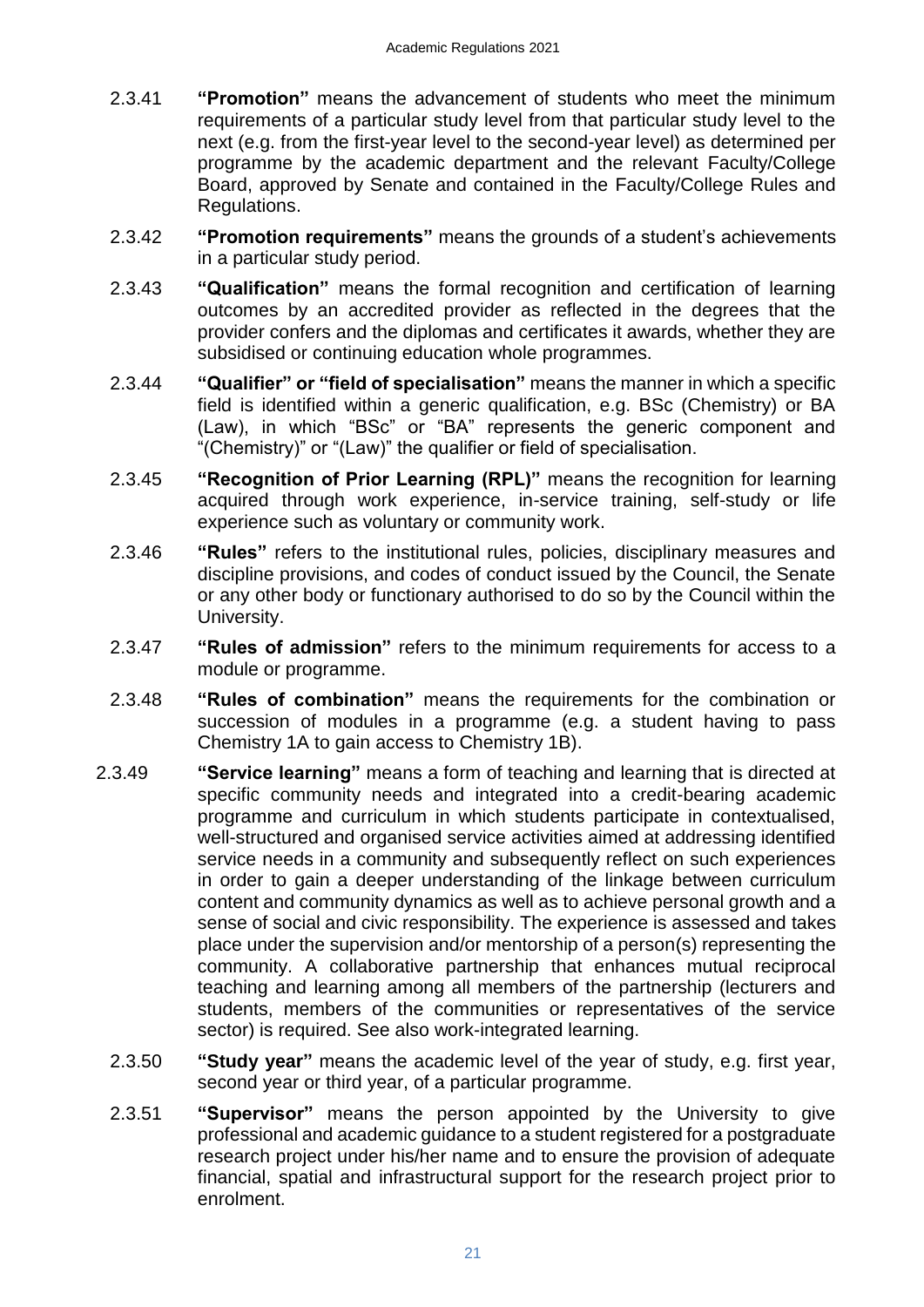- <span id="page-21-3"></span>2.3.52 **"Co-supervisor"** means a person who is not necessarily an employee of the University and who, in consultation with the supervisor, is appointed to give assistance and guidance to a student in those areas where the supervisor is not sufficiently familiar with the full scope of the field to be covered in the project, where the project is multidisciplinary or for purposes of mentorship.
- <span id="page-21-4"></span>2.3.53 **"Student"** means a student registered for a qualification or programme, and includes, depending on the context, a prospective or former student.
- <span id="page-21-5"></span>2.3.54 **"Tutorial for contact students"** means a period of tuition given by a university in addition to normal teaching time and methods. It is the teaching of a relatively small group of students by university teaching staff or tutors in a specific module.
- <span id="page-21-6"></span>2.3.55 **"Tutoring for fully online students"** in an online environment is the process of facilitating, supporting and enabling student learning online, in a virtual or networked environment in which tutors and students are separated by time and space. Online tutors are typically not the online lecturers.
- <span id="page-21-7"></span>2.3.56 **"University"** means the University of Johannesburg.
- <span id="page-21-8"></span>2.3.57 **"Work-integrated learning"** means the component of a learning programme that focuses on the application of learning in an authentic learning work-based context under the supervision and/or mentorship of a person(s) representing the workplace. It addresses specific competencies identified for the acquisition of a qualification that make the student employable and assist in the development of related personal attributes. Workplace/service employees and professional bodies are involved in the assessment of the learning experience together with the University's academic employees. See also service learning.

## **3. LANGUAGE**

<span id="page-21-1"></span><span id="page-21-0"></span>The language of teaching, learning, assessment and academic administration is determined by the University's Language Policy as approved by Senate and Council.

## **4. ADMISSION**

## <span id="page-21-2"></span>**4.1 Application for admission to study at the University**

- 4.1.1 Prospective students must apply for admission to programmes not later than the determined programme specific closing dates as stipulated on the official UJ website. An annually determined application fee is payable for paper applications. Online applications are free.
- 4.1.2 Applicants may only apply for two contact undergraduate study choices, two fully online undergraduate study choices or two postgraduate study choices. These study choices may not be amended once they have been chosen.
- 4.1.3 Admission is subject to selection in accordance with programme-specific admission requirements determined by the Faculty/College Board, as well as minimum requirements set for transfer students, approved by Senate and contained in the relevant Faculty/College Rules and Regulations.
- 4.1.4 The University has the right to revoke or amend the admission status of an applicant, and cancel or refuse the registration of an applicant or student who provided incorrect information and/or documentation material to an application for admission or re-admission, or who omitted to provide information or documentation material to an application for admission or re-admission.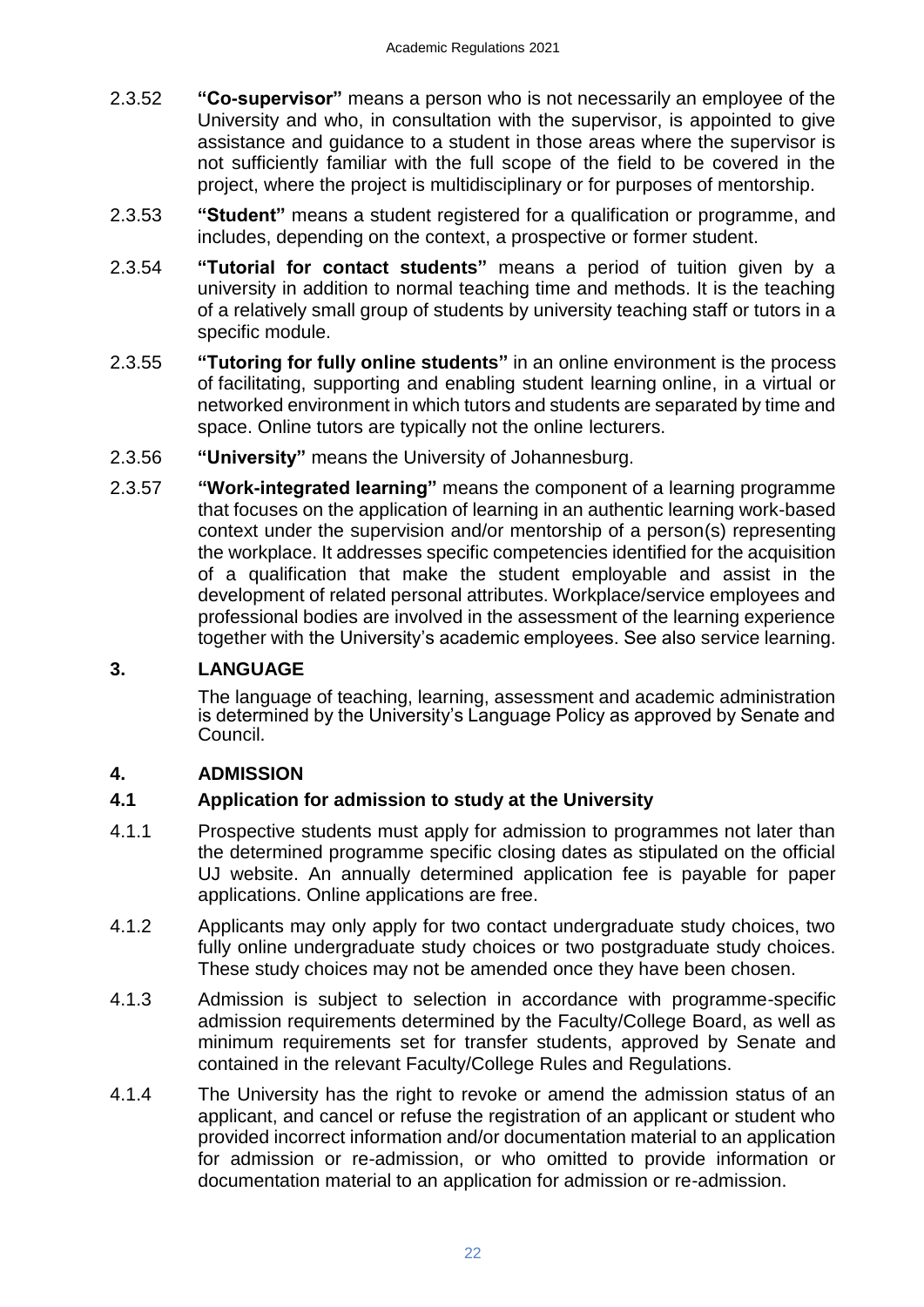- 4.1.5 No notice regarding an applicant's admission status is official and binding on the University, unless it has been sent by email to an applicant from the University's server or uploaded by the University to the online Student Portal application status page.
- 4.1.6 Admission is also subject to:
- (a) the University's Enrolment Management Plan approved by the DHET, Senate and Faculty/College Boards;
- (b) caps for elective modules as approved;
- (c) professional regulatory requirements where programmes are regulated by external regulatory boards/councils;
- (d) Senate-approved selection, placement and admission tests (if applicable); and
- (e) caps on enrolment into fully online programmes as determined annually by the faculties.

## <span id="page-22-0"></span>**4.2 General minimum admission requirement principles for undergraduate programmes**

- 4.2.1 Admission requirements and compliance with the legal endorsement for undergraduate programmes for study at the University are as follows:
	- (a) A National Senior Certificate (NSC) with higher certificate endorsement is a legal requirement for admission to a higher certificate.
	- (b) An NSC with diploma endorsement is a legal requirement for admission to an undergraduate diploma.
	- (c) An NSC with bachelor's degree endorsement is a legal requirement for admission to an undergraduate bachelor's degree.
	- (d) An SC(A) with relevant endorsement, with a pass of three subjects at 40%, one of which must be an official language at Home Language Level or pass subjects at 30%, one of which must be an official language at First Additional or Home Language Level or obtained a subminimum of 20% in the sixth subject.
	- (e) A NASCA is awarded at certification of 120 credits with at least four subjects passed, carrying 30 credits each.
	- (f) An applicant who has successfully completed a Higher Certificate at an accredited Higher Education Institution (HEI) may be admitted into an appropriate Advanced Certificate.
	- (g) An applicant who has successfully completed a Higher Certificate at an accredited Higher Education Institution (HEI) and has accumulated relevant credits may be admitted to a related undergraduate diploma programme, subject to the candidate being granted an NSC with diploma endorsement by Universities South Africa (USAf) after the successful completion of the Higher Certificate (refer to AR 6 for credit requirements).
	- (h) An applicant who has successfully completed an undergraduate diploma may be admitted into an undergraduate bachelor's degree programme, subject to the candidate being granted an NSC with bachelor's degree endorsement by USAf (refer to AR 6 for credit requirements).
	- (i) Other progression and/or articulation requirements, as reflected in the Higher Education Qualifications Sub-Framework (HEQSF), are applicable.
	- (j) Applicants who have completed their (NSC) or (SC) must comply with the minimum Admission Point Score (APS).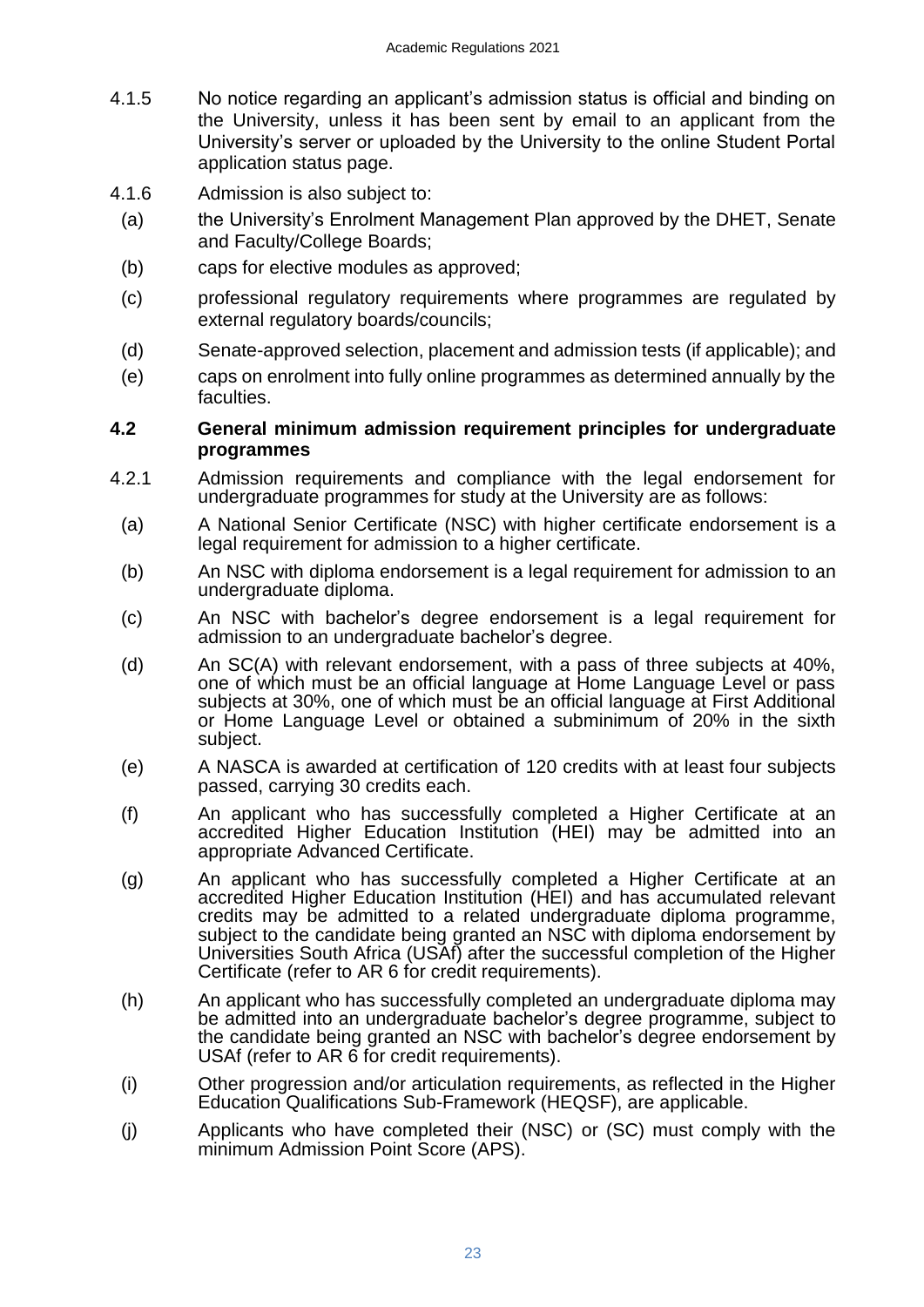- (k) All applicants must comply with the language requirements, faculty/college and qualification or module requirements for admission to each programme as outlined by the relevant faculty/college.
- (l) International applicants wishing to register for undergraduate or postgraduate qualifications will be required to demonstrate equivalence with the above admission requirements, with certification of equivalence by SAQA or USAf where required.
- (m) All applicants intending to study in the online mode of delivery must:
	- (i) have access to a computer with a reliable and stable, high-speed Internet connection;
	- (ii) participate in teaching and learning activities through the LMS;
	- (iii) be able to use a webcam and/or microphone, if required;
	- (iv) review and comply with the complete list of technical requirements specific to the programme of study; and
	- (v) complete an online orientation course offered by the Centre for Academic Technologies (CAT), if required.
- (n) Other additional admission requirements may be:
	- (i) Admission and placement tests as approved by Senate;
		- (ii) Interviews in person or online;
		- (iii) Portfolios of evidence;
		- (iv) Recognition of Prior Learning (RPL) process;
		- (v) SAQA or USAf certification of equivalents; or
		- (vi) Language proficiency tests.
- (o) Compliance with the minimum requirements does not guarantee admission and registration because the University has a specific number of places available as approved by DHET. Distance Education (Online) qualifications may also be subject to enrolment targets as determined on an annual basis by the University.
- (p) Prospective students currently in Grade 12 will be considered for admission to study at the University based on their final Grade 11 results, which is calculated in the same way as the APS using the results of the final Grade 11 subjects. Any applicant who has been provisionally or conditionally admitted based on their final Grade 11 results will still be required to satisfy the minimum admission requirements with their final Grade 12 results, in order for them to be fully admitted for the relevant qualification as stipulated by the University. Final admission may also be dependent on applicants maintaining their final Grade 12 performance at a similar or higher level to that of their final Grade 11 results used to determine their provisionally or conditionally admission status.
- (q) Prospective students who comply with the minimum legal requirements for admission to a programme, but who do not meet the additional faculty/collegespecific minimum (APS), may, upon good cause shown, be granted admission to such programme at the discretion of the relevant Executive Dean. If prospective students do not meet faculty/college-specific admission requirements in respect of a module in such a programme that is taught in a faculty/college other than the faculty/college in which the programme is offered, the Executive Dean must consult with the Executive Dean of the faculty/college within which the module resides before admission to the programme is granted.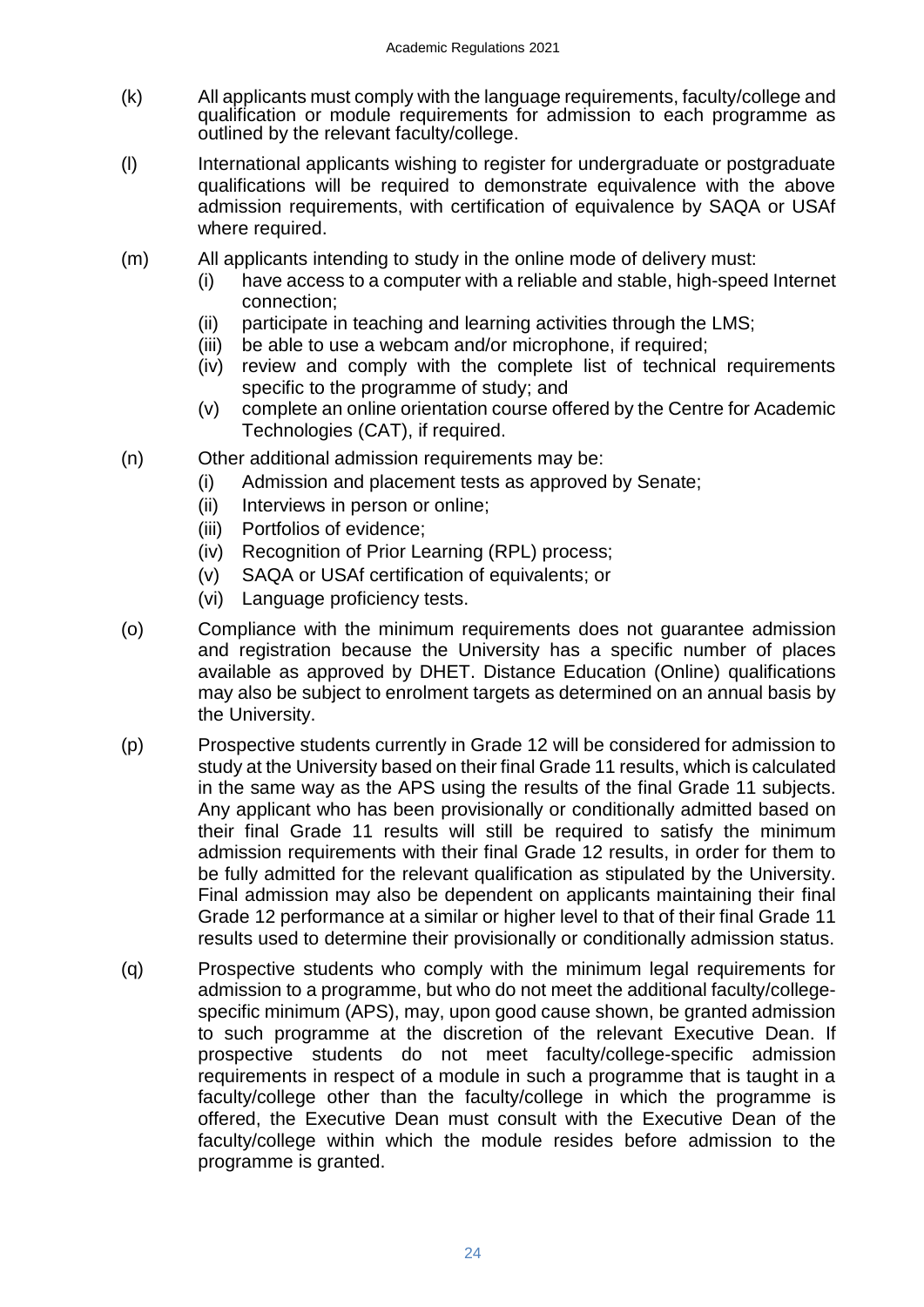(r) School-leaving certificates that do not appear in Table 2 are dealt with individually by the Student Enrolment Centre, faculties and departments.

<span id="page-24-0"></span>

|                         | <b>NATIONAL</b> |                 |                         | <b>INTERNATIONAL</b> |                 |           |          |                         |                |             |      |                     |           |                      |
|-------------------------|-----------------|-----------------|-------------------------|----------------------|-----------------|-----------|----------|-------------------------|----------------|-------------|------|---------------------|-----------|----------------------|
| APS                     | NSC (IEB/SACAI) | SC HG (M-SCORE) | (M-SCORE)<br>ပ္တ<br>ပ္တ | HIGCSE/NSSC (HL)     | IGCSE/NSSC (OL) | AS LEVELS | A LEVELS | IB (HL)                 | (3L)<br>₫      | <b>WAEC</b> | KCSE | Diplome/Exam d'Etat | CHL/EM    | <b>Baccalaureate</b> |
| 10                      |                 |                 |                         |                      |                 |           | A        | $\overline{7}$          |                |             |      |                     |           |                      |
| 9                       |                 |                 |                         |                      |                 |           | B        | 6                       |                |             |      |                     |           |                      |
| 8                       |                 |                 |                         |                      |                 |           | C        | 5                       |                |             |      |                     |           |                      |
| $\overline{\mathbf{r}}$ | 7 (80-100%)     | A               |                         | 1                    |                 | A         | D        | 4                       | $\overline{7}$ |             | A    |                     |           |                      |
| 6                       | 6 (70-79%)      | в               | A                       | $\overline{2}$       |                 | в         | Е        | $\overline{\mathbf{3}}$ | 6              |             | В    |                     |           |                      |
| 5                       | 5 (60-69%)      | C               | в                       | 3                    | A               | C         |          | $\overline{2}$          | 5              | A           | C    | 80-100%             | 16-20     | 16-20                |
| 4                       | 4 (50-59%)      | D               | C                       | 4                    | в               | D         |          | 1                       | 4              | B           | D    | 70-79%              | 14-15     | $14 - 15$            |
| 3                       | 3 (40-49%)      | Е               | D                       |                      | C               | E         |          |                         | 3              | C           | Е    | 50-69%              | $10 - 13$ | $10 - 13$            |
| $\mathbf{2}$            | 2 (30-39%)      | F               | E                       |                      | D/E             |           |          |                         | $\overline{2}$ | D/E         | F    | 30-49%              | $8-9$     | $8-9$                |
| $\mathbf{1}$            | 1 (0-29%)       | G               | F                       |                      | F/G             |           |          |                         | 1              | F/G         | G    | $0 - 29%$           | $0 - 7$   | $0 - 7$              |

## **4.3 Table 2. Admission Point Score (APS)**

**\* The abbreviations are listed in the order in which they appear on the table and not alphabetically.**

## **ABBREVIATIONS**

| <b>NSC</b>           | National Senior Certificate (completed Grade 12 since<br>2008)        |
|----------------------|-----------------------------------------------------------------------|
| <b>IEB</b>           | <b>Independent Examination Board</b>                                  |
| <b>SACAI</b>         | South African Comprehensive Assessment Institute                      |
| SC HG                | Senior Certificate Higher Grade (completed Grade 12<br>before 2008)   |
| SC SG                | Senior Certificate Standard Grade (completed Grade<br>12 before 2008) |
| <b>HIGCSE</b>        | <b>Higher International General Certificate of Secondary</b>          |
|                      | Education                                                             |
| NSSC (HL)            | Namibia Senior Secondary Certificate (Higher Level)                   |
| <b>IGCSE</b>         | International General Certificate of Secondary                        |
|                      | Education                                                             |
| NSSC (OL)            | Namibia Senior Secondary Certificate (Ordinary                        |
|                      | Level)                                                                |
| <b>AS Levels</b>     | <b>Advanced Subsidiary Level</b>                                      |
| A Levels             | <b>Advanced Level</b>                                                 |
| IB(HL)               | International Baccalaureate Schools (Higher Levels)                   |
| IB (SL)              | International Baccalaureate Schools (Standard<br>Levels)              |
| <b>WAEC</b>          | <b>West African Examination Council</b>                               |
| <b>KCSE</b>          | Kenya Certificate of Secondary Education                              |
| Diplome/Exam d'État  | Diplome d'Etat or d'Etudes Secondaire du Cycle                        |
| CHL/EM               | Certificado de Habilitacoes Literarias (Mozambique/                   |
|                      | Enssino Medio (Angola)                                                |
| <b>Baccalaureate</b> | <b>Gaboness School Leaving</b>                                        |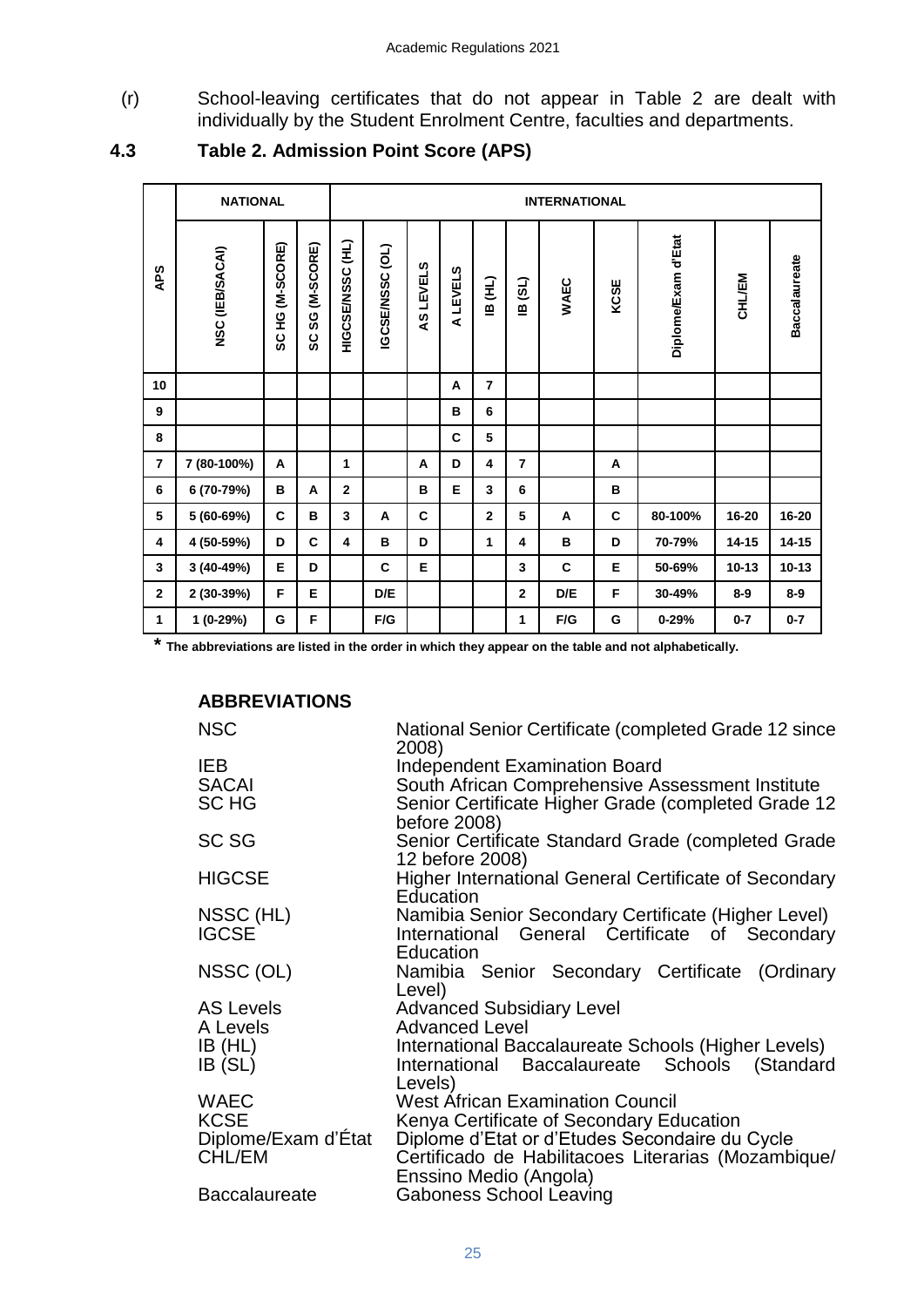## <span id="page-25-0"></span>**4.4 Admission requirements for international applicants and applicants who completed the Senior Certificate (SC)**

- 4.4.1 Admission Point Scores (APS) are awarded for the six best subjects (taking faculty/college- and programme-specific requirements into account) in the SC, HIGCSE, IGCSE, A-levels, AS-Levels, O-levels, IB, WAEC, KCSE, Diplome/Exam d'état, CHL/EM or the Baccalaureate according to the table above. A maximum of six subjects will be used to calculate the total APS.
- 4.4.2 Applicants who obtained the SC and who comply with the minimum APS according to Table 2 will be considered for admission to study at the University.

## <span id="page-25-1"></span>**4.5 Admission requirements for applicants who obtained the National Senior Certificate (NSC) in 2008 or later**

- (a) Life Orientation is not counted in the calculation of the total APS, nor is it considered as an individual compulsory subject.
- (b) In total, six subjects are used for the calculation of the total APS. The total APS of an applicant is the sum of the achievement ratings of the particular programme compulsory subjects and the remaining NSC subjects of that applicant.
- (c) If applicants completed more than the minimum number of subjects (six) in their NSC, the compulsory subjects and the best of the three remaining subjects will be used to calculate the total APS.
- (d) Refer to the UJ Prospectus/Website for the requirements per qualification and faculty/college.

## <span id="page-25-2"></span>**4.6 Admission requirements for applicants who obtained the National Certificate Vocational (NCV), Senior Certificate Amended SC(A) and the National Senior Certificate for Adults (NASCA)**

- 4.6.1 (a) Admission requirements for applicants with an NCV, a SC(A) and a NACSA are in accordance with relevant legislation and the Faculty/College Rules and Regulations related to the various academic programmes.
	- (b) Refer to the UJ Prospectus/Website for the requirements per qualification and faculty/college.
	- (c) Refer to the Admission Policy.
	- (d) Refer to Section 4.11 of the Academic Regulations for alternative admission requirements.

## <span id="page-25-3"></span>**4.7 Minimum admission requirements applicable to Higher Certificates**

- 4.7.1 Additional faculty/college- or programme-specific requirements are determined by the relevant Faculty/College Boards, approved by Senate and contained in the relevant Faculty/College Rules and Regulations. The minimum admission requirements for a Higher Certificate are:
- 4.7.2 Prospective students must be in possession of an SC or NSC with Higher Certificate, Diploma or Bachelor's Degree endorsement;

**or**

- (a) (i) have obtained the National Certificate N3 with passes of at least 40% in at least four subjects;
	- (ii) have passed one of the official languages on at least first-language level in the certification examination;
	- (iii) have passed any instructional offering in an official language;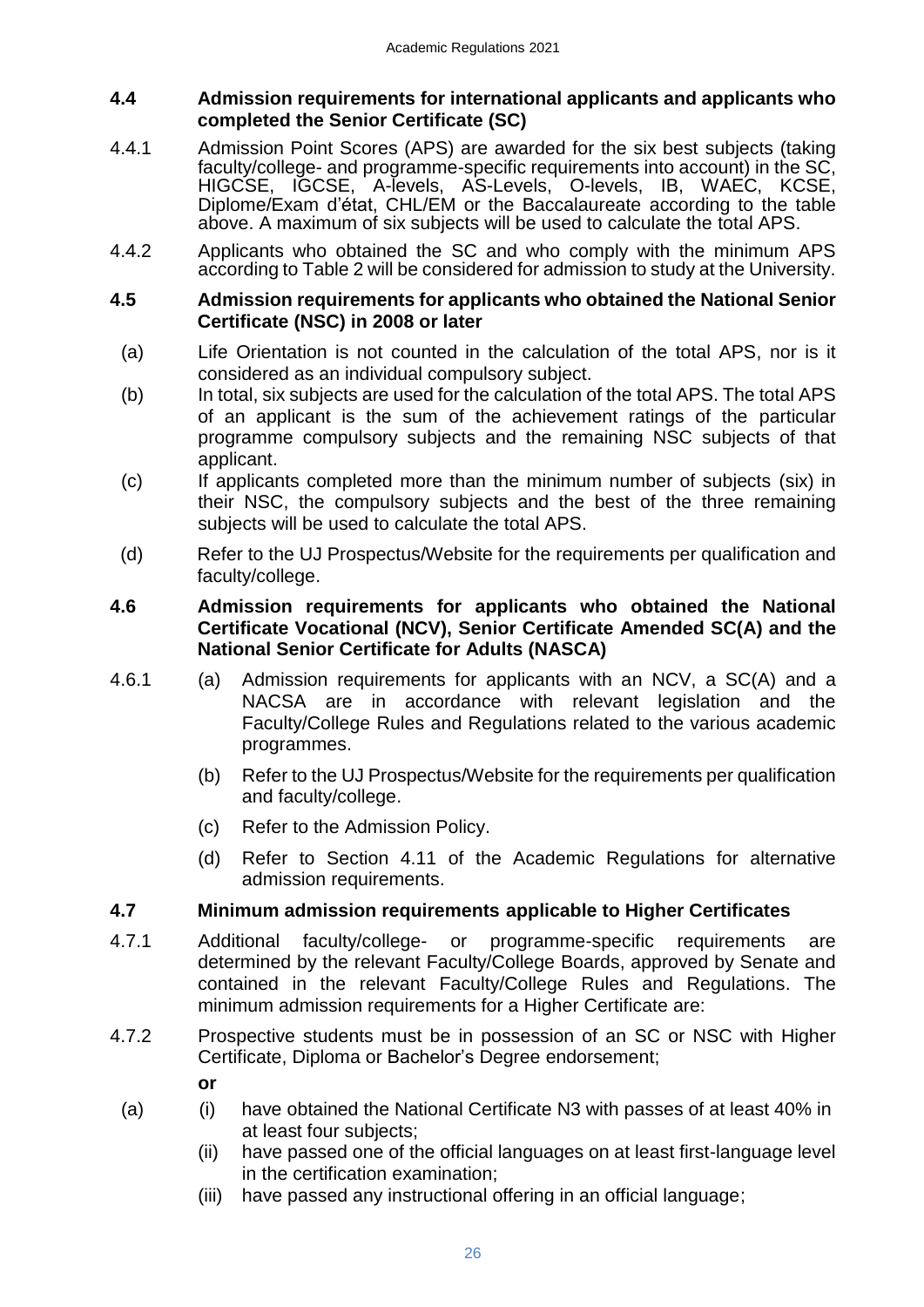- (iv) be able to prove their competence in English as stipulated in Faculty/College Rules and Regulations;
- (v) have complied with the APS requirements;
- (vi) have complied with faculty/college- and department-specific requirements as determined by the Faculty/College Board, approved by Senate and contained in the Faculty/College Rules and Regulations;

and

- (b) (i) have obtained one of the following credit combinations:
	- three Grade 12 subjects on at least standard-grade level, plus one National Certificate N3 subject; or
	- two Grade 12 subjects on at least standard-grade level, plus two National Certificate N3 subjects; or
	- one Grade 12 subject on at least standard grade level, plus three National Certificate N3 subjects;
	- (ii) have passed one of the official languages on at least first-language level in the certification examination;
	- (iii) be able to prove their competence in English as laid down in the relevant Faculty/College Rules and Regulations;
	- (iv) have complied with the APS requirements; and
	- (v) have complied with faculty/college- and department-specific requirements, as determined by the Faculty/College Board, approved by Senate and contained in the Faculty/College Rules and Regulations.

and

- (c) (i) have obtained the National N4 Certificate with passes of at least 50% in at least four appropriate subjects;
	- (ii) be able to prove their competence in English as stipulated in Faculty/College Rules and Regulations;
	- (iii) have complied with M-score requirements; and
	- (iv) have complied with faculty/college- and department-specific requirements as determined by the Faculty/College Board, approved by Senate and contained in the Faculty/College Rules and Regulations.

## <span id="page-26-0"></span>**4.8 Minimum admission requirements applicable to Diplomas**

- 4.8.1 The minimum admission requirements for a diploma are:
- (a) SC or NSC with Diploma or Bachelor's Degree endorsement;
- (b) Language requirements;
- (c) Admission/placement tests as approved by Senate; and
- (d) Faculty/College- and/or programme-specific requirements as determined by the relevant Faculty/College Board, approved by Senate and contained in the relevant Faculty/College Rules and Regulations.

## <span id="page-26-1"></span>**4.9 Minimum admission requirements applicable to Advanced Diplomas**

- 4.9.1 Advanced Diploma applicants must have successfully completed a Diploma or Bachelor's degree in the same or relevant field of study as determined by the Faculty/College Board, approved by Senate and contained in the Faculty/College Rules and Regulations.
- 4.9.2 Programme-specific admission requirements, such as a minimum achievement in the relevant majors or other approved appropriate modules in the prerequisite qualification, are determined by the Faculty/College Board,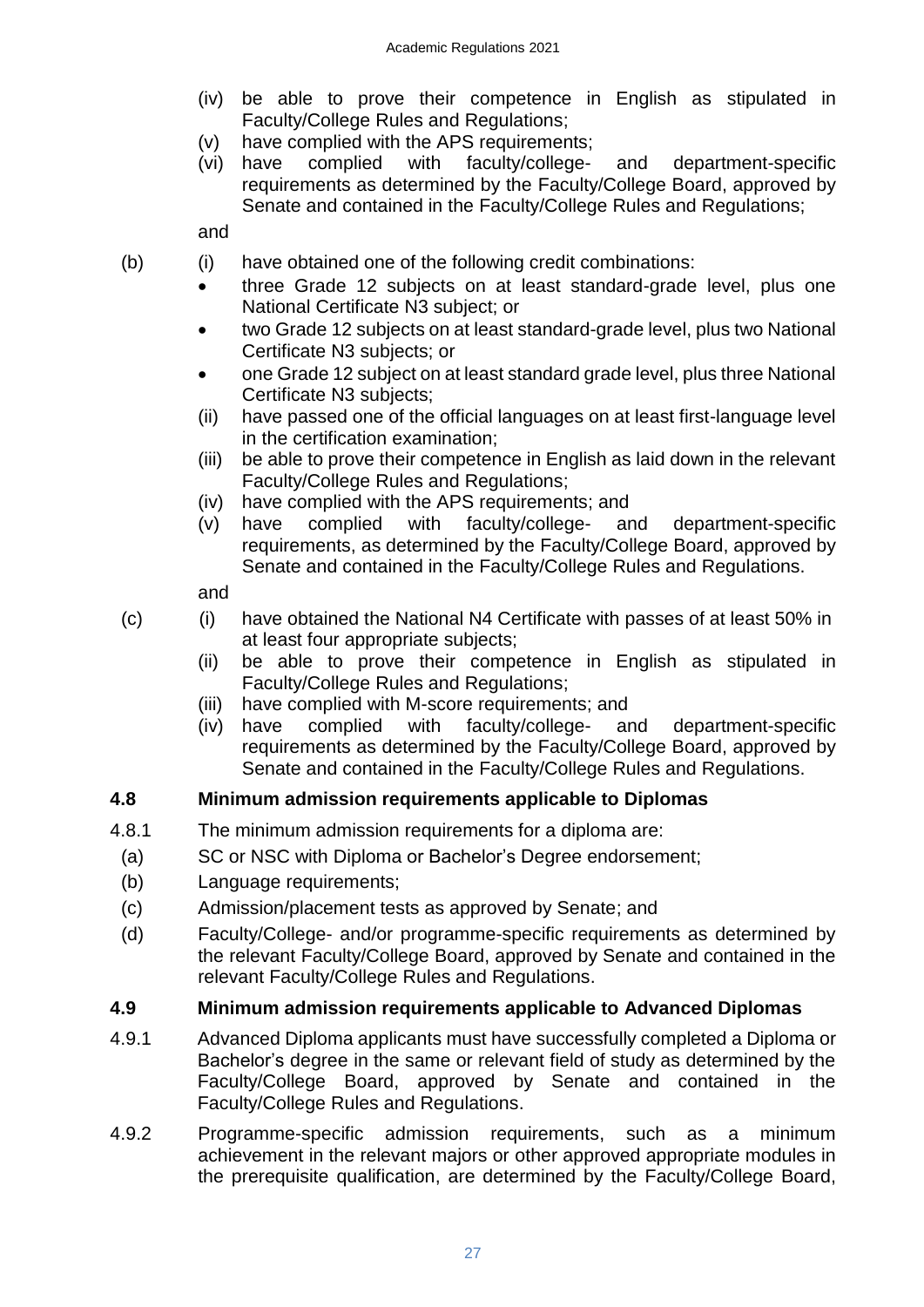approved by Senate and contained in the Faculty/College Rules and Regulations.

4.9.3 For Advanced Diplomas in the Faculty of Education, refer to the minimum requirements for Teacher Education Qualification as contained in the Faculty Rules and Regulations.

## **4.10 Minimum admission requirements applicable to Bachelor's Programmes**

- <span id="page-27-0"></span>(a) Senior Certificate (SC) with complete or conditional exemption or a National Senior Certificate (NSC) with Bachelor's Degree endorsement,
- (b) Admission tests, (if applicable) as approved by Senate;
- (c) APS requirements;
- (d) Language requirements; and
- (e) Faculty/College-specific requirements as determined by the Faculty/College Board, approved by Senate and contained in the Faculty/College Rules and Regulations.

## **4.11 Alternative admission requirements**

## 4.11.1 **Senate Discretionary Conditional Admission**

<span id="page-27-2"></span><span id="page-27-1"></span>Senate Discretionary Conditional Admission for candidates who have successfully completed the NSC or NC or NC (Vocational) or SC(A) or NASCA and who have applied for admission to an undergraduate programme at the University may be considered by Senate on recommendation of the relevant Executive Dean, subject to successfully completing a PsyCaD assessment and obtaining a Higher Intermediate Level within the NBT.

## 4.11.2 **School of Tomorrow applicants**

<span id="page-27-3"></span>The Executive Dean, together with the Registrar, may approve conditional admission of School of Tomorrow applicants via the Senate discretionary admission process subject to Faculty/College Rules and Regulations, a PsyCaD assessment and obtaining at least a Higher Intermediate Level NBT result.

The request for Senate Discretionary Admission should serve at the first Senate meeting following the conditional admission for final approval by Senate.

## 4.11.3 **Recognition of Prior Learning (RPL)**

<span id="page-27-4"></span>The University may, on the grounds of RPL, and subject to Senate-approved special admission rules, admit students who do not comply with the minimum admission requirements.

## 4.11.4 **Placement in bridging or alternative programmes**

<span id="page-27-5"></span>Prospective students who do not meet the general minimum admission requirements for a specific programme may be placed in a Senate-approved bridging programme, having followed a Senate-approved placement procedure.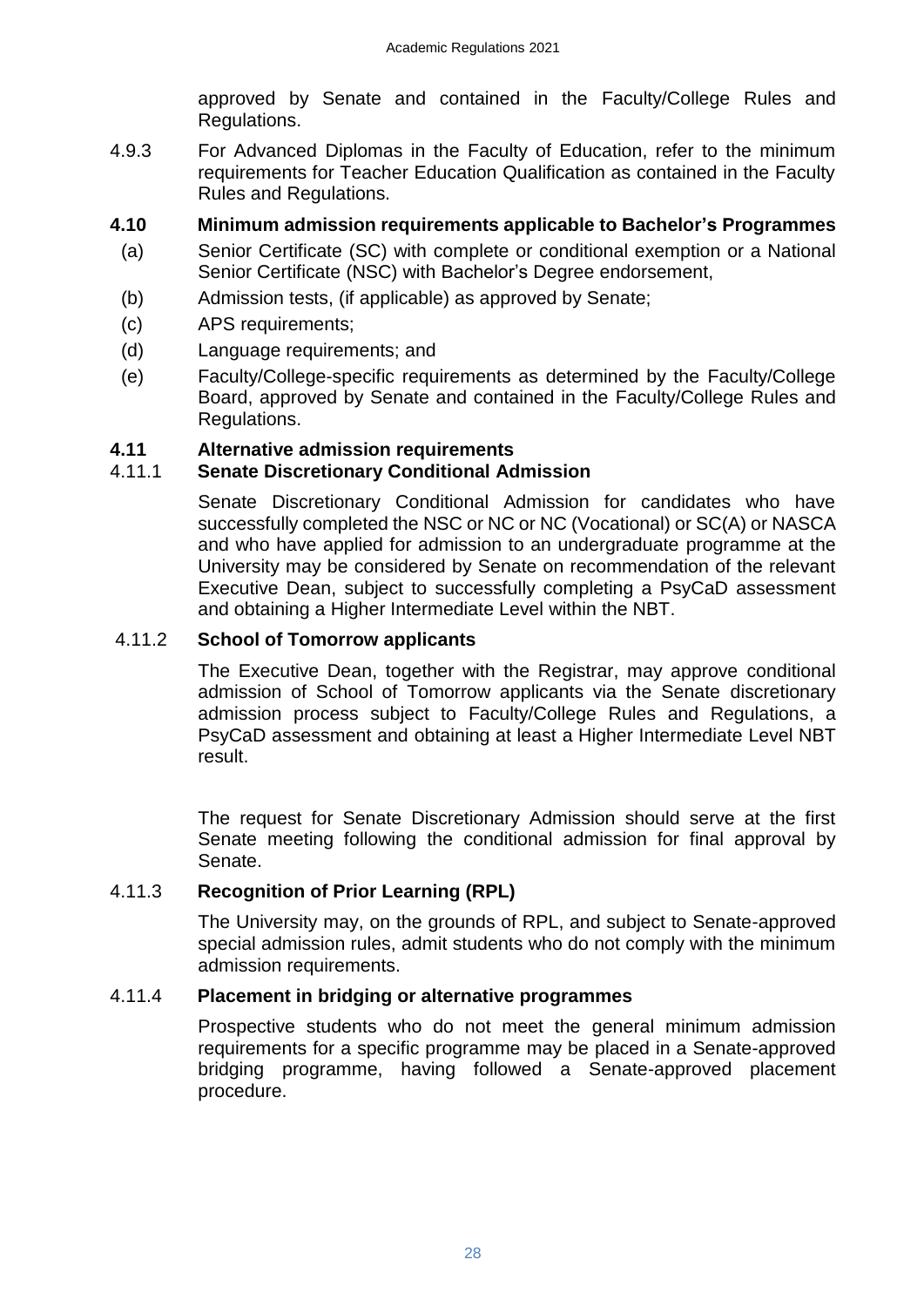## <span id="page-28-0"></span>**4.12 Qualification progression routes (Higher Certificate to Diplomas to Degrees)**

- (a) An applicant who has obtained an accredited Higher Certificate that is registered on the HEQSF of the NQF, meets the minimum statutory admission requirement for entry into an undergraduate diploma.
- (b) An applicant who has obtained an accredited diploma that is registered on the HEQSF of the NQF, meets the minimum statutory admission requirement for entry into an undergraduate degree.
- (c) An applicant who does not have NSC endorsement for admission to diploma studies, or a certificate of exemption from the Matriculation Board, but has completed an accredited Higher Certificate, that is registered on the HEQSF of the NQF, is not required to obtain a certificate of exemption from the Matriculation Board.

The attainment of the minimum requirements does not guarantee admission to any given programme in general. Applicants may still be required to comply with one or more additional requirements indicated below:

- (i) APS requirements;
- (ii) Language requirements;
- (iii) Admission/placement tests as approved by Senate (if applicable);
- (iv) Faculty/College-specific requirements as determined by the Faculty/College Board, approved by Senate and contained in the Faculty/College Rules and Regulations.

## 4.12.1 **General Education Development (GED)**

<span id="page-28-1"></span>The University of Johannesburg will not accept the General Education Development (GED) test for entry into any of its curricular undergraduate qualifications. The GED is no longer recognised by Universities South Africa (USAf), and is not equivalent to a South African Grade 12 (NSC/IEB/SACAI). Applicants who completed the GED and would like to study towards an undergraduate curricular qualification are advised to register and complete a Grade 12 NSC/IEB/SACAI or international equivalent thereof.

## 4.12.2 **Mature Age Exemption**

<span id="page-28-2"></span>Candidates, who have reached the age of 23 years and above and hold a SC or an NSC without the applicable endorsement for the programme they wish to apply for, may be considered provided they obtained a Certificate of Conditional Exemption from USAf.

Mature age applicants must still comply with:

- (a) APS requirements;
- (b) Language requirements;
- (c) Admission/placement tests (if applicable); and
- (d) Faculty/College-specific requirements as determined by the Faculty/College Board, approved by Senate and contained in the Faculty/College Rules and Regulations.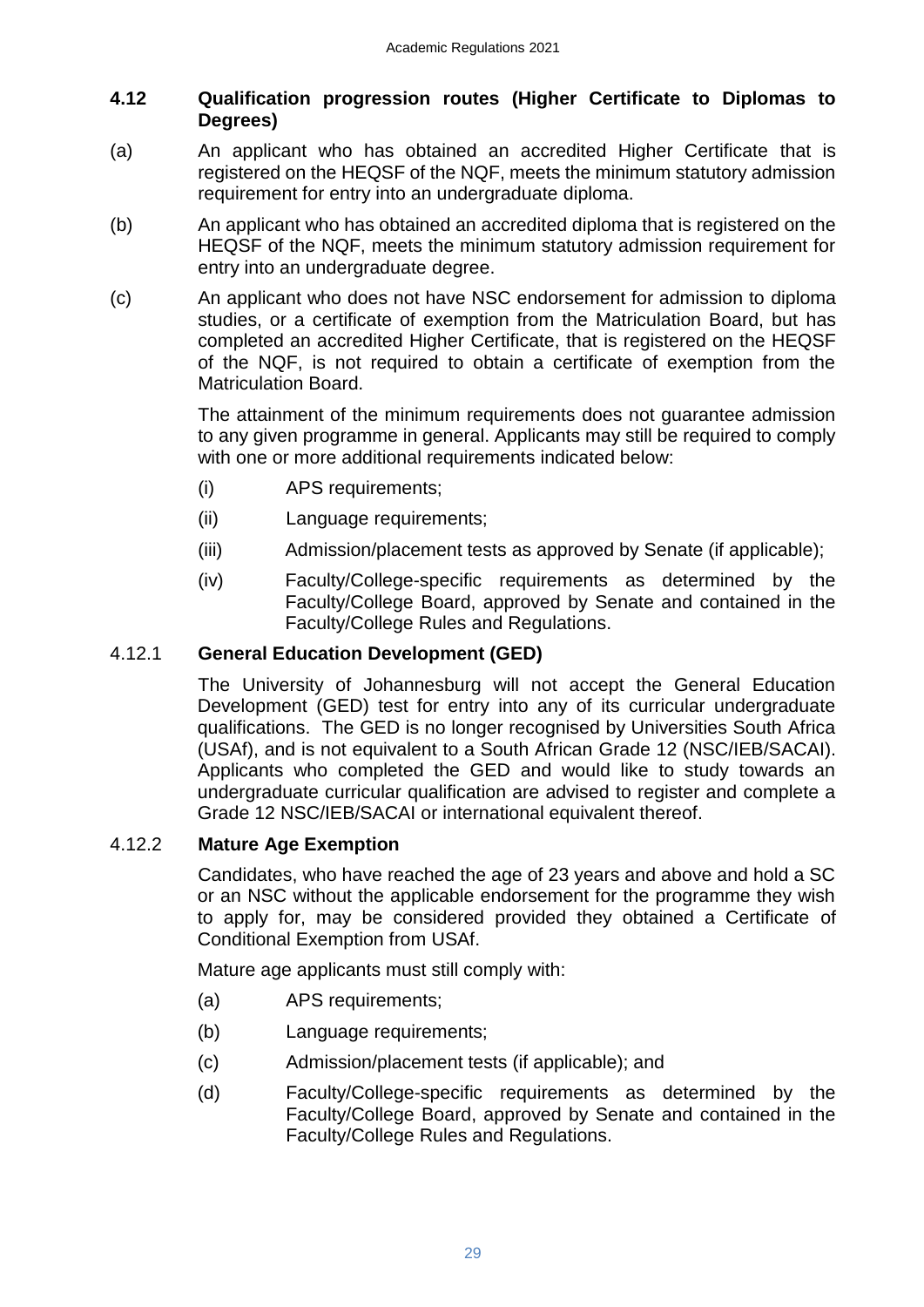## <span id="page-29-0"></span>**4.13 Admission of international applicants**

- 4.13.1 Admission of international applicants is subject to the conditions set out in the Immigration Act 13 of 2002.
- 4.13.2 The success of an international application depends on both the confirmation of academic acceptance and the obtaining of the necessary statutory documentation and state approval.
- 4.13.3 All prospective international students are required to submit proof of English language proficiency, which may consist of:
	- (a) the results of the internationally recognised International English Language Testing System (IELTS) test (with a score determined by the relevant faculty/college);

or

- (b) English passed at school-leaving level (at a level determined by the relevant faculty/college); or
- (c) the results of the UJ English Language Programme (UJELP) test (at a level determined by the relevant faculty/college).

## **4.14 Concurrent selections**

<span id="page-29-1"></span>An applicant to whom an admitted, provisional selected or waitlist status has been awarded by the University for more than one programme concurrently may only register for one programme (their preferred choice, if available) before the commencement of the academic year/intake for which they apply for.

Once registered for a programme, admission to the remaining programmes not registered for will automatically be cancelled and students will not be allowed to change programmes to one of the previous concurrent admitted qualifications.

All regulations regarding registration still apply including forfeiting of spaces due to oversubscription or changes of registration dates (refer to AR point 5).

## **4.15 Right of admission**

<span id="page-29-2"></span>The Vice-Chancellor and the Council of the University determine the admission of an applicant to the University. An applicant who has applied for admission to a particular programme and satisfies the minimum rules and requirements of access and admission, but who has been refused admission, may request written reasons for such refusal from the relevant Executive Dean concerned or his/her delegated authority.

## **5. REGISTRATION**

## **5.1 General principles**

<span id="page-29-4"></span><span id="page-29-3"></span>Students may not participate in any academic activities unless they are registered. Participation includes attending classes or any contact sessions in a module, receiving study material or supervision, having access to any electronic study material or sources or be assessed in a module if they are not registered students at the University for the relevant module or programme for the relevant academic year.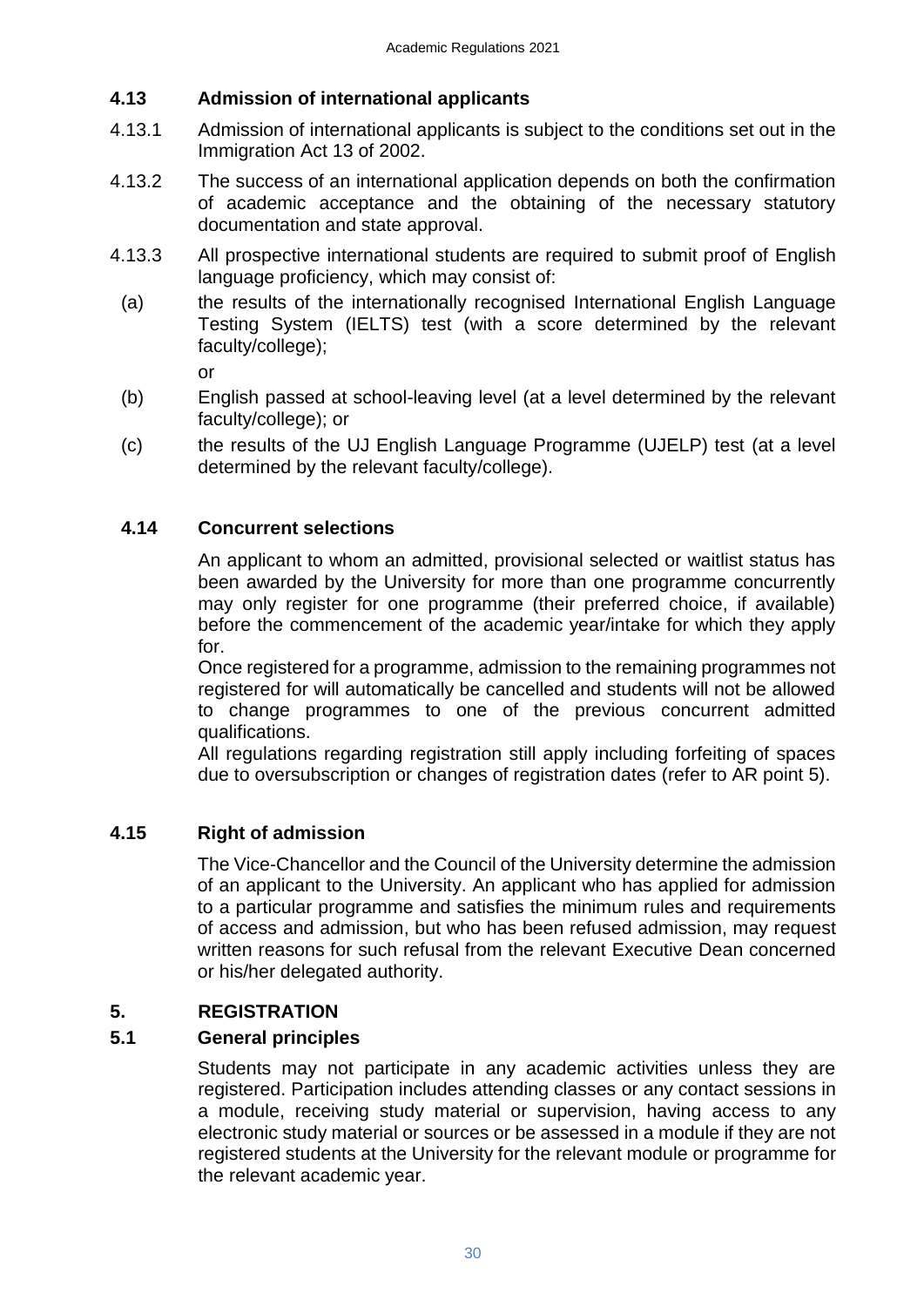- 5.1.1 Students register for an academic programme of the University as contained in the Academic Rules and Regulations of the University and the relevant Faculty/College Rules and Regulations.
- 5.1.2 Once a student is admitted to a fully online programme, he/she registers at no fee for that programme. The next step is to register for one or more modules according to one of the registration dates specified on the UJ website. All module registrations must be accompanied by full payment for the module. Students register only for modules offered during the specific study period selected. Students are required to renew their registration for a fully online programme in accordance with the Academic Calendar for online programmes.

For subsequent study periods, students will register for further modules, in terms of the requirements of the programme being followed and the registration dates specified on the UJ website. Programme requirements may specify compulsory, elective and prerequisite modules that must be passed prior to proceeding to higher level modules. The UJ website is the official communication for all UJ-related student matters.

- 5.1.3 Students register for a programme subject to the regulations that applied at the time of first registration for that particular programme, provided that:
	- (a) if the regulations are amended, students who commenced their studies under the previous regulations and who have not interrupted their studies and are compliant with all the other rules that were applicable at the time of their first registration, may complete their studies according to the previous regulations;
	- (b) if the new regulations are beneficial to them, students may complete their studies under these new regulations subject to the conditions in (a);
- (c) the Faculty/College Board may set special transitional arrangements, approved by Senate, in respect of programmes where a change has been approved, and determine a date on which new regulations will be phased in and previous regulations phased out.
- 5.1.4 The onus is on the student to ensure that he/she has registered for any failed or outstanding modules as well as service learning (if applicable) to comply with requirements of the relevant qualification.
- 5.1.5 Students in contact programmes who interrupt their studies are required to apply for special permission from the relevant HFA/HCA to continue with their studies. Continuation of studies may be subject to certain conditions.
	- (a) The student has to register for any outstanding modules including Service Learning to fulfil the requirements of the relevant programme.
	- (b) The HFA/HCA in consultation and with the permission of the relevant HOD may in exceptional circumstances allow students to continue their studies according to conditions that may be determined.
- 5.1.6 When regulations are amended, Senate may formulate transitional regulations for students to complete a specific programme according to the new regulations.
- 5.1.7 Applicants who are admitted for a particular academic year must register for that year according to the registration dates as determined by the University.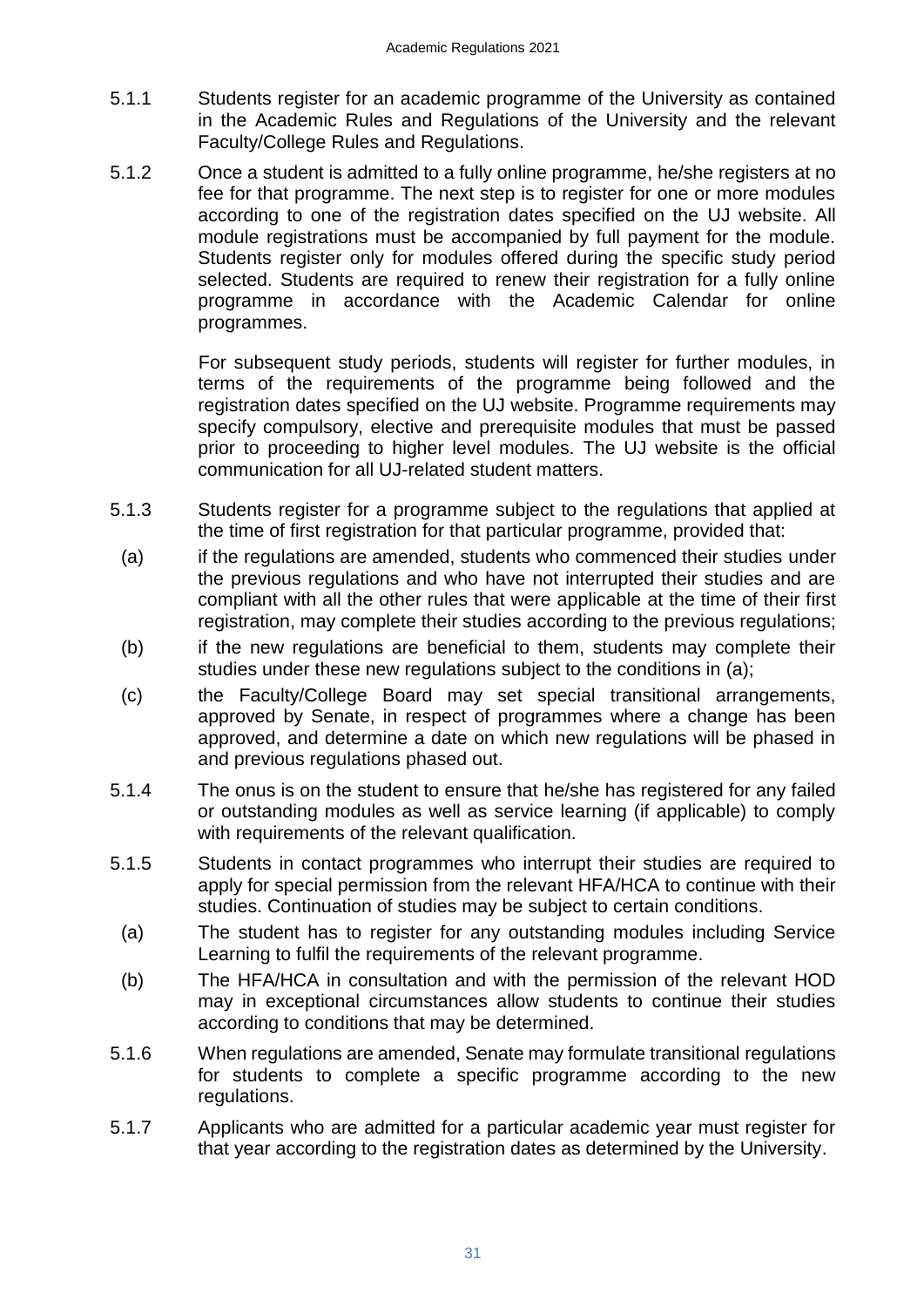- 5.1.8 The MEC may, by notice to the applicants and students, bring the closing date for registration for a programme forward to remain within the enrolment target for the programme.
- 5.1.9 An applicant or student who does not register for a programme before the enrolment target is reached forfeits the right to register for the programme for the particular academic year.
- 5.1.10 Fees are determined by the University and are payable annually upon registration. Refer to the UJ Fee Booklet.
- 5.1.11 After registration, students are obliged to pay the outstanding fees due on or before the dates stipulated by the University. The deadlines for fee payment are included in the UJ Fee Booklet, which is displayed on the UJ website.
- 5.1.12 Students who have cancelled their studies or who have registered and not taken up their studies remain liable for their fees in accordance with the UJ Fee Booklet.
- 5.1.13 Students are not allowed to register outside the prescribed and approved registration periods unless the Management Executive Committee formally extends the registration period. Students who register late may be liable for the payment of a late registration fee in accordance with the Student Fees Policy and decisions made by the Management Executive Committee in this regard.
- 5.1.14 Tuition fees are payable in accordance with the UJ Fee Booklet.
- 5.1.15 Students sign a formal agreement with the University in electronic format when they register online. Students who do not register online must complete, sign and submit a hard copy of the agreement. In the case of all minors, their parents or guardians must also sign and submit a hard copy of the agreement. The student agreement incorporates a personal information statement and contains an exemption from liability and indemnity.
- 5.1.16 Students must adhere to the policies, rules, regulations and procedures of the University and undertake to pay the prescribed fees by signing the official registration form and the formal agreement with the University.
- 5.1.17 The registration of students is valid for the applicable registration period only and lapses on expiry of this period.
- 5.1.18 Students may not register simultaneously for two programmes at the University, or for a programme or module at another university, concurrently with their registration at the University without prior written consent of the Executive Dean of the relevant faculty/college, in consultation with the Registrar and the relevant authority of the other university.
- 5.1.19 At least 50% of all the required modules (including all exit level modules) that a student must successfully complete for an undergraduate qualification to be awarded or conferred must be completed at the University to obtain the qualification certification.
- 5.1.20 Only in exceptional cases may the Executive Dean or his/her delegated authority in consultation with the Registrar grant permission to complete an exit level module at another higher education institution.
- 5.1.21 Senate may determine the minimum number of students who should register for a programme or a module for it to be offered on a particular campus and/or in a particular year.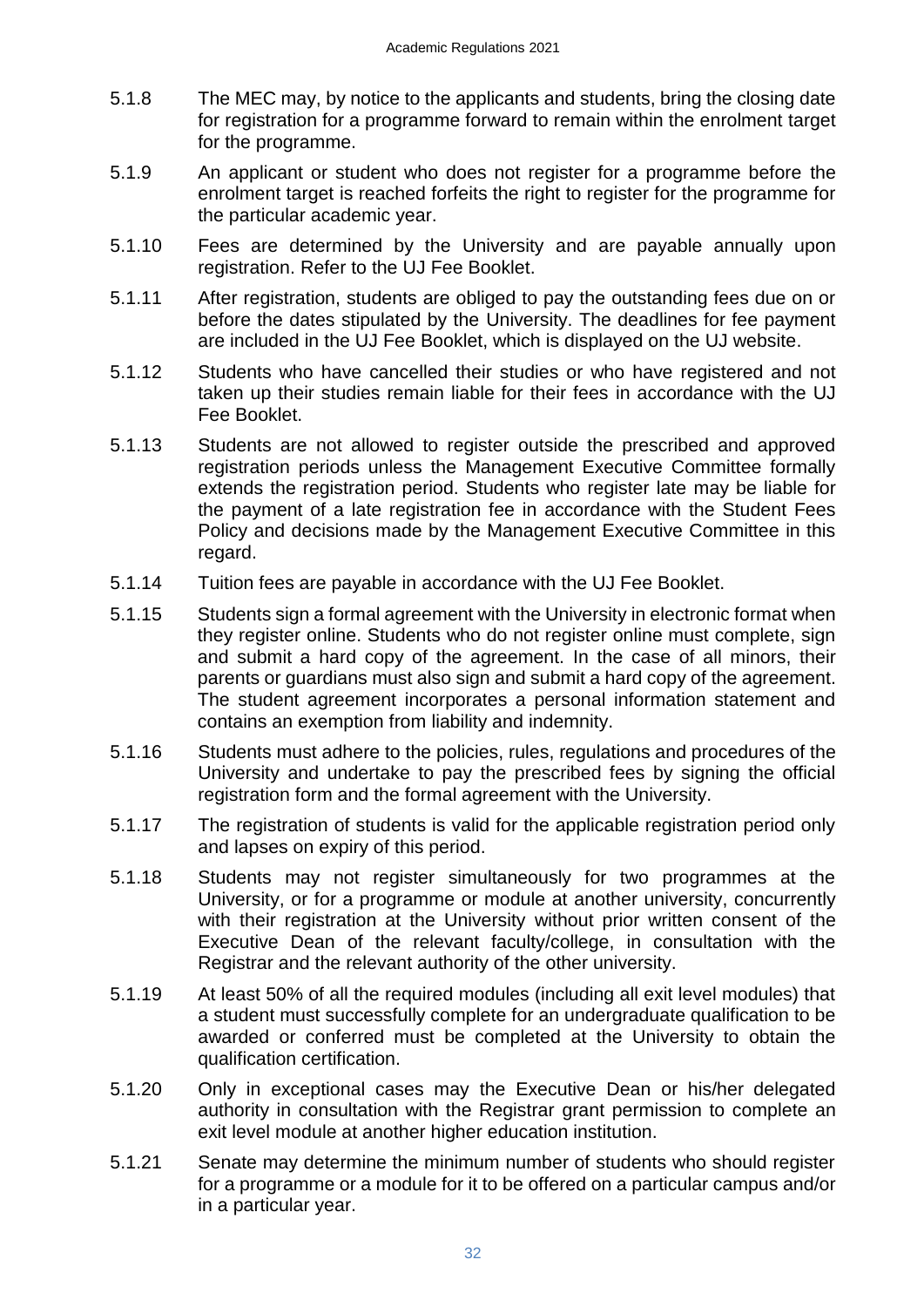- 5.1.22 A student may not register for more than the prescribed number of modules per academic year/semester as:
	- (a) approved by Faculty/College Board and Senate;
	- (b) reflected in the Faculty/College Rules and Regulations and curriculum;
	- (c) specified per year level.

The Executive Dean or his/her delegated authority of the faculty/college may approve the equivalent of two additional semester modules or one-year module per academic year.

- 5.1.23 Faculty/College Boards may determine the maximum number of students who may register for a programme or module in accordance with the University's Enrolment Management Plan or in order to ensure quality teaching.
- 5.1.24 Registration takes place in accordance with the Programme Qualification Mix as approved by DHET and related Higher Education Management Information System (HEMIS) business rules.
- 5.1.25 The University does not guarantee that students (including those with a disability/impairment) who register for a qualification and successfully complete that qualification will be registered with a professional board/council or be successful in obtaining employment.
- 5.1.26 Students who are admitted for a fully online programme and who failed to register for that fully online programme within the calendar year applied for will forfeit the right to register for the following calendar year. However, if the student was admitted for the fully online programme within the last four months of a calendar year, the admittance will be carried over to the following calendar year.
- 5.1.27 Registration and re-registration or renewal of registration for any programme is subject to satisfactory academic performance and other rules of the University. A student may be deregistered and refused permission to re-register on the ground of unsatisfactory academic performance and behaviour disqualifying the student to be issued with a Certificate of Good Conduct by the University. The standards of academic performance required from students to permit them to re-register appear in the Academic Regulations and Faculty/College Rules and Regulations. The University is not required to issue warnings to students to improve their academic performance before deregistering them or refusing them permission to re-register on the ground of poor unsatisfactory academic performance, but if such warnings are issued, students can thereafter be deregistered or refused permission to re-register if they fail to meet the conditions attached to the warning. Persons, who are prevented from re-registering on the ground of unsatisfactory academic performance and may appeal their academic exclusion in terms of the Academic Regulations, may only exercise that right once.

## **5.2 Documents to be submitted upon registration**

<span id="page-32-0"></span>Upon registration, students who register for the first time at the University may be required to submit certified copies of all outstanding required documentation via email to Perceptive Content [\(ujappdocs@listsrv.uj.ac.za\)](mailto:ujappdocs@listsrv.uj.ac.za) before the registration process can take place.

Senior (returning and transferring) students are required to submit documents to their relevant faculty/college as specified below: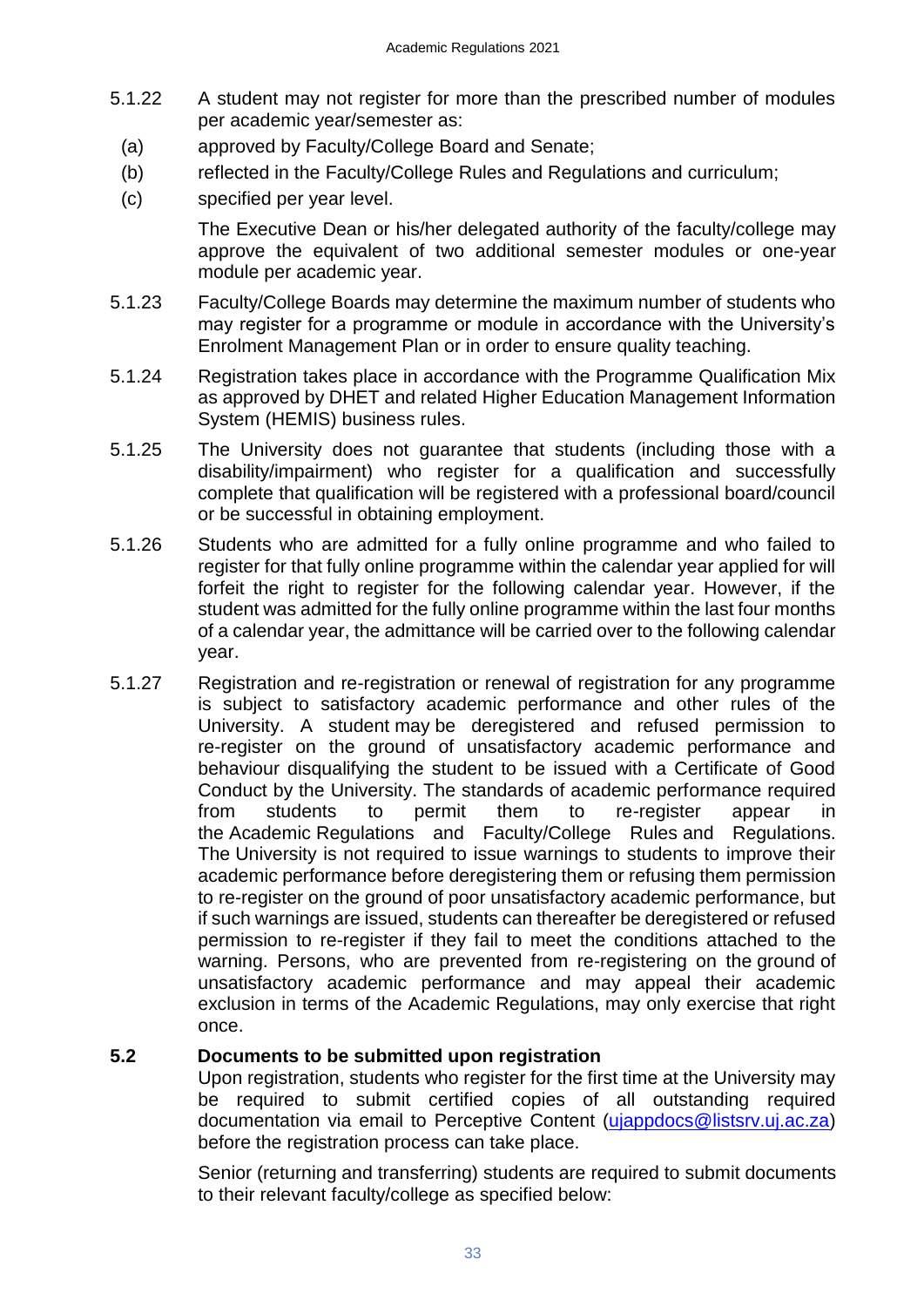- If their personal information has changed since the previous registration;
- Students who still have outstanding documents listed; and/or
- If the student is a transfer student from another higher education institution.

Certified copies of certain documentation may be required upon registration as determined by the University.

Documents that may be requested include the following (depending on the particular and mode of delivery):

## <span id="page-33-0"></span>5.2.1 **First-year students**

- (a) SA identity document, international identity document, passport or permanent residence permit, where applicable.
- (b) Senior Certificate or National Senior Certificate or other equivalent qualifications as stipulated in AR 4.2.

## <span id="page-33-1"></span>5.2.2 **Transfer students from other higher education institutions**

- (a) SA identity document, international identity document, passport or permanent residence permit where applicable;
- (b) Senior Certificate or National Senior Certificate or other equivalent qualifications as stipulated in AR 4.2;
- (c) Certified copies of academic record from the previous higher education institution(s);
- (d) Certified copies of certificate of conduct if not included on the academic record; and/or
- (e) Additional faculty/college programme requirements determined by the relevant Faculty/College Boards.

## 5.2.3 **International students**

- (a) Passport;
- (b) Study permit;
- (c) Postgraduates: SAQA evaluation of previous qualification or Undergraduates: USAf evaluation of the school-leaving certificate;
- (d) English proficiency test certificate or proof of English passed at school-leaving level or at a level determined by the relevant faculty/college; and
- (e) Proof of South African medical insurance cover.

## 5.2.4 **Unavailability of documents**

<span id="page-33-2"></span>In exceptional cases where the documentation is not available upon registration, conditional registration will be allowed only with the permission of the Executive Dean or his/her delegated authority of the faculty/college. In these instances, a final submission date will be set. Failure to submit the documentation may lead to cancellation of registration.

## 5.2.5 **Omission of material information and submission of incorrect documentation**

<span id="page-33-3"></span>The University has the right to cancel or refuse the registration of a student who provided incorrect information and documentation material to an application for admission or who omitted to provide material information or documentation.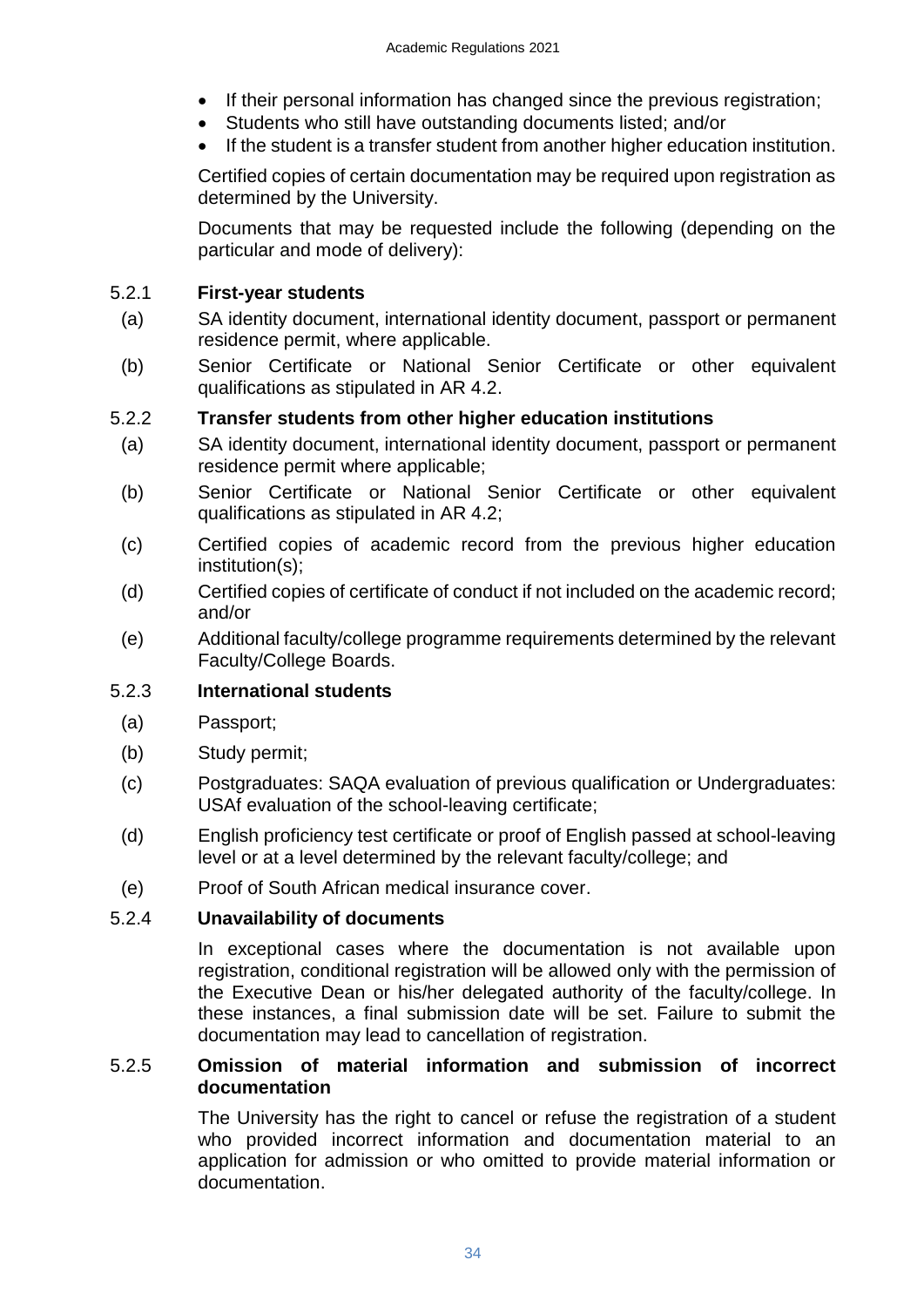## <span id="page-34-1"></span>**5.3 Change of personal information**

- 5.3.1 Students must inform the University of any changes in their contact details and other personal details or update the details personally on the Student Portal.
- 5.3.2 Correspondence to students will be addressed to the students' email addresses and cellphone numbers supplied during registration or as changed according to the previous regulation.

## <span id="page-34-2"></span>**5.4 Student access cards**

- 5.4.1 Contact students registering for the first time will be issued with student access cards after their registration process has been successfully completed and the cards will be activated for that registration period only. Thereafter, these student cards will be re-activated each time after re-registration.
- 5.4.2 Students must carry their student access cards with them at all times when they are on University premises.
- 5.4.3 A valid student access card must be presented to gain admission to campuses, assessment venues and the library.

## <span id="page-34-0"></span>**5.5 International students**

5.5.1 International students may register at the University if they meet the University's academic admission requirements, obtain valid study permits (if required) and satisfy all other registration requirements.

## **5.6 Registration for the higher level of a module or qualification**

<span id="page-34-4"></span><span id="page-34-3"></span>Students will be permitted to register for the higher level of a module or qualification only if they have passed the prerequisite modules or qualifications.

## **5.7 Programme and module changes**

- 5.7.1 After the official registration period and within the appointed time, students may change their registration only with the permission of the HFA/HCA of the faculty/college.
- 5.7.2 Application for module or programme changes must be made according to the University and Faculty/College rules. These changes are subject to approval according to the Academic Regulations.

## <span id="page-34-5"></span>**5.8 Cancellation of studies**

- 5.8.1 Students cancel their studies in a particular programme or module by official notification on a prescribed form and in accordance with the prescribed procedure thereof before the date determined by the University. This form is submitted to the relevant faculty/college officer for processing.
- 5.8.2 Students who fail to notify the University officially before the prescribed cancellation dates will forfeit any claim to the reimbursement of money paid to the University.
- 5.8.3 Cancellation of studies in a semester module(s) or a year module(s) within the 21-calendar day period before the beginning of the assessment opportunity will be regarded as absent from the assessment opportunity. Cancellation of studies in a continuous evaluation year module within the 42-calendar day period before the beginning of the assessment opportunities will be regarded as absent from the assessment opportunity.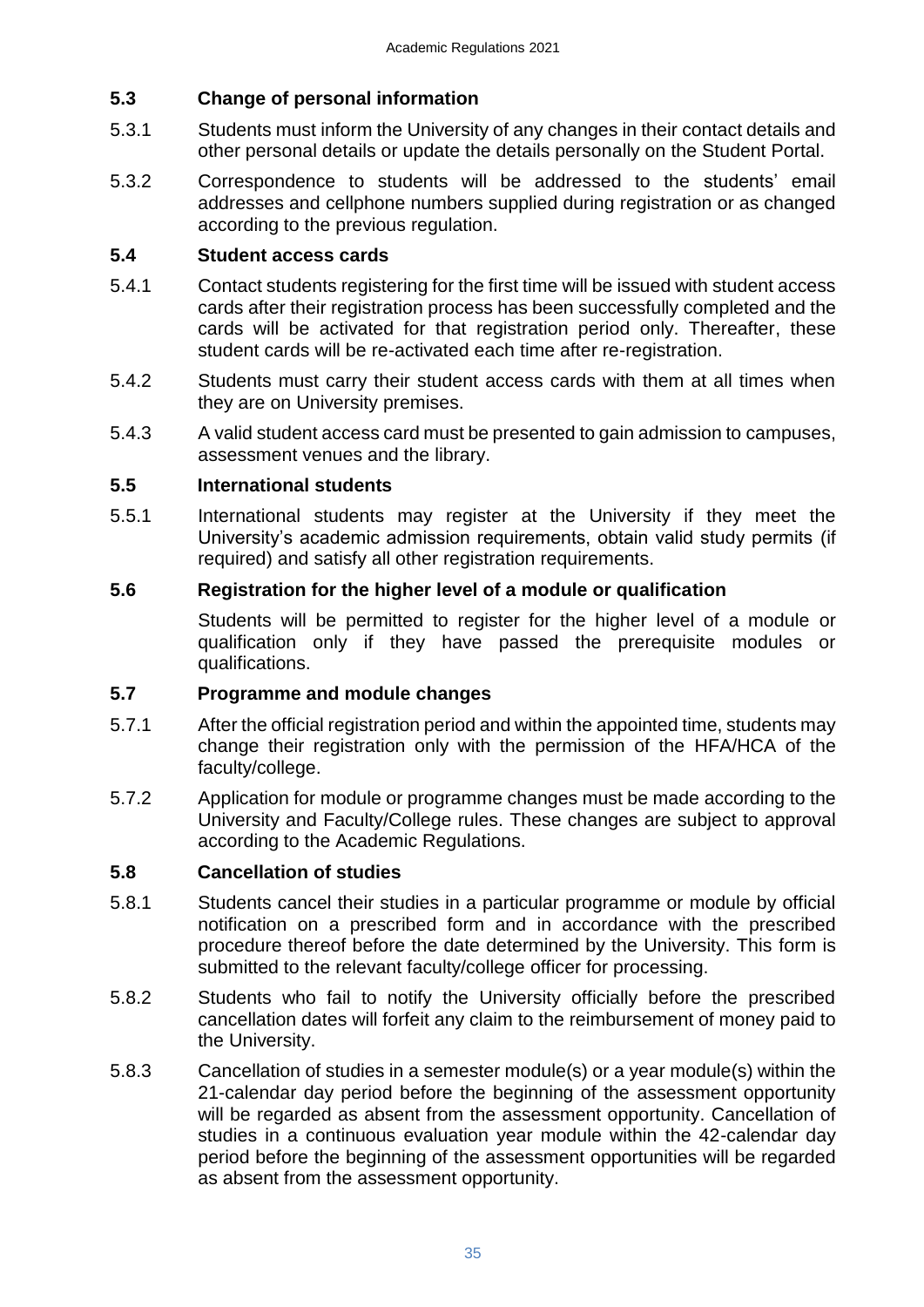5.8.4 Online students who cancel their registration before the end of the first week of the module (by midnight of the Sunday South African time), are entitled to a refund of 90% of the module fee; or to a credit of 90% of the module fee. Students who cancel their registration before the end of the second week of the module are entitled to a 50% credit or 50% refund of the module fee. Credit into the student's account will be given automatically; a refund will be paid on submission of a written application on the appropriate form. Students who fail to notify the University officially of cancellation of a module after the end of the second week are not entitled to any reimbursement or credit of the module fee.

## 5.9 **Procedure pertaining to deceased students**

<span id="page-35-0"></span>A policy exists on the management of deceased students and employees. The policy provides direction in terms of process and procedures to be followed including the roles and responsibilities of faculties, divisions and departments in the event of a death of a student. Refer to the Policy on the Management of Deceased Students and Employees for more information.

## <span id="page-35-1"></span>**5.10 Service or work-integrated learning**

- 5.10.1 When service learning (SL) or work-integrated learning (WIL) forms an integral part of a programme, this period is included in the programme as part of the study period.
- 5.10.2 The University supports students to obtain relevant SL or WIL placement opportunities.

## <span id="page-35-2"></span>**5.11 Class attendance for contact programmes**

- 5.11.1 Students have the responsibility to attend all classes unless they have a legitimate reason, and where appropriate, the necessary evidence thereof, for being absent.
- 5.11.2 Students might be required at any time to account for their irregular class attendance, either by personal explanation to their lecturer or by a written statement from a guardian or another authority.
- 5.11.3 In borderline academic result cases, information on class attendance is taken into account by faculties.
- 5.11.4 Students are expected to attend a minimum of 80% of tutorials that are indicated as compulsory tutorials.
- 5.11.5 Faculties might have rules regarding the compulsory attendance of practical, laboratory and clinical classes as contained in the Faculty/College Rules and Regulations.

## <span id="page-35-3"></span>**5.12 Participation in Distance Education (Online) programmes**

- 5.12.1 Distance Education (Online) students are required to participate according to the requirements set out in the modules. Attendance in fully online programmes is measured in the following ways:
	- (i) the frequency and duration that the student spends online;
	- (ii) the extent of participation in fully online discussions;
	- (iii) the timeous submission of tasks and assignments; or
	- (iv) data gathering allowing for advanced data analytics to foster improved teaching and learning.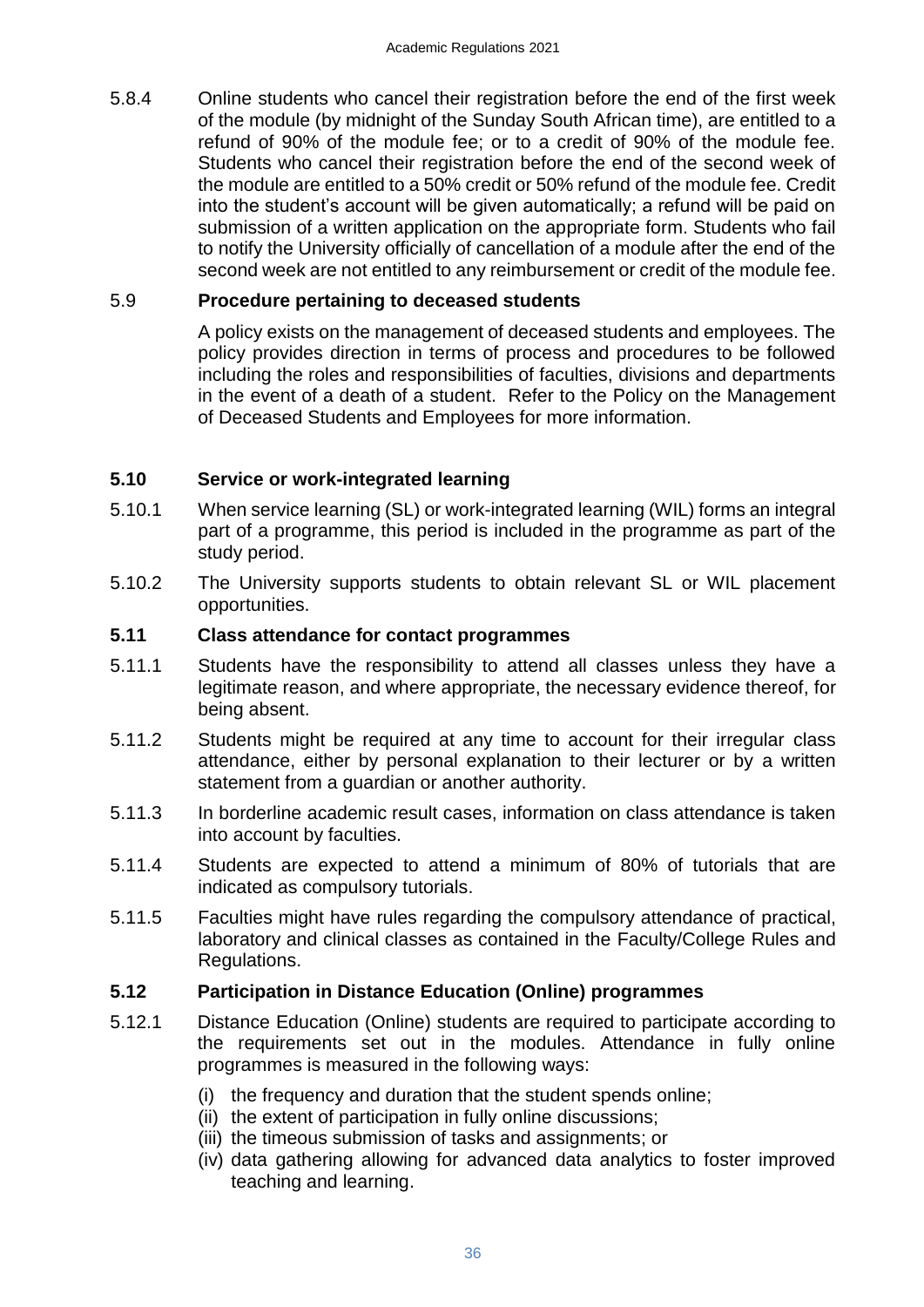- 5.12.2 Students are required to complete tasks as specified for the module(s) for which they are registered.
- 5.12.3 Unsatisfactory participation is taken into consideration when decisions are made regarding the academic exclusion of students.

## <span id="page-36-0"></span>**6. CREDIT AND PROMOTION REQUIREMENTS FOR PROGRAMMES THAT WILL INCLUDE DISTANCE EDUCATION (ONLINE) PROGRAMMES**

- 6.1 Students may receive credit only once for an interchangeable module in any programme at the equivalent NQF level.
- 6.2 Granting of module credits is dependent on the following criteria:
	- i) Level of module
	- ii) Relevance
	- iii) Qualification
	- iv) Standards
	- v) Outcome
	- vi) Duration
	- vii) Credits
	- viii) Year in which module was completed
- 6.3 Students retain credit for a module passed for a period of seven years, provided that there have been no material changes to the curriculum. This provision also applies when modules are presented for credit/exemption or renewal or registration purposes. For credit/exemption purposes, the NQF level of the completed module presented for credit/exemption must be at the same NQF level of the module offered in the qualification for which the credit/exemption is being requested. Exceptions from any of the aforesaid may only be permitted by the Executive Dean in consultation with the Head of Department and the Registrar.
- 6.4 Faculty/College-specific promotion requirements and deregistration rules are contained in the Faculty/College Rules and Regulations and are applied in addition to the other regulations in this section.
- 6.5 Students who have temporarily discontinued their studies and who have passed a module whose content has in the meantime undergone substantial changes may be refused admission to a module for which this module is a prerequisite.
- 6.6 Students who have failed a module twice will not be allowed to continue their studies in the same module at the University, except with the permission of the Executive Dean or his**/**her delegated authority on recommendation of the relevant HOD after consultation with the lecturer, or on recommendation of the faculty's/college's examination or assessment committee. When a module is failed, a student must repeat the module at the first opportunity when it is offered again.
- 6.7 To be admitted to any module in the second, third or fourth academic year of study, and progress to the following year of study, students must have passed at least 60% of the modules registered for in the previous academic year of study for contact programmes.
- 6.8 Students who have not been promoted to the following year of study for any two years of study will not be permitted to continue with that programme and will academically be excluded except with the special permission of the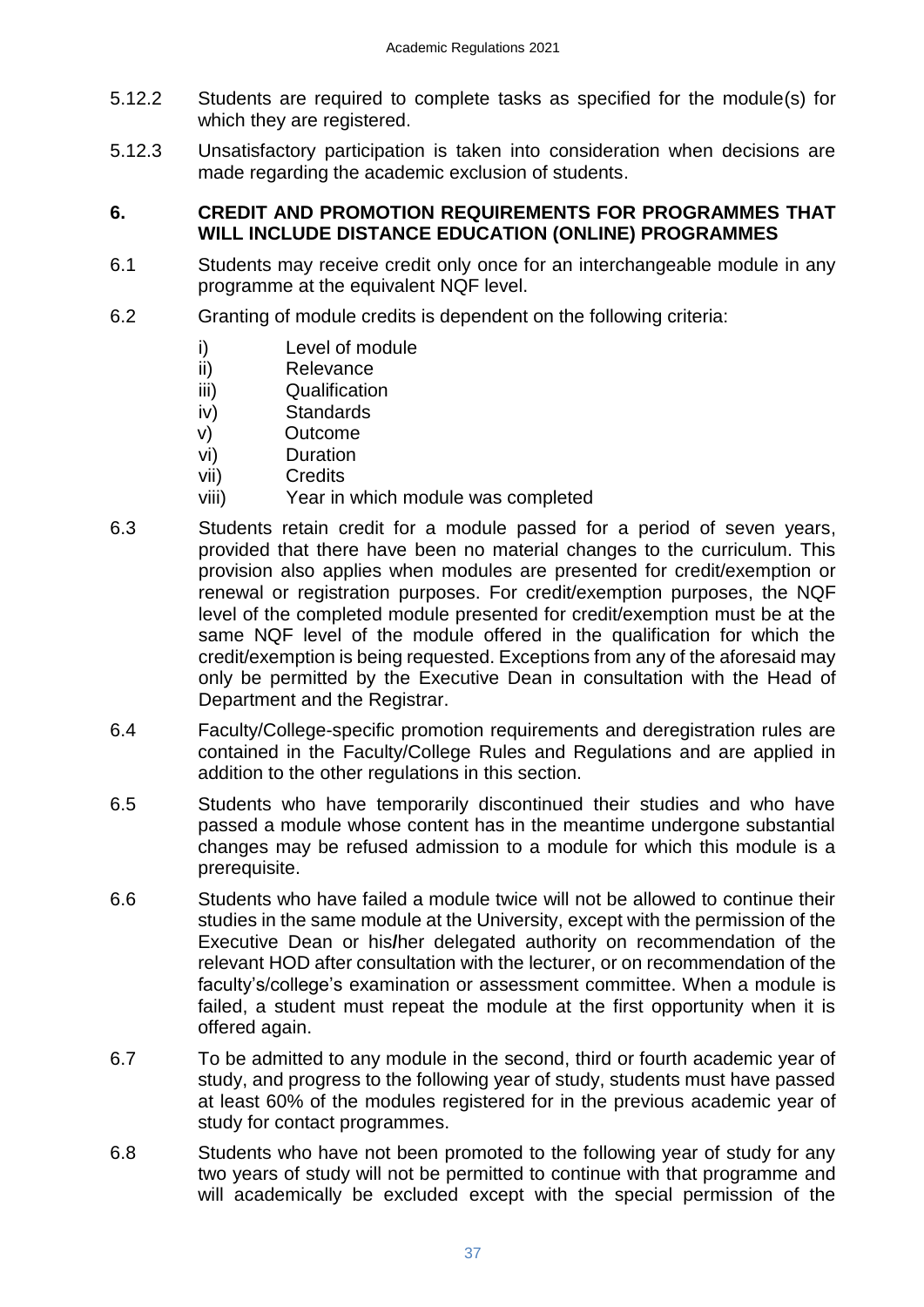Executive Dean or his/her delegated authority. The Executive Dean or his/her delegated authority may stipulate conditions for students to continue with their studies.

- 6.9 If students have been granted special permission to continue with studies as determined in AR 6.6 and AR 6.8, the Executive Dean or his/her delegated authority may refuse continuation of studies if their progress in the first semester is unsatisfactory. Students may also be refused further admission if they continue to perform unsatisfactorily at the end of the relevant academic year and will be academically excluded.
- 6.10 The formal time during which students were registered for a particular programme at another higher education institution, as well as their results at such institution, may be considered in applying AR 6.6, AR 6.8 and AR 6.9.

## **7. APPEALS AGAINST ACADEMIC EXCLUSION**

<span id="page-37-0"></span>Applicants who want to appeal must follow the prescribed procedure by submitting their motivation and supporting documents online via the UJ website during the prescribed submission period according to faculty/college guidelines and in accordance with UJ policies. Failure to do so within the prescribed submission period may result in the opportunity lapsing.

In cases where students have been academically excluded and granted a supplementary assessment opportunity, the student will be required to submit an application to appeal the academic exclusion. A student who has been academically excluded and granted a supplementary examination, may write the supplementary examination and should have no expectation that the academic exclusion will be lifted if the examination is passed.

- (a) The Faculty/College Appeals Committee will consider the appeals and may refuse or allow re-admission.
- (b) The students will be notified in writing of the outcome of the appeal.
- (c) The decision of the Faculty/College Appeals Committee is final subject to AR 7(f).
- (d) Students who omitted to provide information or documentation material to an appeal cannot provide it at a later stage if the appeal was unsuccessful.
- (e) Students who transfer to another faculty/college retain their academic history related to their previous registration for any other programme/s.
- (f) When a Faculty/College Appeals Committee allows re-admission under circumstances where a student had submitted incorrect, incomplete or fraudulent information/documentation that is material to an appeal, the Faculty/College Appeals Committee may reverse its decision and the registration of the student may be cancelled.

## <span id="page-37-1"></span>**8. EXEMPTION AND RECOGNITION REQUIREMENTS**

8.1 An HOD may, in consultation with the Executive Dean or his/her delegated authority in accordance with a list of exemptions approved by the Executive Dean, grant exemption from and award a credit for a module, of which the content of the module was at least 80% the same, to students on the grounds that they have passed a relevant module at the University or at another accredited higher education institution.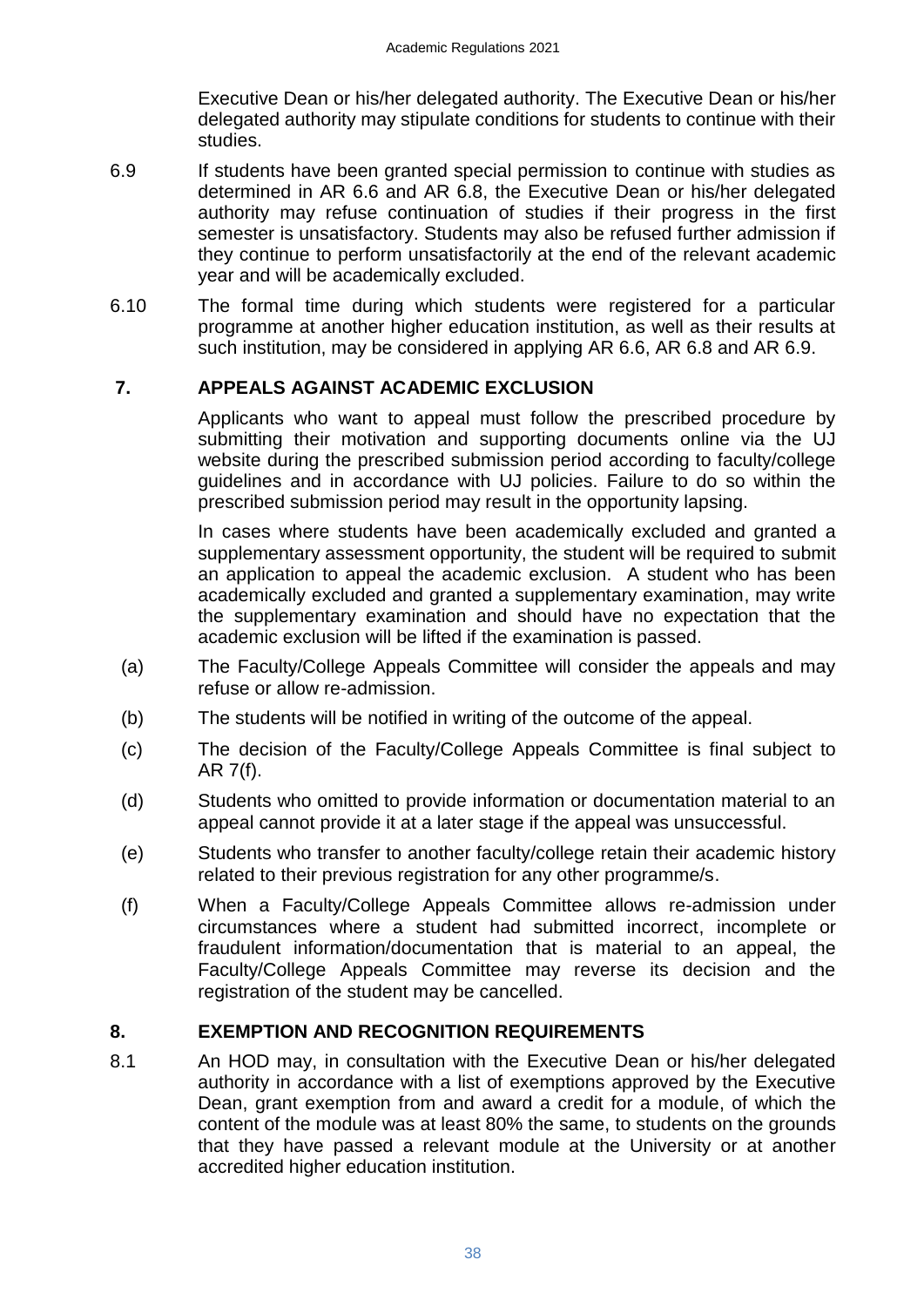- 8.2 Exemption from and awarding of credit for modules, as stipulated in AR 8.1, may not be granted for more than half the number of modules required in an undergraduate programme in which exemption and recognition are requested. A faculty/college may determine rules and regulations in this regard in agreement with the existing Faculty/College Rules and Regulations, and subject to approval by Senate. At least half the number of semester modules, including the exit level modules where appropriate, should be passed at the University for the University to award the diploma or confer the degree. The Executive Dean or his/her delegated authority concerned, in consultation with the Registrar, may give permission to the student (for legitimate reasons) to complete such exit level module(s) at another HEI in South Africa, or abroad in accordance with the academic record concerned. For the purposes of this sub-regulation, a year module counts as two semester modules, and one term module counts as half a semester module.
- 8.3 Only in exceptional circumstances may the Executive Dean or his/her delegated authority grant exemption from an exit level or semester core module that has been passed at another institution or in another programme.
- 8.4 Exemption from or credit for a module may only be granted for one further programme in addition to the programme in which the module was originally completed.

## <span id="page-38-0"></span>**9. COMPULSORY AND ELECTIVE MODULES**

- 9.1 Detailed information on compulsory and elective modules is contained in the relevant Faculty/College Rules and Regulations.
- 9.2 For a year module, a minimum half-year mark (also referred to as a progress mark) of 40% may be required (in June) in order to continue with the module in the second semester.

## <span id="page-38-1"></span>**10. DURATION OF PROGRAMMES**

- 10.1 The minimum duration of a programme is in accordance with the HEQSF and HEMIS requirements.
- 10.2 The maximum duration of a full-time contact programme is as per Table 3.
- 10.3 For any contact programme offered part time, one additional year may be added to the maximum duration of that contact programme.
- 10.4Duration of contact programmes is inclusive of any interruption of studies unless approval is granted prior to the interruption by the faculty/college.
- (a) For undergraduate studies the maximum period is inclusive of interruption of studies.
- (b) For master's and doctoral programmes, the maximum period excludes an interruption of studies. A request for an interruption of study will only be granted in exceptional circumstances and must be approved prior to interruption of studies as stipulated in the Higher Degrees Policy.
- 10.5 Students who fail to complete the programme within the maximum period will be allowed to continue with the programme only if granted special permission by the Executive Dean on recommendation of the relevant HOD or the faculty's/college's Examination or Assessment Committee.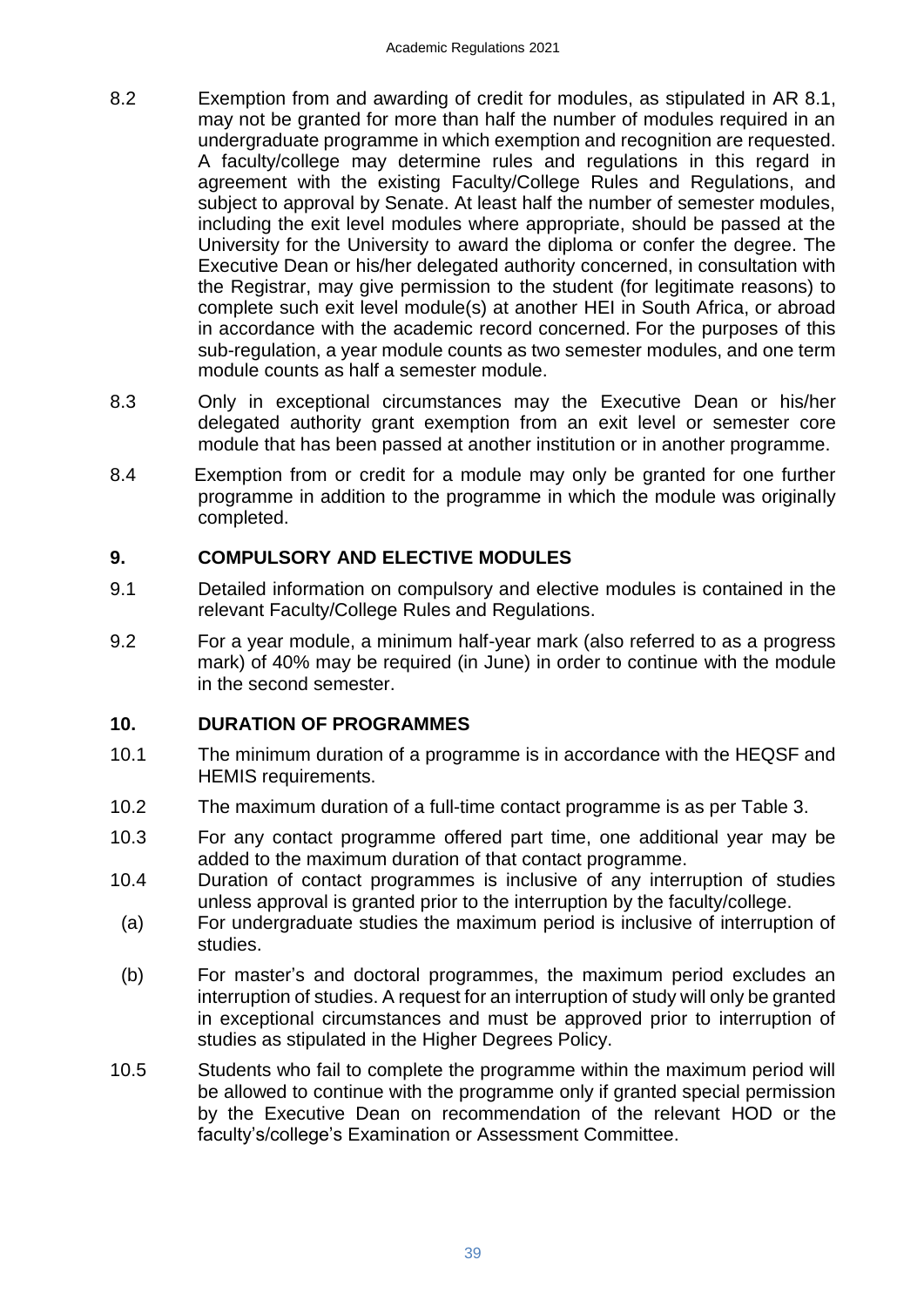10.6 Maximum duration of study for online programmes: While the carousel model is designed to allow students to interrupt their studies for one or more modules, thus providing the student with flexibility, it is important to bear in mind that each programme has a maximum duration of study, as per Table 3.

| Qualification                 | <b>Minimum</b><br>Credits | Minimum<br>Duration | Maximum<br><b>Duration</b> | Maximum<br>Duration for<br>Online<br>Programmes |
|-------------------------------|---------------------------|---------------------|----------------------------|-------------------------------------------------|
| <b>Higher Certificate</b>     | 120                       | 1 year              | 2 years                    |                                                 |
| <b>Advanced Certificate</b>   | 120                       | 1 year              | 2 years                    |                                                 |
| Diploma                       | 240                       | 2 years             | 3 years                    | 4 years                                         |
| <b>UG Diploma</b>             | 360                       | 3 years             | 5 years                    | 6 years                                         |
| <b>UG Extended Diploma</b>    | 360                       | 4 years             | 6 years                    |                                                 |
| <b>Advanced Diploma</b>       | 120                       | 1 year              | 2 years                    | 3 years                                         |
| <b>UG Degree</b>              | 360                       | 3 years             | 5 years                    | 6 years                                         |
| <b>UG Extended Degree</b>     | 360                       | 4 years             | 6 years                    |                                                 |
| <b>UG Professional Degree</b> | 480                       | 4 years             | 6 years                    |                                                 |
| PG Diploma                    | 120                       | 1 year              | 2 years                    |                                                 |
| <b>Honours Degree</b>         | 120                       | 1 year              | 2 years                    | 3 years                                         |
| Master's Degree               | 180                       | 1 year              | 2 years                    | 3 years                                         |
| <b>Doctoral Degree</b>        | 360                       | 2 years             | 4 years                    |                                                 |

## <span id="page-39-0"></span>**Table 3. Duration of programmes**

10.7 Students must comply with the minimum duration of a particular programme, even in the event where credit/s have been granted towards the programme as stipulated in Table 3.

> The UJ Academic Regulations do allow for exceptions to this rule: Students who fail to complete the programme within the maximum period will be allowed to continue with the programme only if granted special permission by the Executive Dean on recommendation of the relevant HOD or the faculty's/college's Examination or Assessment Committee.

## <span id="page-39-1"></span>**11. TEACHING, LEARNING AND ASSESSMENT**

## <span id="page-39-2"></span>**11.1 General**

- 11.1.1 Teaching, learning and assessment take place in accordance with the University's Teaching and Learning Policy, Assessment Policy, and the Online Policy Framework.
- 11.1.2 Registered students have a right to tuition in accordance with the Senateapproved academic timetable or Senate-approved Online Policy Framework.
- 11.1.3 The University does not permit student behaviour that disrupts formal teaching and learning activities.
- 11.1.4 Any form of dishonesty, including plagiarism, in relation to any assessment event in any programme, will be dealt with in accordance with the University's disciplinary code and/or criminal law.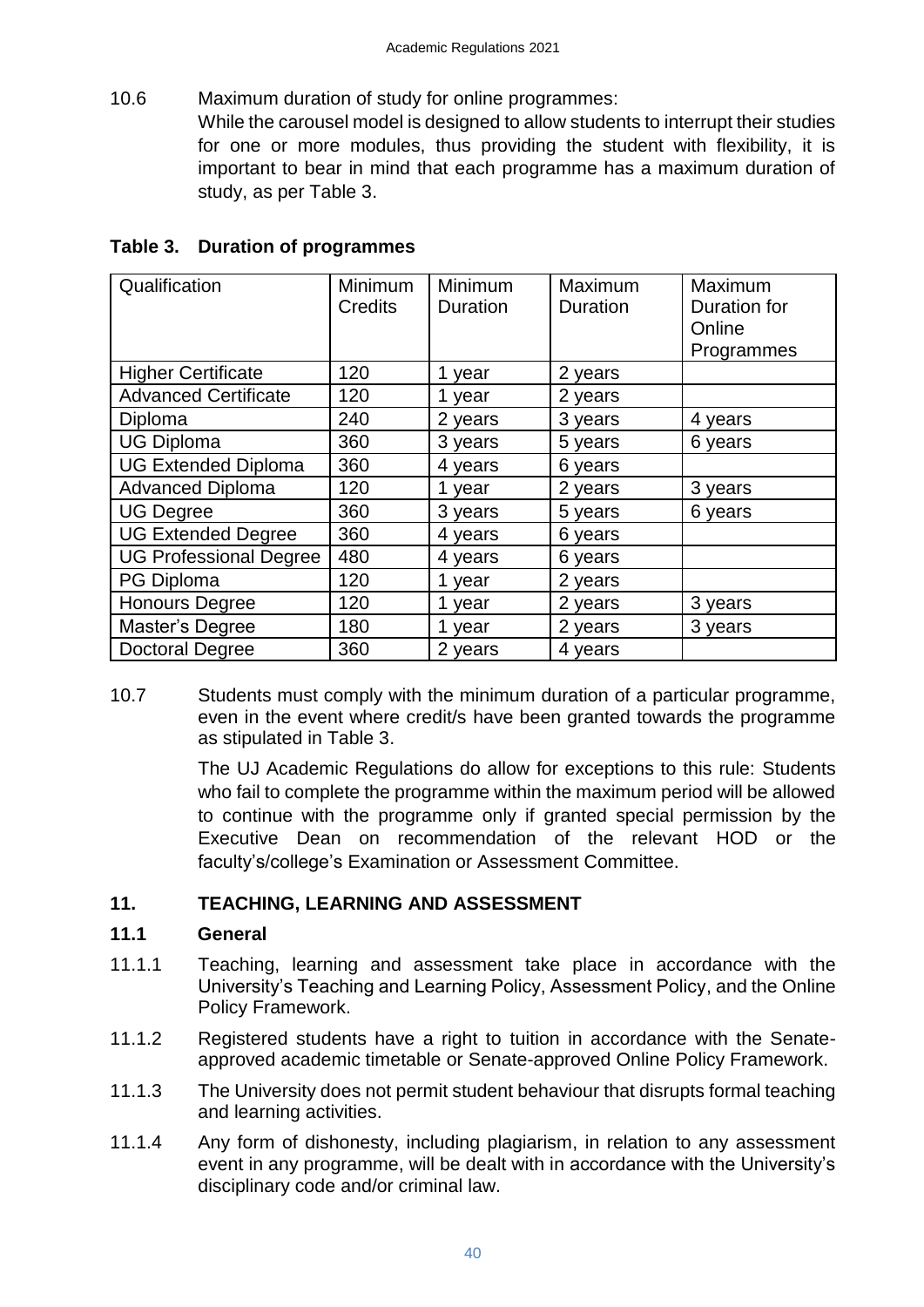11.1.5 Programme-specific assessments and regulations are determined by the Faculty/College Board and Senate.

## <span id="page-40-0"></span>**11.2 Assessment opportunities**

- 11.2.1 Assessment takes place in accordance with the University's Assessment Policy and the Online Policy Framework.
- 11.2.2 Programme-specific assessment regulations are determined by the Faculty/College Board and approved by Senate.
- 11.2.3 Module assessment criteria rules and regulations must be communicated to students in all learning guides.
- 11.2.4 The following minimum number of summative assessment opportunities per module applies, excluding supplementary and special assessment opportunities:
- (a) In an approximately seven-week (term) module a **minimum** of two summative assessment opportunities (excluding supplementary and special assessment opportunities);
- (b) In an approximately 14-week (semester) module a **minimum** of three summative assessment opportunities (excluding supplementary and special assessment opportunities);
- (c) In an approximately 28-week (year) module a **minimum** of five summative assessment opportunities (excluding supplementary and special assessment opportunities).
- 11.2.5 Every summative assessment opportunity carries a predetermined weight that takes the integration of the outcomes into account. A number of smaller summative assessments may count as one assessment opportunity in a module.
- 11.2.6 When a summative assessment opportunity is used as a last (comprehensive) assessment opportunity, a minimum final period/semester or year mark of 40% is required for admission to the summative assessment opportunity concerned.
- 11.2.7 All fully online modules will be assessed by means of continuous assessment and incorporate multiple assessment opportunities through a range of assessment methods spread across the module. There should be alignment between module (and unit) outcomes and assessment criteria.
- 11.2.8 Assessments should include opportunities to give students timeous, meaningful and constructive feedback.
- 11.2.9 All online assessments should be hosted on the UJ Learning Management System. The use of third-party software applications or portals for assessment should be pre-approved through standard UJ processes, provide security of data as required by law and not generate additional costs beyond UJ student fees.
- 11.2.10 Integrity of online assessments is ensured through inter alia:
	- (a) sound assessment design that will minimise and impede opportunities for cheating;
	- (b) online identity authentication and verification; or
	- (c) electronic invigilating ensuring that the student completing the assessment is not receiving additional, outside or unauthorised assistance.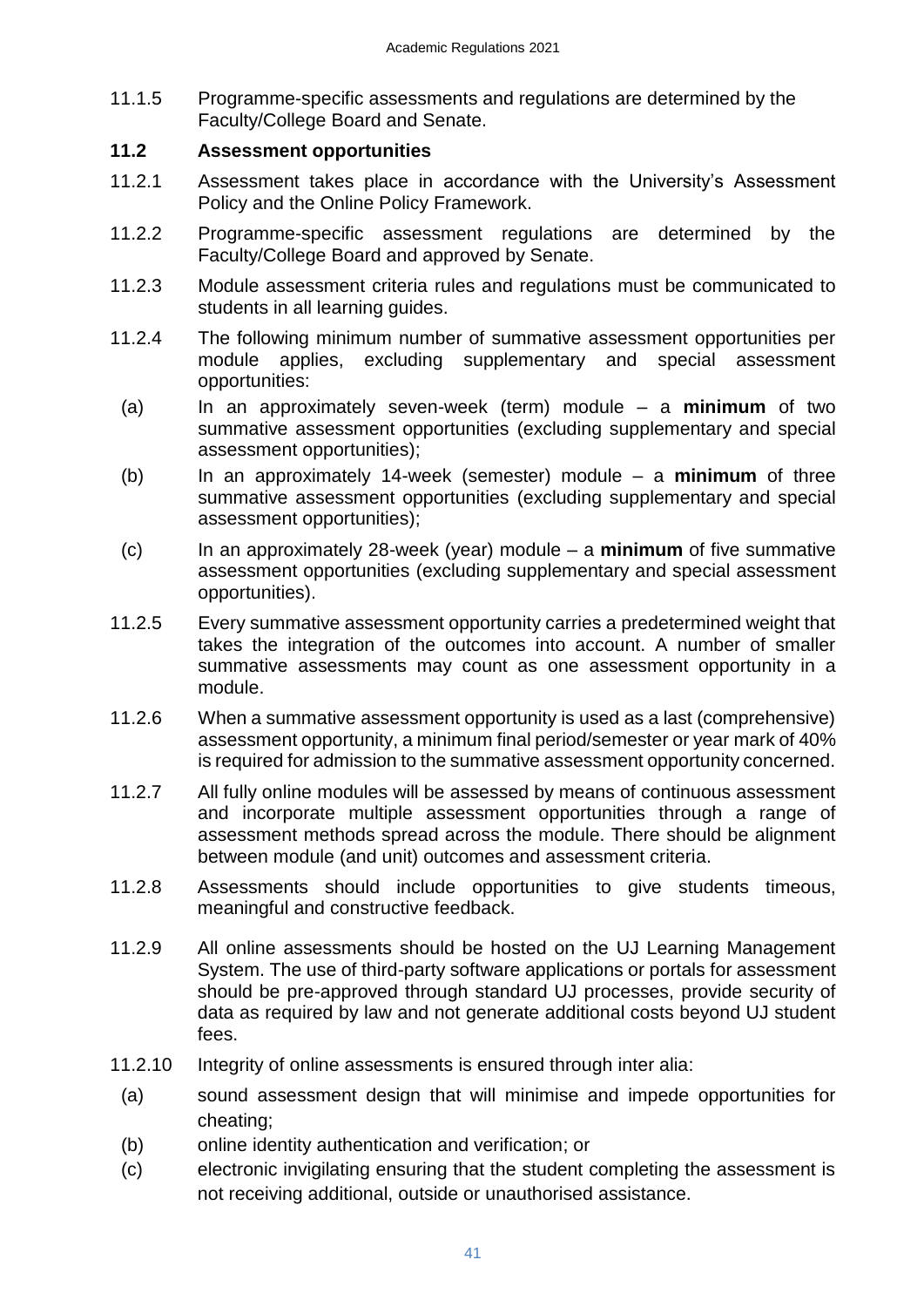## <span id="page-41-0"></span>**11.3 Assessment results**

- 11.3.1 All assessment results must be captured on the official UJ system.
- 11.3.2 Higher assessment requirements other than those indicated below are determined by the Faculty/College Board, approved by Senate and contained in the Faculty/College Rules and Regulations.
- 11.3.3 The judgement of the Departmental and/or Faculty/College Assessment Committee is final.
- 11.3.4 The University publishes final results, including final assessment and global results, on uLink only and no other platforms. It is the responsibility of students to access and check their final results on uLink. An official electronic Academic Record is available for registered students and graduates. Students may request from the relevant faculty/college an official record of results. An official record does not necessarily reflect a global result. The uLink record may be deactivated after a few months; therefore, students must access and check their final results on uLink within one month of each assessment period.
- 11.3.5 When a traditional examination is used as a last assessment opportunity, the module is deemed as a pass if the following marks have been obtained:
	- (a) a last summative assessment mark of at least 40%; and
	- (b) a final mark of at least 50%.
- 11.3.6 When a final assessment opportunity is used for continuous assessment, programme-specific requirements, as approved by the Faculty/College Board and contained in the Faculty/College Rules and Regulations will be adhered to. The number, type, weight and date of assessments, replacement and/or supplementary assessments are pre-set and agreed upon by the assessor and moderator before the beginning of the unit/module or programme. Summative assessments are not limited to written assessments and may include a variety of assessment methods and/or instruments or portfolios as indicated in the Faculty/College Learning Guides.
- 11.3.7 Students pass a continuous assessment module if they obtain a weighted final mark of at least 50% (or more if stipulated by a professional/regulating body).
- 11.3.8 Students pass a module with distinction if they obtain a final mark of at least 75%.
- 11.3.9 A couplet module consists of two modules in the academic year concerned whereby the second module builds on the first module. A final period/semester mark and a final mark of at least 40% each in the first semester are required for admission to the second semester module. To pass the couplet, a combined final mark of at least 50% and a final period/semester mark of at least 40% (where applicable) must be obtained in the same year.
- 11.3.10 If a couplet module(s) is not passed on the combined marks, the module(s) in which a final mark of at least 50% and final period/semester mark of at least 40% have not been obtained must be repeated. If both modules have to be repeated, pass marks as stipulated in AR 11.3.9 must be obtained to pass the couplet. If the couplet module(s) is/are not passed as stipulated in AR 11.3 9, credit is retained for the module (if any) in which a final mark of at least 50% and a final period/semester mark of at least 40% have been obtained and only the other module must be repeated. Pass marks as stipulated in AR 11.3.5 and AR 11.3.7 above must then be obtained in the module that is repeated to pass the couplet.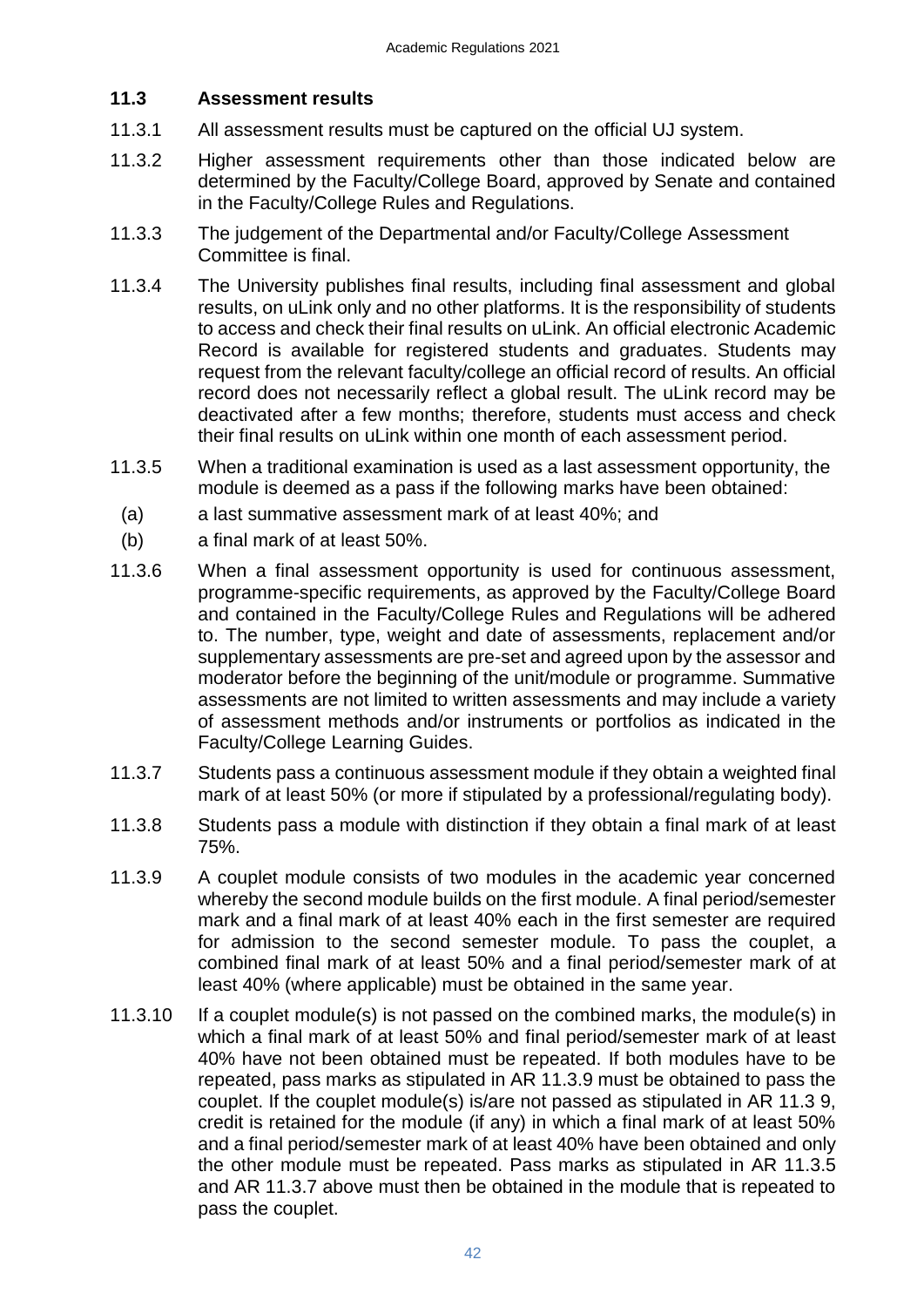## <span id="page-42-0"></span>**11.4 Appeals**

- 11.4.1 After the final mark for a module is published, students may apply to the lecturer responsible for the allocation of the final summative assessment opportunity for an explanation of the mark awarded in the cases where:
- (a) the student has failed the module with a final mark of at least 45%; or
- (b) the last summative assessment (examination) mark is at least 15% lower than their module mark; or
- (c) a module was passed without distinction, but either the module mark (i.e. semester or year mark) or last summative assessment (examination) mark was a distinction mark.
- 11.4.2 Requests for the explanation of the award of final marks in the final summative assessment opportunity as indicated in AR 11.4.1 must be made within 10 days after classes have commenced for the second semester for first semester assessments. In the case of a second semester assessment opportunity, requests must be made at least three days prior to the commencement of the academic programme in the following year. No assessment material (for example, answer scripts or portfolios) or copies of it may be provided to students after such explanatory discussion, if such material would not otherwise have been returned to the student.
- 11.4.3 If, after the explanation has been provided as described in AR 11.4.2, students are still dissatisfied with the award of marks, they may appeal to the Executive Dean or his/her delegated authority who may, at their own discretion, decide to appoint an external arbiter to re-assess the final and/or last summative assessment. A fee, as determined by the University, is payable for the assessment by arbitration.
- 11.4.4 The fee is refunded if the arbiter alters results from a fail to a pass or from a pass without distinction to a pass with distinction. In all other cases, the fee is forfeited to the University.
- 11.4.5 Online students who want to appeal their results must follow the prescribed administrative procedure by submitting their motivation according to faculty/college guidelines and procedures and in accordance with UJ policies.

## <span id="page-42-1"></span>**11.5 Special summative assessment and supplementary summative assessment opportunities**

11.5.1 Special summative assessment opportunities are considered by the faculty/college in which the programme/qualification resides, for students who, in the event of illness, for compassionate reasons, on religious grounds or for similar legitimate reasons, were prevented from attending a summative assessment opportunity. Students may be granted a special summative assessment opportunity if they apply for it within seven calendar days after the original date of the relevant summative assessment opportunity. The Executive Dean or his/her delegated authority, in consultation with the relevant HOD, considers all applications and decides whether or not to grant the special summative assessment opportunity.

> The Faculty/College Board determines the procedure for and manner of such application in accordance with University procedure. The application procedure must be contained in the relevant programme-specific information or learning guide.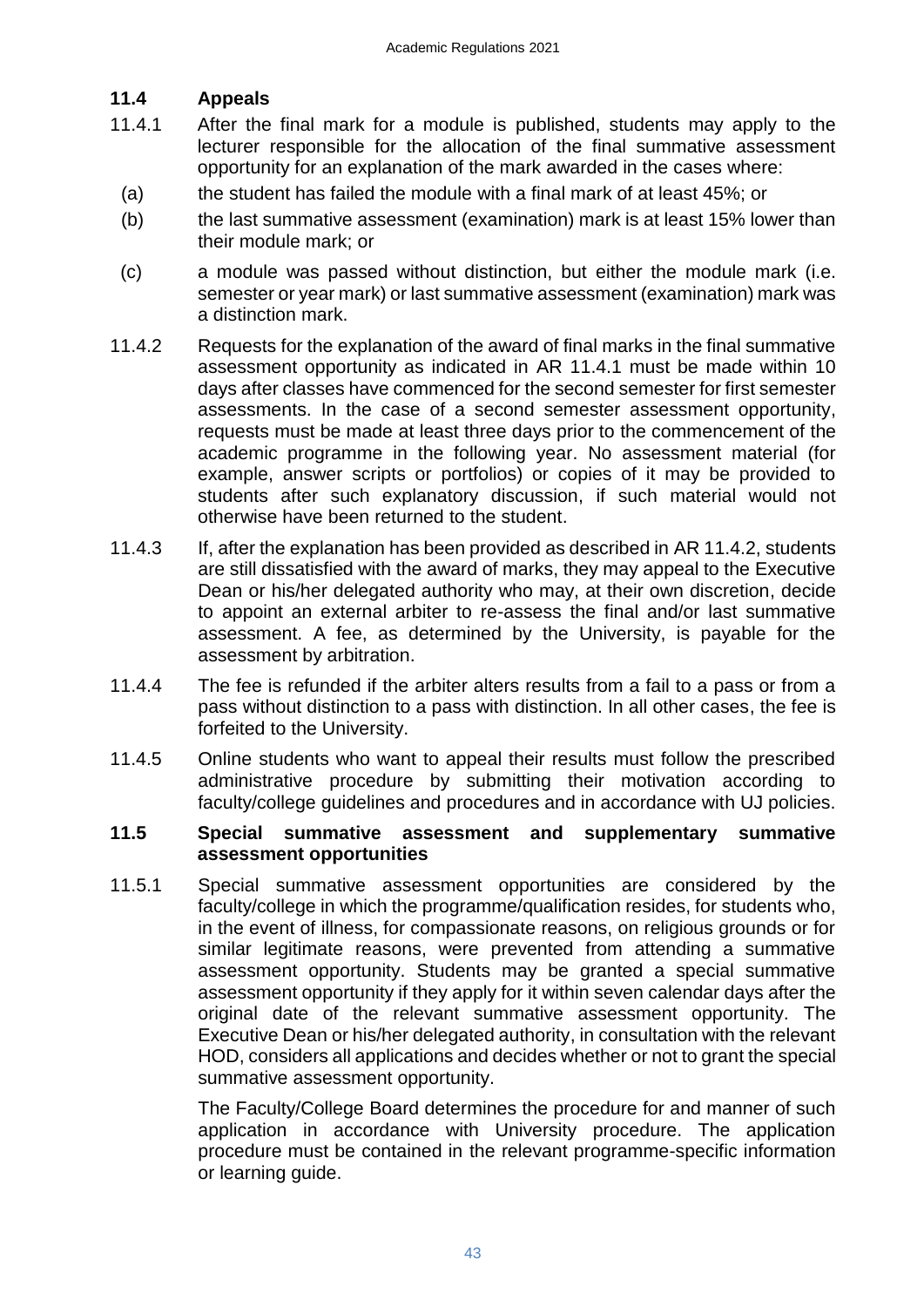- 11.5.2 The Assessment Committee or a senior administrative officer of a faculty/college in which the module resides may grant a student a supplementary last summative assessment opportunity if:
	- (a) the student failed a module but obtained a final mark of at least 40%; or
- (b) the student failed a module but obtained a semester/year mark of at least 60%.
- 11.5.3 The Assessment Committee or the Executive Dean or his/her delegated authority of a faculty/college in which the qualification resides may grant a student a supplementary last summative assessment opportunity, if the student requires not more than the equivalent of two semester modules or one year module for the completion of the relevant qualification, provided that the student:
- (a) was registered for the relevant module in the current academic year; and
- (b) was admitted to, and participated in the last assessment opportunity in the relevant module; and
- (c) has complied with all the experiential or practical requirements prescribed for the qualification (where applicable), excluding work integrated modules. The Executive Dean or his/her delegated authority of the faculty/college in which the qualification resides may, in exceptional circumstances and in consultation with the Executive Dean of the faculty/college, in which the particular modules reside, waive one or more of the conditions specified in (c).
- 11.5.4 In all other circumstances, students may not be granted another supplementary summative assessment opportunity if they have used and failed a previous one, except if the Executive Dean of the faculty/college in which the qualification resides has waived the requirement.
- 11.5.5 Supplementary summative assessment for continuous assessment modules are scheduled as part of the assessment plan for a particular module. The following applies:
- (a) To be granted a supplementary assessment opportunity for a particular component in the continuous assessment portfolio, a minimum of 40% must have been obtained for that particular component.
- (b) Supplementary assessments are limited to one scheduled assessment per semester module, or two scheduled assessments per year module, or according to each faculty's/college's internal assessment policy.
- (c) A maximum of no more than a pass mark is awarded for the supplementary assessment.
- 11.5.6 Special summative assessment and supplementary assessment opportunities should be equivalent to the original assessment regarding the scope, standard and duration.
- 11.5.7 The weight of the summative assessment opportunity granted must retain its original weighting.
- 11.5.8 Students are personally responsible for ascertaining whether they qualify for a special assessment or a supplementary assessment opportunity and for acquainting themselves with the details of the timetable and the venue.
- 11.5.9 Students' entitlement to a special or supplementary summative assessment opportunity lapses if they fail to use the opportunity.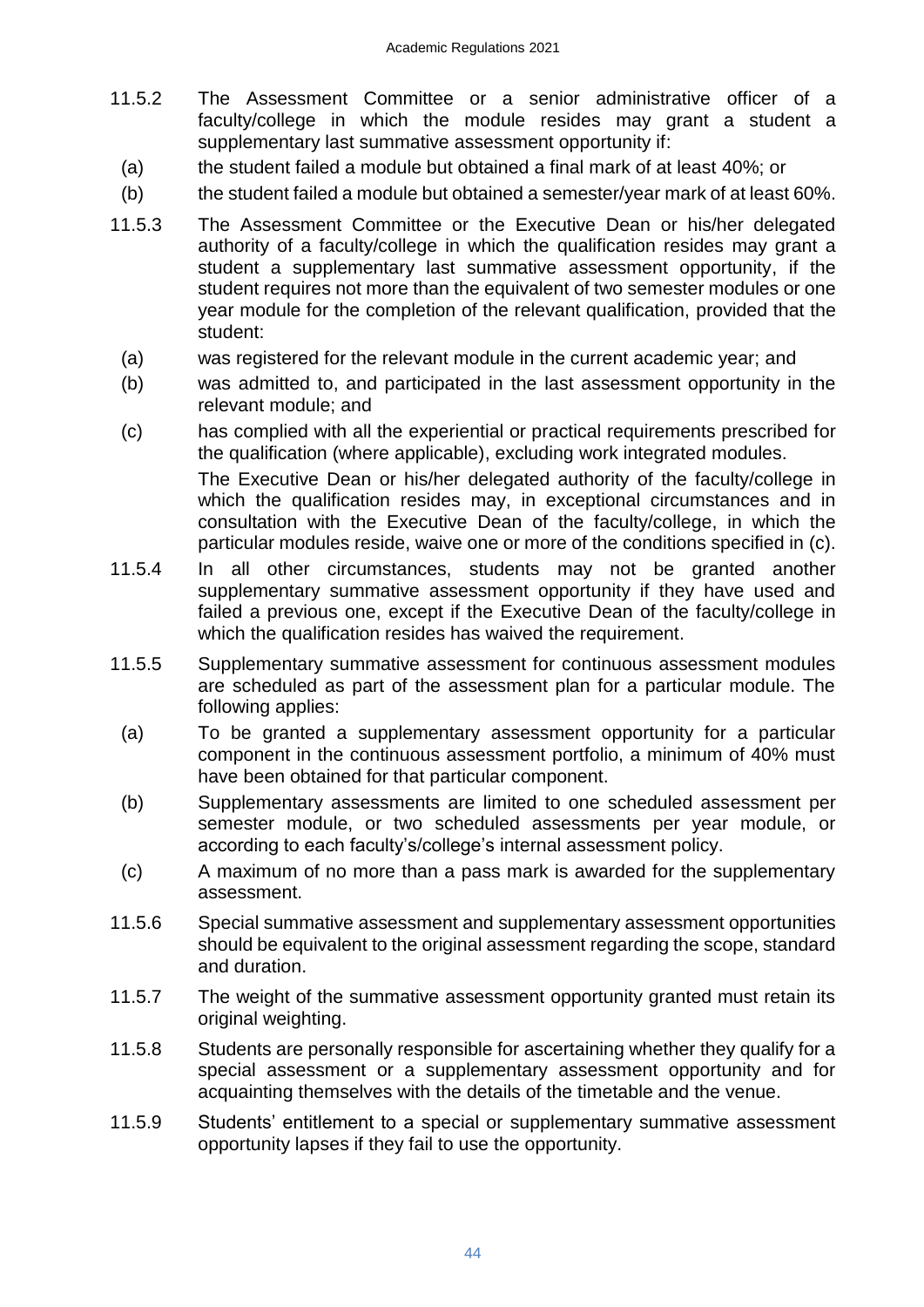- 11.5.10 The final mark after a supplementary assessment opportunity is capped at 50%. This rule does not apply to continuous assessment modules (refer to AR 11.5.5).
- 11.5.11 No capping of a final mark is applicable in the case of a special summative assessment opportunity.

## <span id="page-44-0"></span>**11.6 Obtaining a qualification**

- 11.6.1 Students obtain a qualification if they have passed every module prescribed for a programme and have successfully completed service or work-integrated learning, where applicable. It is the student's responsibility to ensure all prescribed modules and service or work-integrated learning are completed.
- 11.6.2 A qualification is awarded or conferred with distinction if the requirements below, regarding duration and marks, are met as applicable to the particular qualification:
	- (a) Duration:
		- (i) The following qualifications must be completed within the minimum period as per Table 3: undergraduate programmes, advanced diplomas, postgraduate diplomas, honours. The above condition applies unless the Executive Dean has approved a longer period of study for legitimate reasons.
		- (ii) Students must complete a master's qualification within the maximum period allowed for the master's programme.
		- (iii) Online students must complete their qualification within the maximum period as per Table 3.
		- (iv) Online students must complete an advanced diploma, a postgraduate diploma or an honours qualification within three years.
	- (b) Average final mark for the qualification:
		- (i) Students must achieve a weighted and/or proportional calculated average final mark for an undergraduate qualification of at least 75% as determined by the Faculty/College Board, approved by Senate and contained in the Faculty/College Rules and Regulations. The weighting of the individual modules must be in line with the proportional value of the NQF credits of the module within the qualification.
		- (ii) Students must achieve an average final mark for an advanced diploma, a postgraduate diploma or an honours qualification, of at least 75% calculated by weighting the final marks for all the modules comprising the qualification in accordance with the NQF credit values allocated to the modules as determined by the Faculty/College Board, approved by Senate and contained in the Faculty/College Rules and Regulations.
		- (iii) Students for a master's qualification by dissertation must achieve a final mark of at least 75% for the dissertation.
		- (iv) Students for a master's qualification by coursework must achieve an average final mark for the qualification of at least 75% calculated by weighting the average final marks for all the coursework modules and the final mark for the minor dissertation in accordance with the credit values allocated to all the coursework modules and the minor dissertation, respectively (for example, if the credit value of the minor dissertation represents 40% of the total credit value of the qualification, the average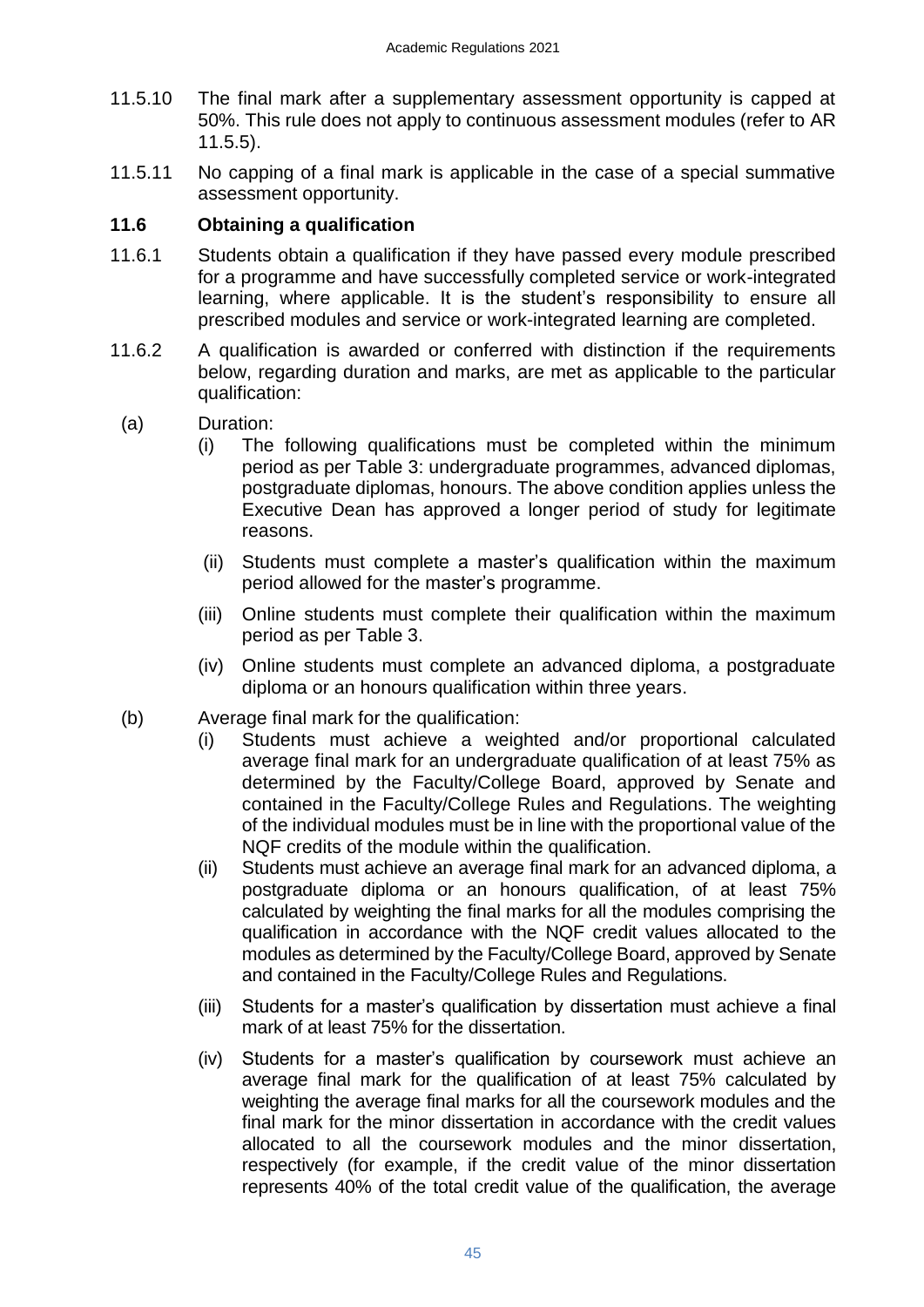final mark for the qualification will be weighted in the proportion of 40 for the minor dissertation and 60 for all the coursework modules).

- (v) Decimal marks may be rounded upwards or downwards in accordance with the decision made by the Faculty/College Assessment Committee concerned.
- (c) A student must never have failed a module as a first attempt in the relevant programme.
- (d) A student must have obtained a minimum mark of 65% in every prescribed module at NQF Level 6 for Diplomas, NQF Level 7 for Advanced Diplomas/BTech and Degrees, NQF Level 8 for Professional Bachelor Degrees, Postgraduate Diplomas and Honours Degrees, and NQF Level 9 for Master's Degrees and, in the case of a master's qualification by coursework, in the minor dissertation as well.
- (e) Students must have been registered for the full curriculum as prescribed for each academic year on a full-time or part-time basis, as the case may be.
- (f) If students are transferred from another Higher Education Institution in the same qualification to UJ, the same requirements as stated shall apply.
- (g) If students change programmes within UJ, only the modules related to the new programme will be taken into consideration in calculating whether the qualification is obtained with distinction.

## <span id="page-45-0"></span>**11.7 Students with disabilities**

- 11.7.1 Students wishing to submit an application for special assessment conditions based on the grounds of a disability must do so in accordance with the procedure prescribed in the University's Policy on People with Disabilities.
- 11.7.2 Students should submit the application, together with reports supporting the request, from a Registered Health Professional to the Disability Unit at the beginning of every semester/year. The request should clearly specify the needs and concessions requested, including concession recommendations from a Registered Health Professional. These applications will be submitted to the UJ Concessions Committee (Charter: UJ Concessions Committee). After consideration, the Disability Unit will refer the request, together with a recommendation to the respective student who will discuss with his/her lecturer to support the concession.
- 11.7.3 The confidential nature of information regarding a disability will be honoured at all times. The information will only be revealed with students' written consent or, where applicable, that of their parents or guardians.

## <span id="page-45-1"></span>**11.8 Access control during assessments for contact students**

- 11.8.1 Students may not enter a summative assessment venue later than 30 minutes after the official starting time of the summative assessment opportunity to take part in the assessment opportunity, and neither may they leave the assessment venue during the first 30 minutes of an assessment opportunity or during the last 15 minutes of the allocated assessment time.
- 11.8.2 Students must identify themselves as required for admission to an assessment venue.
- 11.8.3 Students must adhere to all access rules as required for assessments that are conducted electronically through an online platform.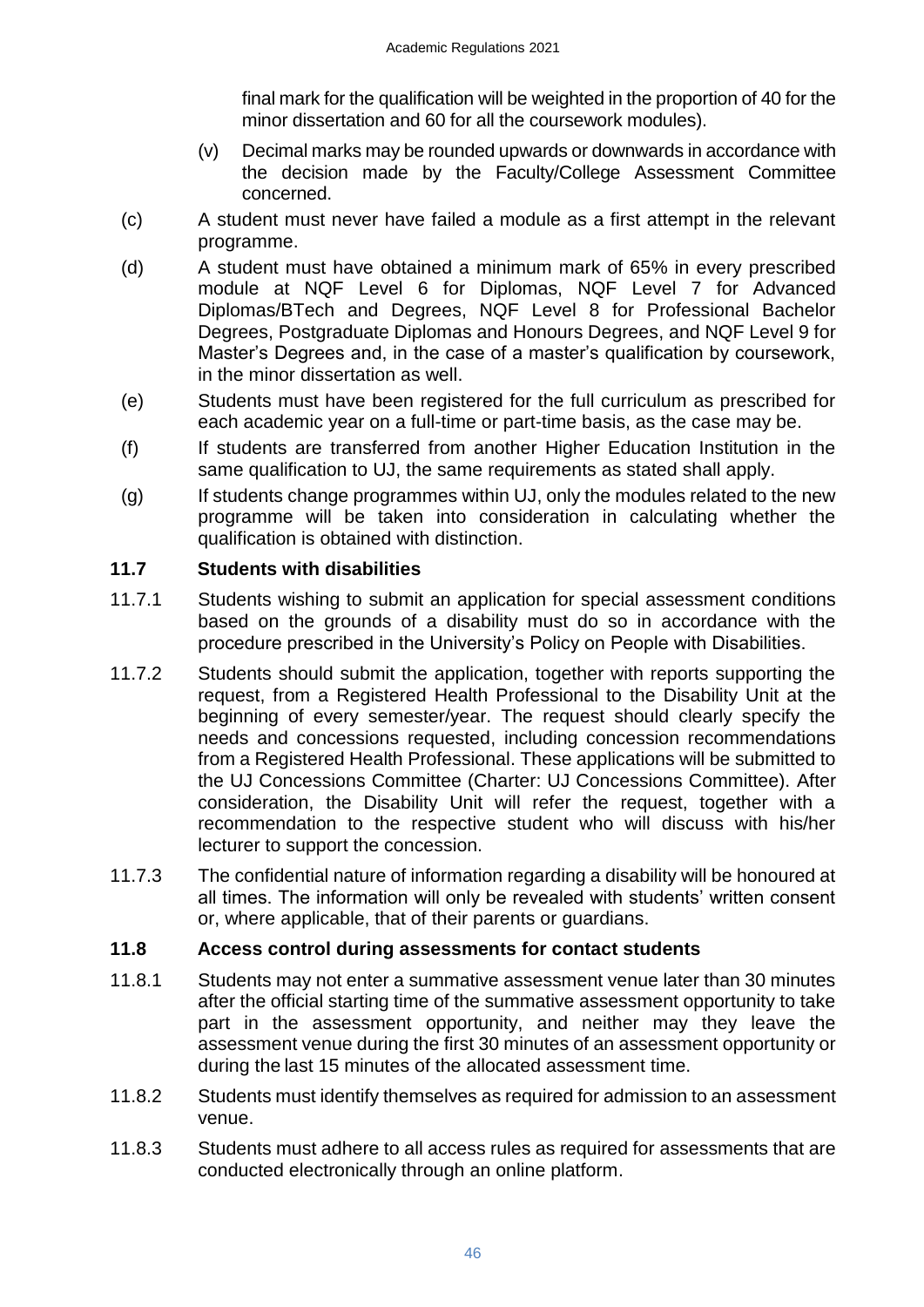## <span id="page-46-0"></span>**11.9 Access control and invigilation during online assessments**

- 11.9.1 Access to online assessments will take place in accordance with the Online Policy Framework and the Assessment Policy. The policy will be clearly available to students at the onset of each module. It is a student's responsibility to familiarise him-/herself with the University's policies and requirements for online assessments.
- 11.9.2 Students must adhere to all access and invigilation rules as required for online assessments. Students agree to the terms and conditions of the Online Policy Framework for and the Assessment Policy at registration.
- 11.9.3 It will be the students' responsibility to ensure that they have access to functioning equipment for doing assessments as required by the Online Policy Framework and the Assessment Policy.
- 11.9.4 Students' online identities may be authenticated and verified each time before admission to online assessments. The University may also verify the students' online identity during and upon conclusion and submission of the assessment

## <span id="page-46-1"></span>**11.10 Transgressions during any assessment opportunity**

- 11.10.1 Students commit a transgression when:
	- (a) they commit academic misconduct (refer to AR 2.3.3);
	- (b) during a formal assessment opportunity, they are in possession of any book, cellphone, or electronic device that has not been switched off, memorandum, notes in any form whatsoever, or any papers, documents or database equipment, except for access to such answer books or other books, papers or documents that the invigilator has supplied or access to such other sources that the invigilator authorised as per instructions of the examiner;
	- (c) they help or attempt to help other students, or obtain help or attempt to obtain help from other students, or obtain help or attempt to obtain help from any source of information, with the exception of explicitly approved sources as permitted by the assessor;
	- (d) they help other students to commit an offence (also considering that students are under an obligation to take all reasonable measures to ensure that other students do not have access to their work);
	- (e) they have unauthorised information stored on a pocket calculator, cellphone or any other device brought into the assessment venue, whether or not they have had the opportunity to access such information;
	- (f) they cause a disturbance in the proximity of, or inside the assessment venue, or conduct themselves in an improper or unbecoming manner;
	- (g) they disregard the instructions of invigilators or assessors;
	- (h) they pose as other students.
- 11.10.2 Persons who are not registered for a relevant module and are present in an assessment venue with the intention of taking part in the assessment opportunity are guilty of fraud and may face disciplinary procedures or legal action.
- 11.10.3 Executive Deans or their delegated authority of their faculty/college can initiate disciplinary procedures in certain cases. They may implement disciplinary procedures with regard to alleged transgressions in class assessments, assignments, tasks and essays as well as undisciplined behaviour towards academic or administrative staff.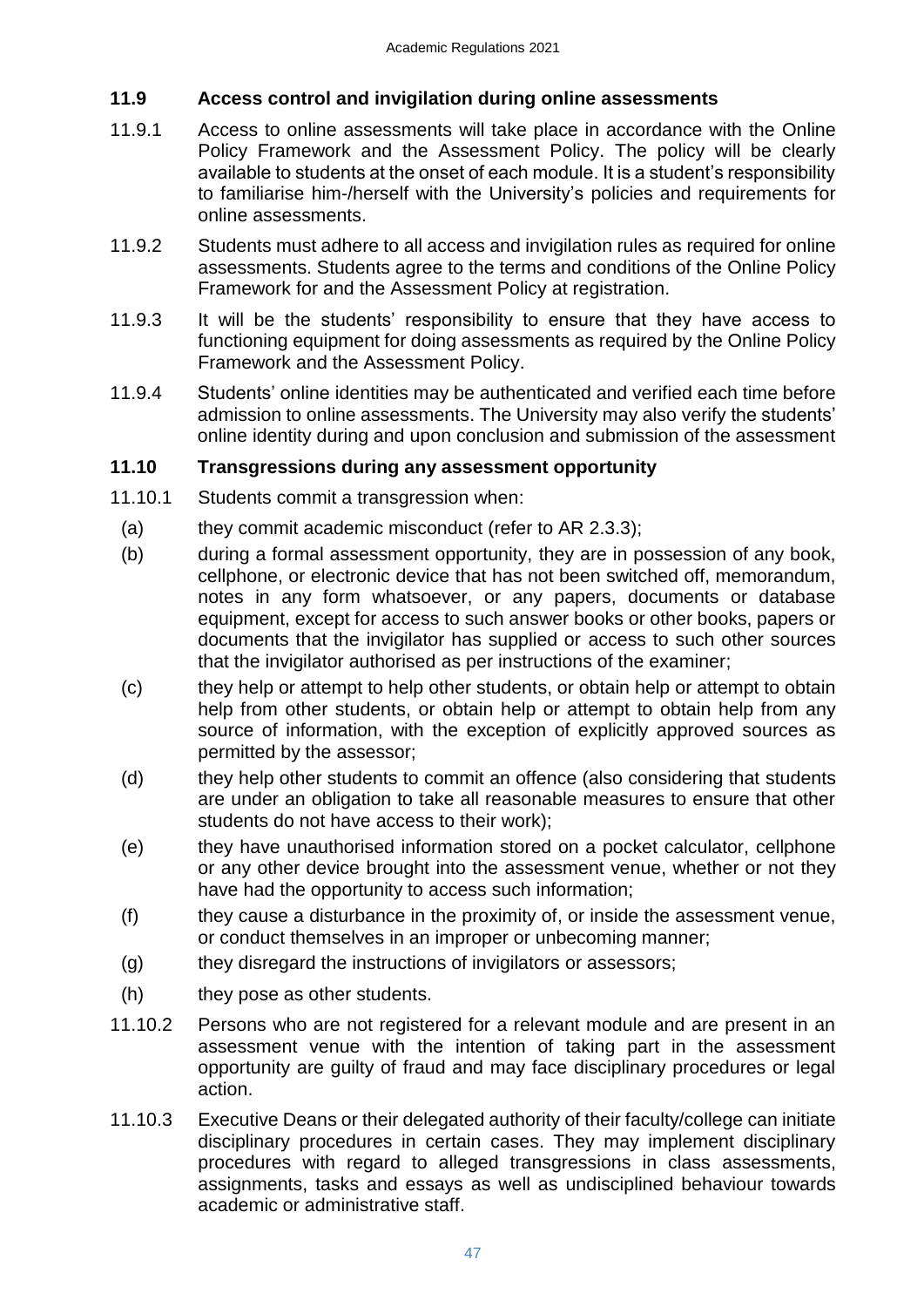## <span id="page-47-0"></span>**11.11 Irregularities during participation in summative assessments, practical opportunities and online assessments**

11.11.1 Students who, in the opinion/observation of the invigilator, committed an irregularity during an assessment or practical opportunity will have their assessment script, product or any other material or equipment that, in the opinion/observation of the invigilator pertaining to the irregularity, confiscated immediately with the time recorded on it. Students will be issued immediately with a new assessment script or any other relevant material or equipment and the time of issue will be written on the front cover of the script.

> In the case of online assessments, the University reserves the right to record assessment opportunities by way of digital invigilation software for purposes of use thereof in disciplinary proceedings in relation to any transgressions during assessment opportunities. Possible student transgressions will be flagged by the online invigilation software or by a trained online invigilator. A video recording will be submitted and utilised as part of the evidence of an alleged transgression.

> Online students who are accused of transgressing with reference to AR 11.10 and AR 11.11.1 must complete and sign the prescribed declaration form within seven days after notification of the assessment transgression. If a video recording is available, the student will have access to the video and may be interviewed by a trained invigilator about the flagged transgression(s). The responsible invigilator will submit the form, and video or other evidence, as part of a written report to the Executive Dean for submission to the Executive Director of Student Affairs.

11.11.2 Students referred to in AR 11.10.1 must be requested to complete a Transgression Report.

> It is the responsibility of the Chief Invigilator/Lecturer to submit the Transgression Report with all evidence to Student Ethics and Judicial Services and to the Executive Dean or his/her delegated authority.

> In exceptional cases where an external invigilator acts in the capacity of a Chief Invigilator, it is the responsibility of the external invigilator to submit the Transgression Report with all relevant documents and applicable evidence to Student Ethics and Judicial Services (copies will be submitted to the HOD and a copy of the documentation pertaining to the matter will be stored at the Assessment Office).

- 11.11.3 The Academic Staff member responsible for the assessment or the relevant HOD and Executive Dean or his/her delegated authority submits a memorandum that describes the case in detail.
- 11.11.4 The Executive Dean or his/her delegated authority compiles a report, which is submitted to the Executive Director: Student Affairs within ten (10) working days of the transgression. This report will be submitted, together with the original project, the memorandum from the assessor and any other evidence relevant to the case.
- 11.11.5 If the suspected offence involves an electronic device, the invigilator will consult the assessor before responding to the offence as described in AR11.11.1.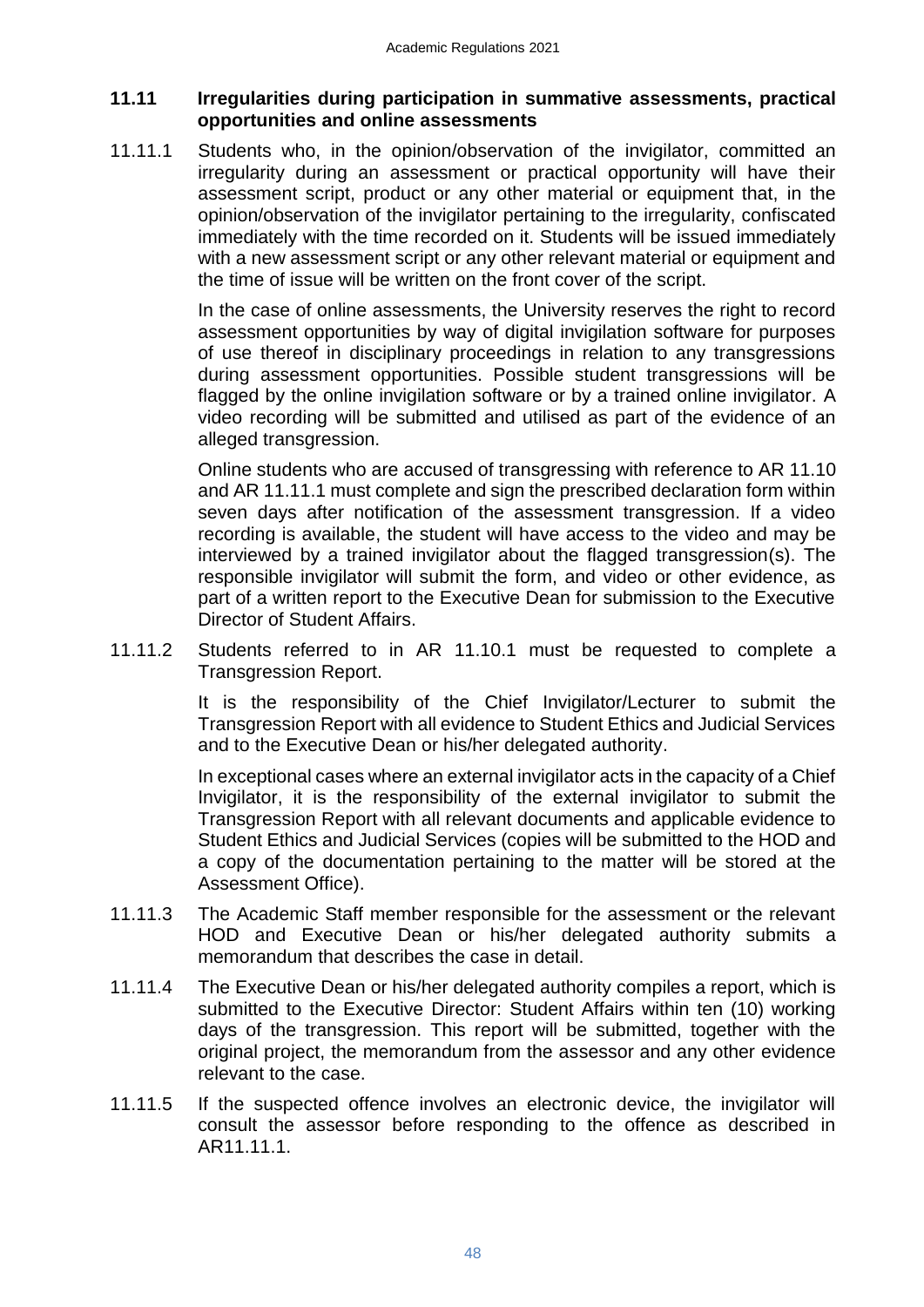## <span id="page-48-0"></span>**11.12 Irregularities during participation in electronic and online summative assessment opportunities**

- 11.12.1 Transgressions in this category include all forms of plagiarism.
- 11.12.2 Search engines and anti-plagiarism software may be used in the detection of suspected transgressions in this category.
- 11.12.3 The academic staff member responsible for the assessment or evaluation will refer the case to the relevant HOD and Executive Dean or his/her delegated authority by means of a memorandum that describes the case in detail.
- 11.12.4 The Executive Dean or his/her delegated authority compiles a report, which is submitted to the Executive Director: Student Affairs within ten (10) working days of the transgression. This report will be submitted, together with the original project, the memorandum from the assessor and any other evidence relevant to the case.
- 11.12.5 No extra time is allowed to complete the assessment.
- 11.12.6 All student assessment attempts will be submitted to the Executive Dean of the faculty/college or his/her delegated authority.
- 11.12.7 While a case is pending, answers will not be marked, and no result in the relevant subject will be made available to the student.
- 11.12.8 The University reserves the right to record assessment opportunities by way of digital footage for purposes of use thereof in disciplinary proceedings in relation to any transgressions during assessment opportunities.

## <span id="page-48-1"></span>**11.13 Assessment of service or work-integrated learning**

- 11.13.1 Assessment in modules and programmes that require service or workintegrated learning:
- (a) must meet the requirements of the relevant industry, place of work, statutory professional bodies and/or the needs of the community (where applicable);
- (b) must include the abilities or competencies (assessment of knowledge, skills, values and attitudes) necessary to function in the particular workplace or context that is contained in the outcomes and assessment criteria;
- (c) may include co-assessors who should be familiar with the module, programme outcomes, assessment criteria, assessment methods, recording procedures and additional learning support, etc.; and
- (d) requires clear communication with students, workplace or community and coassessors on assessment matters, including the contribution that the workintegrated or service learning component makes to students' progression each year.
- 11.13.2 Programme-specific requirements in this regard are addressed in the Faculty/College Assessment Policies and Work-integrated and Service Learning Policy.

## **11.14 Assessment for RPL**

<span id="page-48-2"></span>Assessment for RPL is governed by the University's Policy on RPL in terms of the following principles:

- (a) Current competence is more important than learning history. Relevant learning is valued, irrespective of where, when or how it occurred.
- (b) Applicants have to demonstrate competence (proven learning).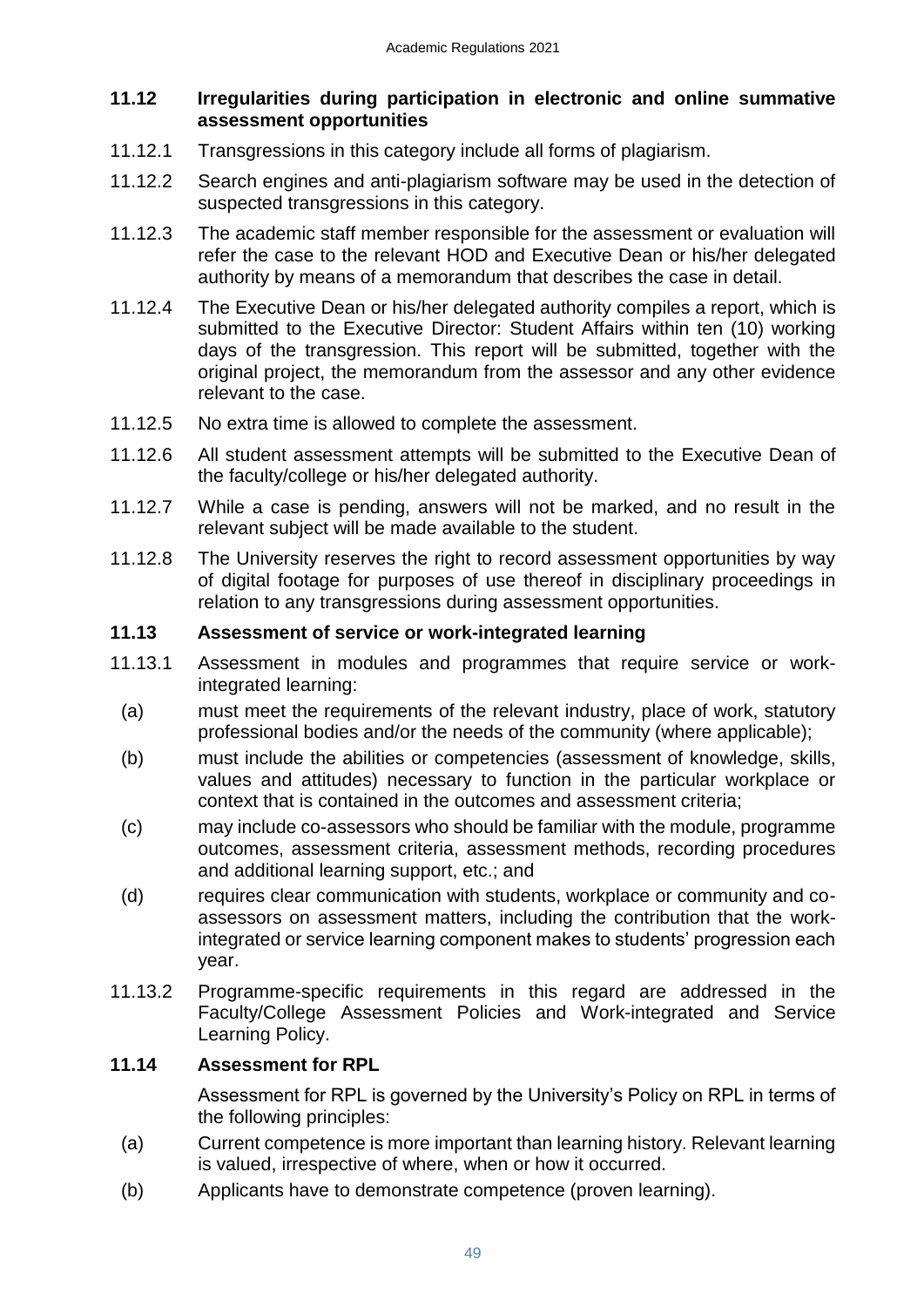- (c) The standards by which students are assessed for prior learning are determined by the relevant Faculty/College Board, approved by Senate and contained in the relevant Faculty/College Rules and Regulations.
- (d) Each assessment of prior learning is individual based.
- (e) RPL assessment is conducted by the lecturer responsible for that particular module or programme, or by the RPL Committee of the faculty/college if RPL affects the whole programme.
- (f) A variety of assessment methods are used, which could include a formal summative/online assessment opportunity similar to the summative assessment opportunity that is required of students in the particular module or programme.

## <span id="page-49-0"></span>**11.15 Publication of final assessment results**

- 11.15.1 The assessment results of students are released per module as provisional results as soon as they are captured and computed throughout the summative assessment period.
- 11.15.2 After the final mark has been calculated, an indication of admission to a special or supplementary summative assessment opportunity is made known to the students via electronic medium on the UJ systems.
- 11.15.3 Final results for an assessment are finalised and released in accordance with a date determined by Central Academic Administration.
- 11.15.4 It is the student's responsibility to check marks on uLink, ascertaining whether they qualify for a special assessment or a supplementary assessment opportunity and acquainting themselves with the details of the timetable and the venue.
- 11.15.5 The University strives to ensure confidentiality of personal information in the publication of assessment results.

## <span id="page-49-1"></span>**12. CERTIFICATION**

- 12.1 Certification takes place in accordance with the Higher Education Act 101 of 1997 (as amended), academic regulations and related policies. The requirements for the completion of qualifications are indicated in Academic Regulations 6, 8, 9 and 11.6.
- 12.2 Certification is confirmed by the signatures of two senior officials of the University who are authorised to do so. The signatures may be in electronic form in terms of the Electronic Communications and Transactions Act, 2002.
- 12.3 All subsidised and all continuing education whole programmes generating 240 NQF credits or more are conferred or awarded at a graduation ceremony of the University. Students who have complied with the requirements of a qualification receive a certificate at such a graduation ceremony*.*
- 12.4 The certificate is the only official recognised certification issued by the University.

## **12.5 Duplicate certificates**

12.5.1 The Registrar considers applications for duplicate certificates in accordance with the Policy on Academic Certification and Related Matters.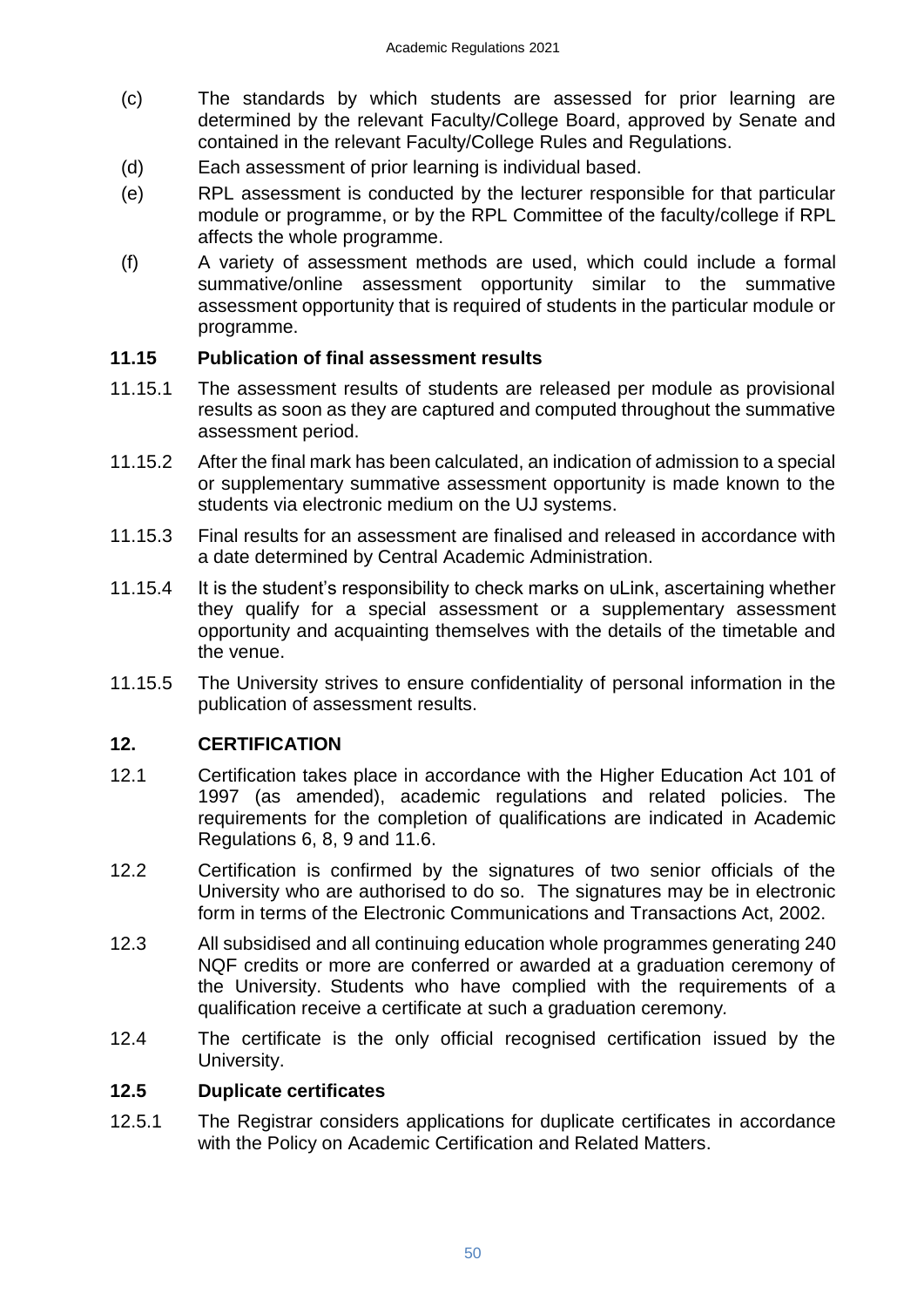## **12.6 Translations of certificates**

12.6.1 Should a translation of a certificate or valid duplicate certificate obtained at one of our legacy institutions originally issued in Afrikaans be required in English, the original certificate or a valid duplicate must be made available to Central Academic Administration and the prescribed fee must be paid to the University. The Office of the Registrar will issue a certified translation but not a new certificate.

## **13. DISPUTE RESOLUTION**

<span id="page-50-0"></span>Complaints and grievances, except where otherwise provided, may be lodged in terms of the Policy: Handling of Student Complaints. Complaints and grievances are handled, as far as possible, in terms of such policy subject to students following the prescribed procedures and channels established by the policy and any faculty-/college-specific rules and regulations.

## <span id="page-50-1"></span>**14. ACADEMIC REGULATIONS APPLICABLE TO POSTGRADUATE DIPLOMAS AND HONOURS PROGRAMMES**

## <span id="page-50-2"></span>**14.1 Minimum admission requirements**

- 14.1.1 Admission to an honours programme or postgraduate diploma: relevant bachelor's degree, advanced diploma, or an equivalent qualification at NQF Level 7 in the same or relevant field of study as determined by the relevant Faculty/College Board.
- 14.1.2 In addition to institutional requirements, programme-specific admission requirements are determined by the relevant Faculty/College Board, approved by Senate and contained in the relevant Faculty/College Rules and Regulations.
- 14.1.3 Before admission to the programme, the Executive Dean or his/her delegated authority may, in consultation with the relevant HOD, determine further conditions to be satisfied by prospective students either before or during the programme.
- 14.1.4 The HOD may, where applicable, initiate the University's Policy on RPL to award academic status equivalent to that of the prerequisite qualification to applicants in order to allow them access to the programme as determined by the relevant Faculty/College Board and approved by Senate.
- 14.1.5 The University reserves the right not to admit applicants to a particular programme in accordance with programme-specific selection and other relevant criteria. Applicants who have applied for admission and have been refused despite meeting the minimum admission criteria may request written reasons for such refusal from the HOD.
- 14.1.6 Meeting the faculty's/college's minimum requirements for a particular programme does not necessarily guarantee admission to that programme. Specific selection criteria may be applied within the required Enrolment Management Plan as the University has a specific number of places available as approved by the DHET.

## <span id="page-50-3"></span>**14.2 Registration**

14.2.1 Applicants register for the programme subject to confirmation that they have met the minimum admission requirements and have been selected.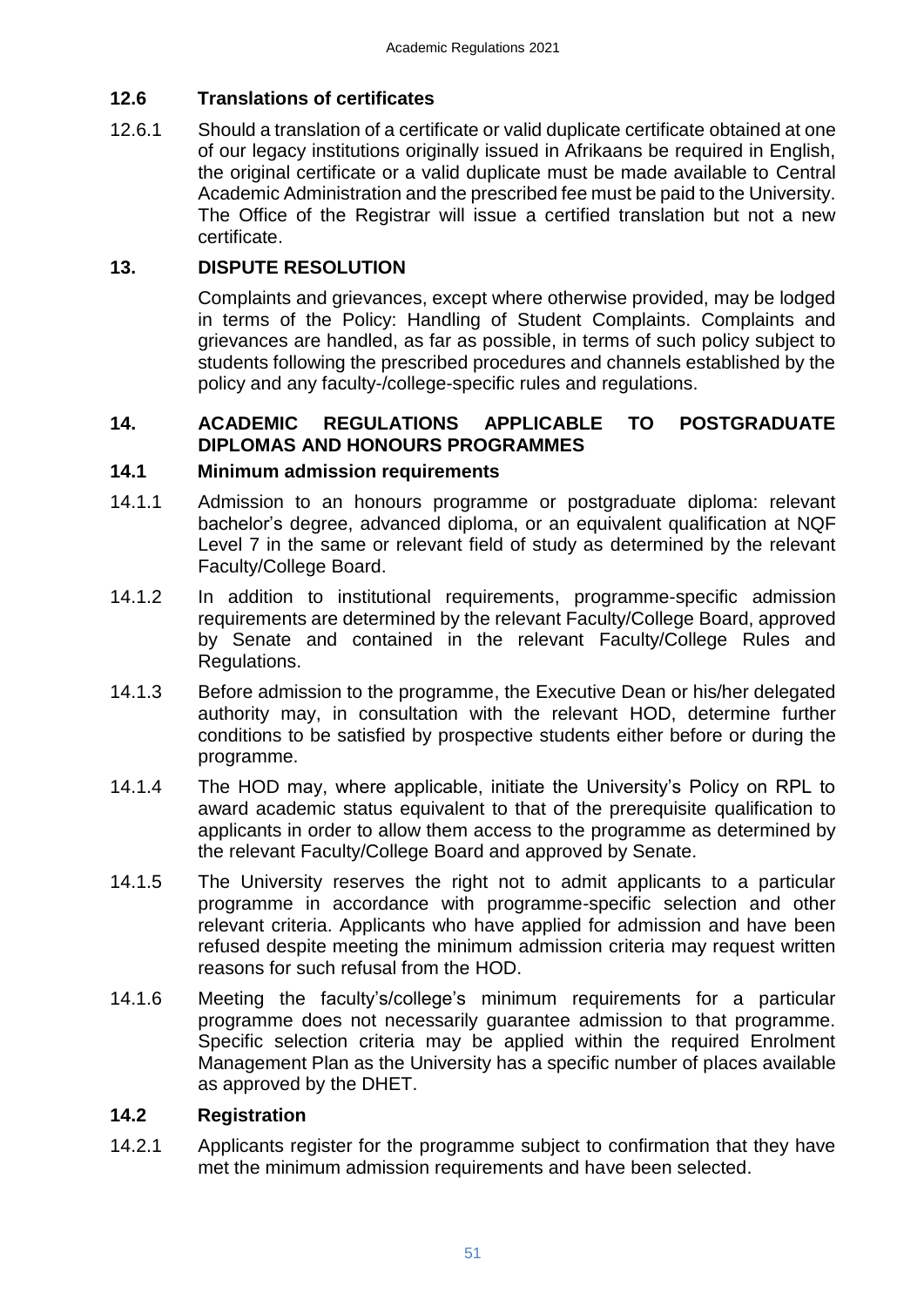14.2.2 Renewal or suspension of registration of students is based on the promotion requirements as determined by the relevant Faculty/College Board, approved by Senate and contained in the relevant Faculty/College Rules and Regulations.

## **14.3 Assessment**

<span id="page-51-1"></span><span id="page-51-0"></span>The assessment requirements are determined by the relevant Faculty/College Board and contained in the relevant Faculty/College Rules and Regulations.

## **15. ACADEMIC REGULATIONS APPLICABLE TO MASTER'S PROGRAMMES**

## **15.1 Master's programmes**

<span id="page-51-2"></span>The requirements for master's programmes are stipulated in the Higher Degrees Policy and the Higher Degrees Administration. Faculties may have further requirements as considered by the SHDC, approved by Senate and contained in the relevant Faculty/College Rules and Regulations.

## <span id="page-51-3"></span>**15.2 Admission**

- 15.2.1 The minimum admission requirement for a master's programme is a qualification at NQF Level 8, an honours qualification, a four-year 480 NQF credit bachelor's qualification (with a minimum of 96 credits at NQF Level 8), or a postgraduate diploma, in the same or a relevant field of study or discipline. The relevant field of study or discipline is determined by the relevant department, approved by the FHDC and is noted by the Faculty/College Board.
- 15.2.2 Applicants apply for admission and, if successful, register for a research master's programme, a coursework master's programme or a professional master's programme.
- 15.2.3 Online applicants apply for admission not later than the programme-specific closing dates listed on the UJ Online Website, and, if successful, register for a coursework master's programme as offered in the available online programmes. All applications must be made online and must include all required documentation.
- 15.2.4 Additional admission and selection requirements may be determined by the relevant Faculty/College Board, approved by Senate and contained in the relevant Faculty/College Rules and Regulations.
- 15.2.5 In the case of interdisciplinary master's programmes, additional admission requirements may be set by the two or more relevant interdisciplinary fields/departments/faculties/college, approved by Senate and contained in the relevant Faculty/College Rules and Regulations.
- 15.2.6 The success of an international application depends on both the confirmation of academic acceptance and the obtaining of the required statutory documentation.
- 15.2.7 The HOD may, where applicable, initiate the University's Policy and Procedure on RPL to award academic status equivalent to that of an honours degree or a four-year 480 NQF credit bachelor's qualification at NQF Level 8 or postgraduate diploma to applicants, to allow them access to a master's programme as determined by the relevant Faculty/College Board, approved by Senate and contained in the relevant Faculty/College Rules and Regulations.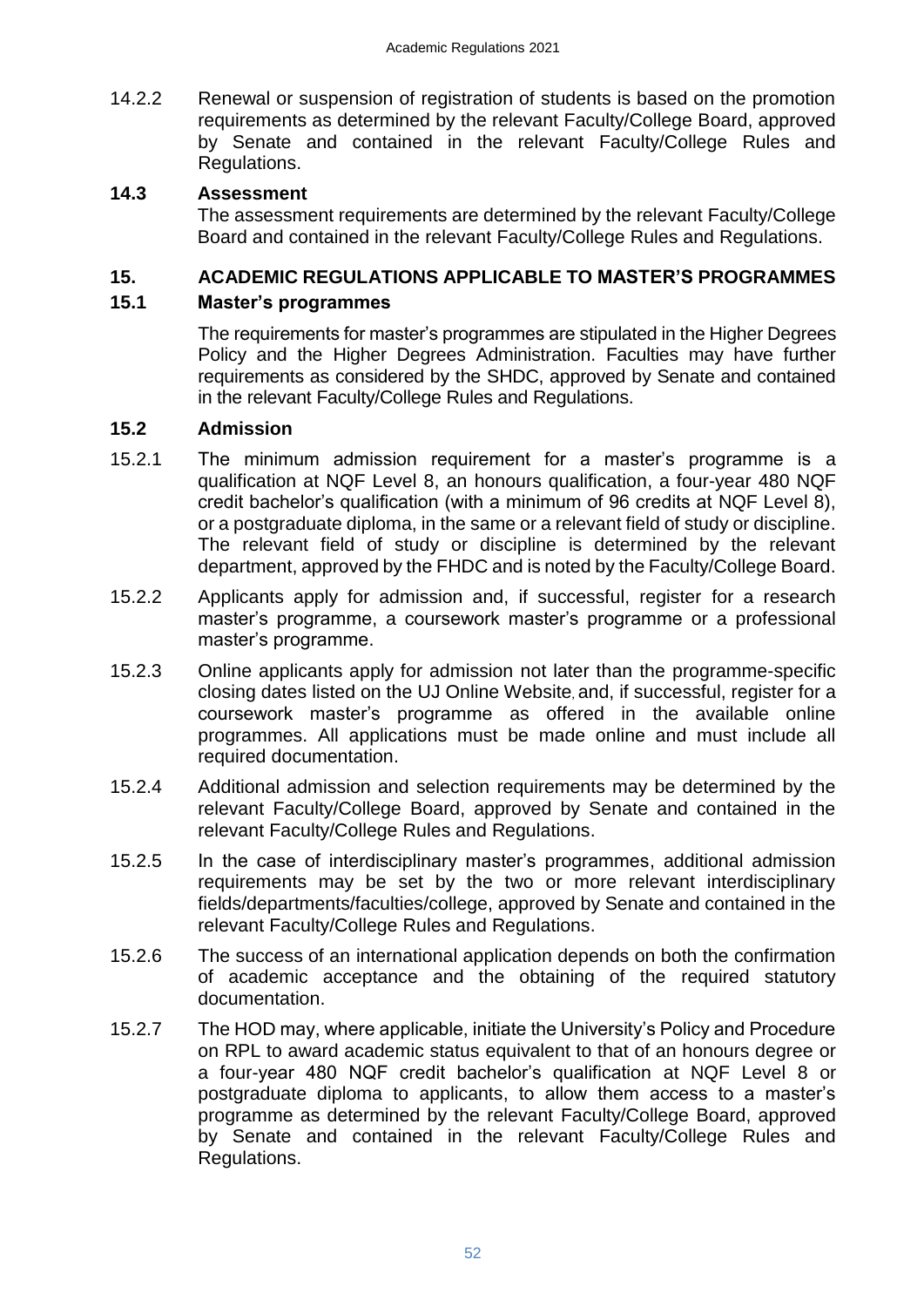- 15.2.8 The University reserves the right not to admit applicants to a particular master's programme in accordance with programme-specific selection criteria and other relevant criteria such as:
	- (a) the limitations of enrolments per programme;
	- (b) capping of admissions in terms of the University's approved enrolment plan or professional regulatory requirements; or
- (c) the inability to identify an appropriate supervisor within the University.
- 15.2.9 Applicants whose application for admission has been refused despite meeting the minimum admission requirements may request written reasons for such refusal from the relevant HOD.

## <span id="page-52-0"></span>**15.3 Registration**

- 15.3.1 Registration is done in accordance with dates set by the University.
- 15.3.2 Renewal of registration for a minor dissertation or dissertation takes place during the first semester of the academic year as contained in the University's Year Programme.
- 15.3.3 Failure to submit the research or minor research proposal within the time frame specified in the Higher Degrees Policy may result in cancellation of registration.
- 15.3.4 Interruption of study may be granted by the Vice-Dean responsible for postgraduate studies for legitimate reasons, as reflected in the Higher Degrees Administration.
- 15.3.5 Allowance is made for a possible pre-registration period during which a student will have limited access to University resources such as the library. This is done in accordance with the relevant Faculty/College Rules and Regulations.
	- (a) The pre-registration period may extend from a minimum of three months to a maximum of six months. Where the pre-registration period carries over to a following academic year, the student must re-register. Pre-registration will be accommodated on the student administration system in either the first semester or the second semester of the academic year.
- (b) Pre-registration is only available according to the published registration dates set for the programme. Students who fail to meet the pre-registration requirements will not be given a second chance.
- (c) In order to qualify for formal registration, the student must have complied with all the conditions for progression set and recorded by the faculty/college, in time to register in accordance with the times set by the University.
- 15.3.6 Students register for a master's programme full time or part time in accordance with the specific requirements of the programme as contained in the relevant Faculty/College Rules and Regulations as approved by Senate, and with due regard to the programme qualification mix as approved by the DHET.
- 15.3.7 The minimum duration of a master's programme is one academic year. Residency less than the prescribed minimum study period may not be granted.
- 15.3.8 The maximum period of registration for a master's programme is two years full time or three years part time. Further registration may be granted by the relevant Vice-Dean responsible for postgraduate studies in accordance with the University's Higher Degrees Policy and the Higher Degrees Administration.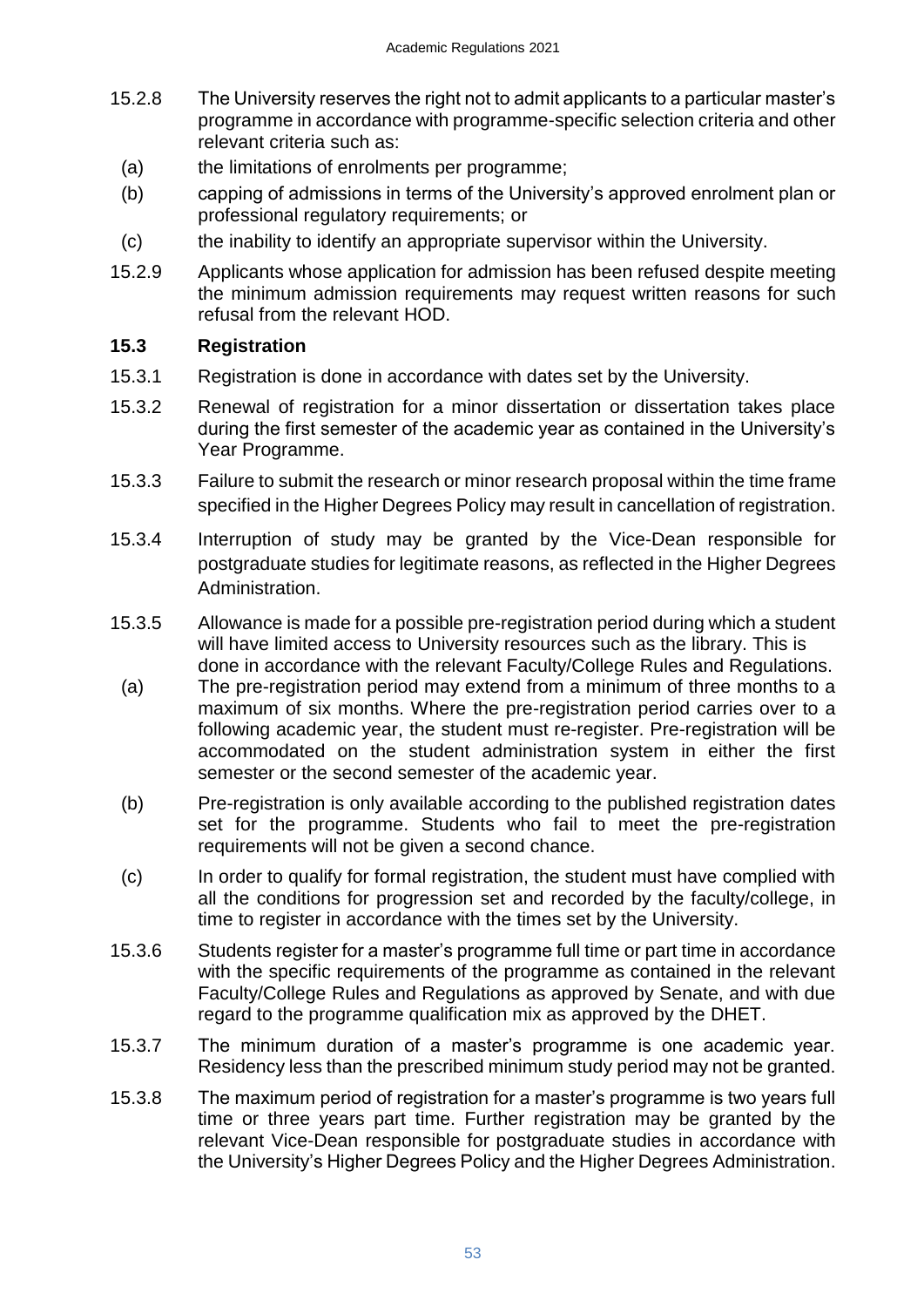- 15.3.9 The approval of applicants' research proposals, supervisors, study fields and provisional and/or final titles of minor dissertations or dissertations takes place in accordance with the University's Higher Degrees Policy, the Higher Degrees Administration and faculty/college-specific regulations as determined by the relevant Faculty/College Board, approved by Senate and contained in the relevant Faculty/College Rules and Regulations.
- 15.3.10 Any amendment to a project or research title is done in accordance with faculty/college-specific requirements. The amendment is approved by the relevant Faculty/College Board or FHDC and noted by the SHDC. A change in project title at any stage does not constitute valid grounds for the extension of registration, residency or formal duration of study.
- 15.3.11 The renewal of students' registration for a master's programme is subject to satisfactory progress in accordance with the University's Higher Degrees Policy and the Higher Degrees: Administration: Structures and Processes, faculty/college-specific requirements and, where applicable, professional regulatory requirements, with due regard also to the University's Enrolment Management Plan and subsequent throughput interventions.
- 15.3.12 If students' progress is unsatisfactory, the Faculty/College Board or FHDC may decide to terminate their registration for the master's programme.
- 15.3.13 Interruption (break in study, which does not count against a student when calculating the period within which the study must be completed) may be granted in exceptional circumstances, for a maximum of twelve months, and only once during the period of study. This matter would be to the discretion of the FHDC.

## <span id="page-53-0"></span>**15.4 Ethical considerations**

Research in master's programmes is conducted in accordance with ethical requirements as contained in the Code of Academic Ethics and faculty/collegespecific procedures as determined by the relevant Faculty/College Board or FHDC, and with due regard to statutory and professional regulatory requirements and general best-practice principles to protect human and animal dignity and welfare in research.

## <span id="page-53-1"></span>**15.5 Health and safety**

<span id="page-53-2"></span>The supervisors of research projects are responsible for assessing whether or not such projects have health and safety implications in accordance with the University's Occupational Health and Safety Policy.

## **15.6 Conversion/transfer of a research master's degree to a doctoral degree**

- 15.6.1 In exceptional cases, where the scope and impact of a project originally registered for a research master's programme prove to expand considerably beyond the initial expectation and where the project is expected to make a novel contribution to the body of knowledge in the discipline, students – with the concurrence of the supervisor and all co-supervisors – may apply to have their registration converted/transferred to a doctoral level in accordance with the University's Higher Degrees Policy and the Higher Degrees: Administration: Structures and Processes.
- 15.6.2 The request for a conversion from a master's study to a doctoral study can only be considered prior to the submission of the dissertation for examination.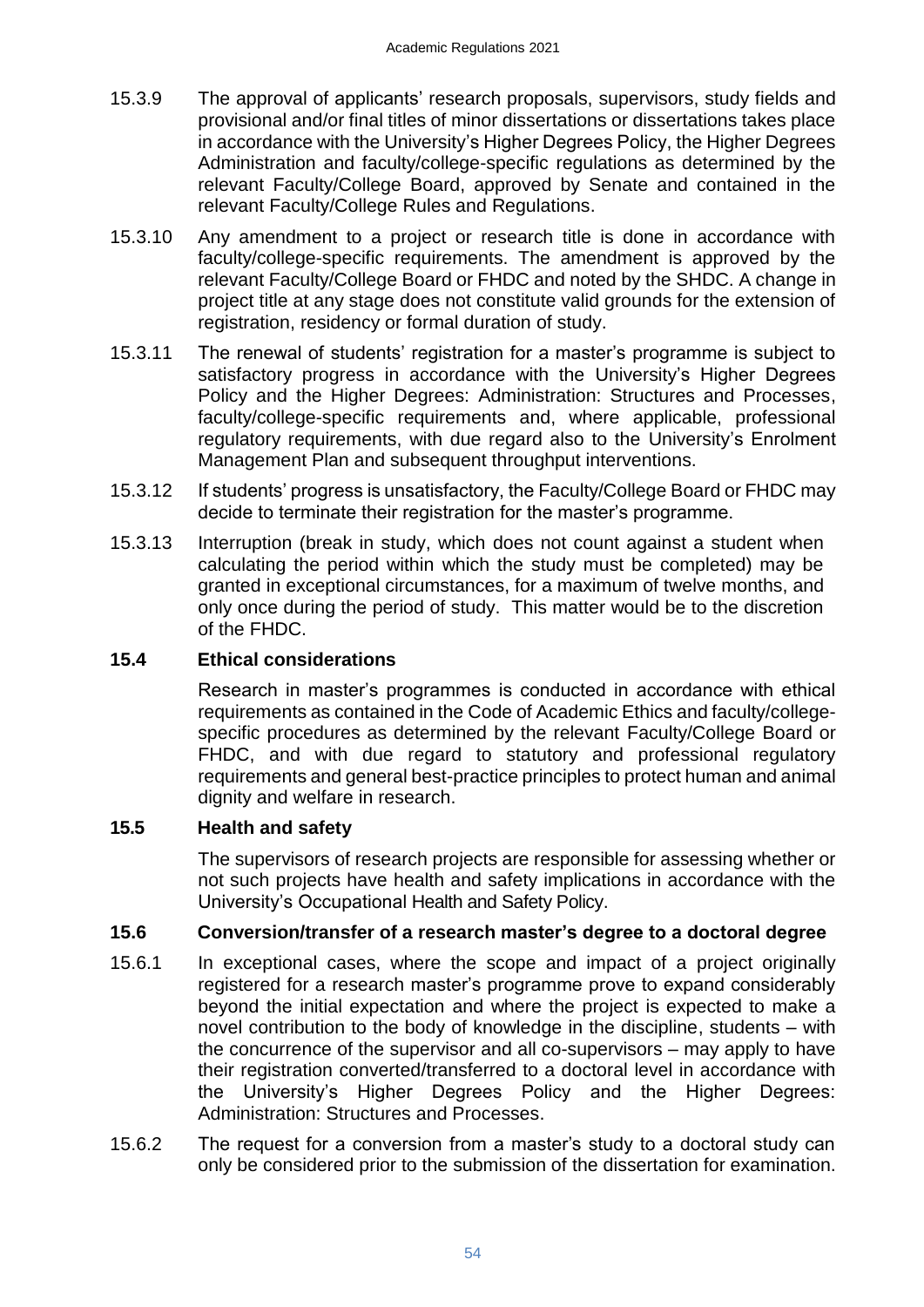- 15.6.3 A conversion/transfer may only be considered and requested by the relevant Faculty/College Board after nine months and before eighteen months from the first registration for the master's dissertation.
- 15.6.4 The supervisors provide a comprehensive motivation for such a conversion/transfer to the relevant Faculty/College Board for consideration. In support of the motivation, students draft a substantive research report that they present at a departmental seminar.
- 15.6.5 The criteria for master's level qualifications as set out in Faculty/College Rules and Regulations are fulfilled in both the written report and the oral presentation.
- 15.6.6 The argument for upgrade, as presented in the candidate's written report and the oral presentation, and the supervisor's motivation, is considered by the FHDC and two external expert evaluators (appointed by consensus among the supervisor, the HOD, the FHDC chair and the Executive Dean of the Faculty/College. This panel decides the merits of the application and refers the matter to the Faculty/College Board and the SHDC for recommendation and to the Senate for approval.
- 15.6.7 If approved and the student has been registered for the minimum study period specified for the master's programme, he/she will have to register for at least one additional academic year for the doctoral programme before the doctoral degree can be conferred.
- 15.6.8 A student whose registration is amended from a master's programme to a doctoral programme is not entitled to be conferred a master's qualification for the project under consideration, irrespective of whether the doctoral thesis is completed or failed, since this transfer is an extraordinary and irreversible intervention.

## <span id="page-54-0"></span>**15.7 Assessment**

- 15.7.1 The core output of a research master's programme is a dissertation in the form of a written document in an appropriate format. The dissertation may consist of a collection of articles or essays, as governed by the UJ guidelines on *Theses or Dissertations in Article or Essay Format*. In the case of a research master's programme, the Faculty/College Rules and Regulations determine whether the successful completion of a research dissertation is the sole academic requirement for the qualification, or whether the successful completion of both a research dissertation and an oral assessment opportunity is required.
- 15.7.2 Appointment of external assessors for master's programmes takes place in accordance with the University's Higher Degrees Policy and the Higher Degrees Administration.
- 15.7.3 The assessment of coursework modules takes place in accordance with faculty/college-specific regulations as determined by the relevant Faculty/College Board, approved by Senate and contained in the relevant Faculty/College Rules and Regulations. This includes the consideration and granting of supplementary summative assessment or special summative assessment opportunities for coursework modules.
- 15.7.4 The master's student is responsible for the technical and linguistic editing of the minor dissertation or dissertation with the assistance of the supervisor prior to submission for final summative assessment.
- 15.7.5 The final research report (minor dissertation or dissertation) is submitted for assessment (with reference to the presentation format, content and layout) in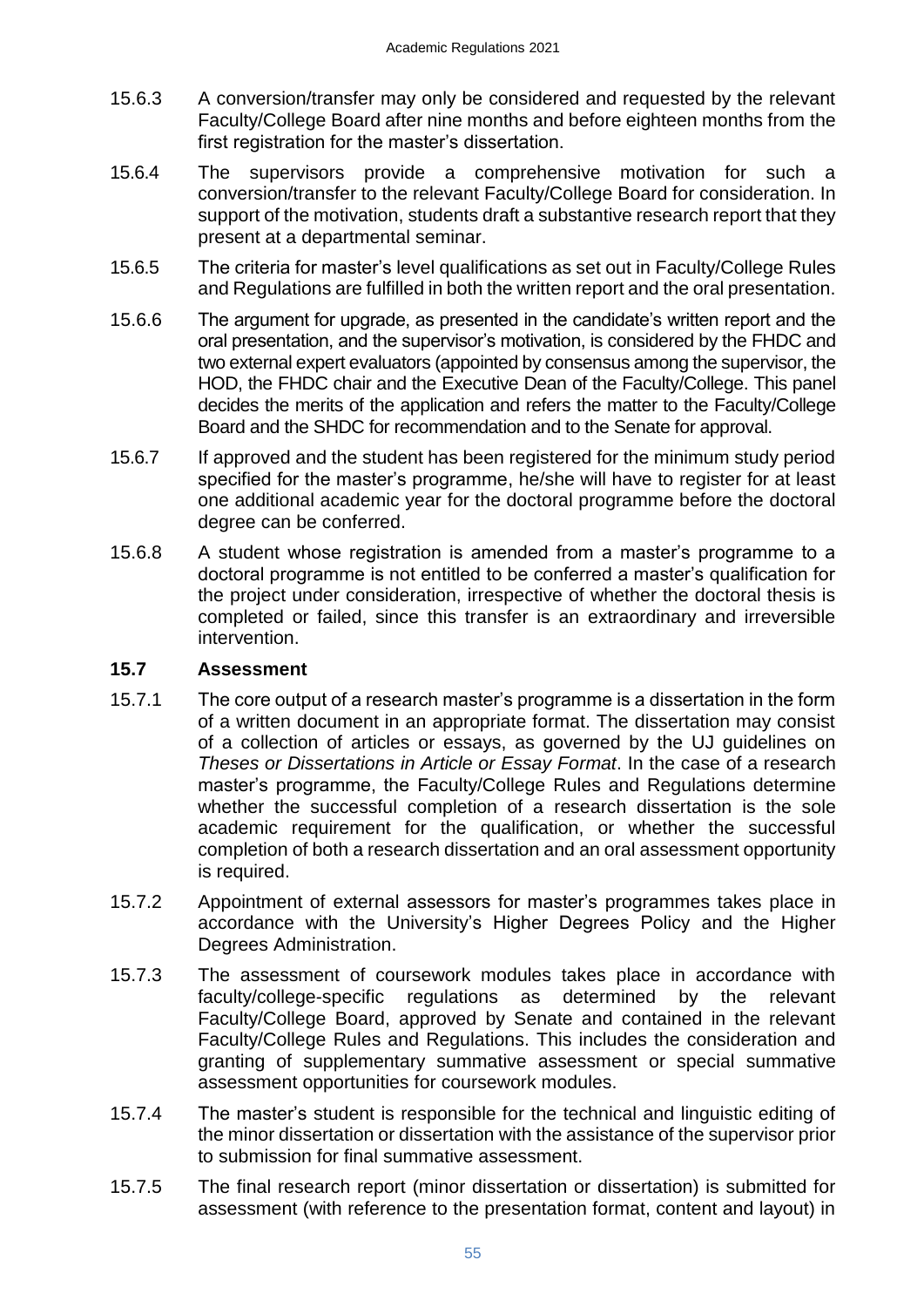accordance with the faculty/college-specific regulations as determined by the relevant Faculty/College Board, approved by Senate and contained in the relevant Faculty/College Rules and Regulations.

- 15.7.6 A minor dissertation or dissertation is submitted for final summative assessment subject to a declaration confirming that it is the student's own work signed by the student. If a dispute should arise about the readiness of a minor dissertation or a dissertation for final summative assessment, the Vice-Dean responsible for postgraduate studies of the faculty/college makes the decision in accordance with the Higher Degrees Policy and the Higher Degrees Administration.
- 15.7.7 No minor dissertation or dissertation may be submitted for final assessment without the expressed permission of the supervisor(s). Where the supervisor(s) decide/s to withhold permission, due processes must be followed.
- 15.7.8 No supervisor(s) shall unreasonably withhold permission for the submission of the minor dissertation or dissertation for assessment.
- 15.7.9 Where a dispute arises between the supervisor(s) and student about the submission of the minor dissertation or dissertation for assessment, the student has the right to approach the HOD and Executive Dean with a written submission motivating why the minor dissertation or dissertation is considered ready to be assessed. The Executive Dean will make a decision in consultation with the HOD and FHDC. The decision of the Executive Dean is reported to the SHDC.
- 15.7.10 The final submission of the minor dissertation or dissertation takes place in accordance with the final submission dates per semester as contained in the University's Year Programme to ensure timely completion of the assessment process. Late submission could imply the renewal of a registration.
- 15.7.11 The minor dissertation or dissertation is assessed in accordance with the University's Higher Degrees Policy, the Higher Degrees Administration and faculty/college-specific criteria as determined by the Faculty/College Board and approved by Senate.
- 15.7.12 The recommendations of assessors are considered by the relevant faculty/college postgraduate assessment committee and a result is recommended to the Faculty/College Board for approval and ultimately to Senate for noting in accordance with the University's Higher Degrees Policy and the Higher Degrees Administration.
- 15.7.13 The final assessment outcome for a minor dissertation or dissertation is determined by the FHDC.
- 15.7.14 There are four possible responses from an assessor of a minor dissertation or dissertation, namely:
- (i) He/she may approve the dissertation with no corrections to be made, and award a mark of 50% or more.
- (ii) He/she may provisionally approve the dissertation with minor corrections to be done to the satisfaction of the supervisor and award a mark of 50% or more.
- (iii) He/she may recommend substantial amendments to the dissertation without awarding a mark in the light of deficiencies identified in her/his narrative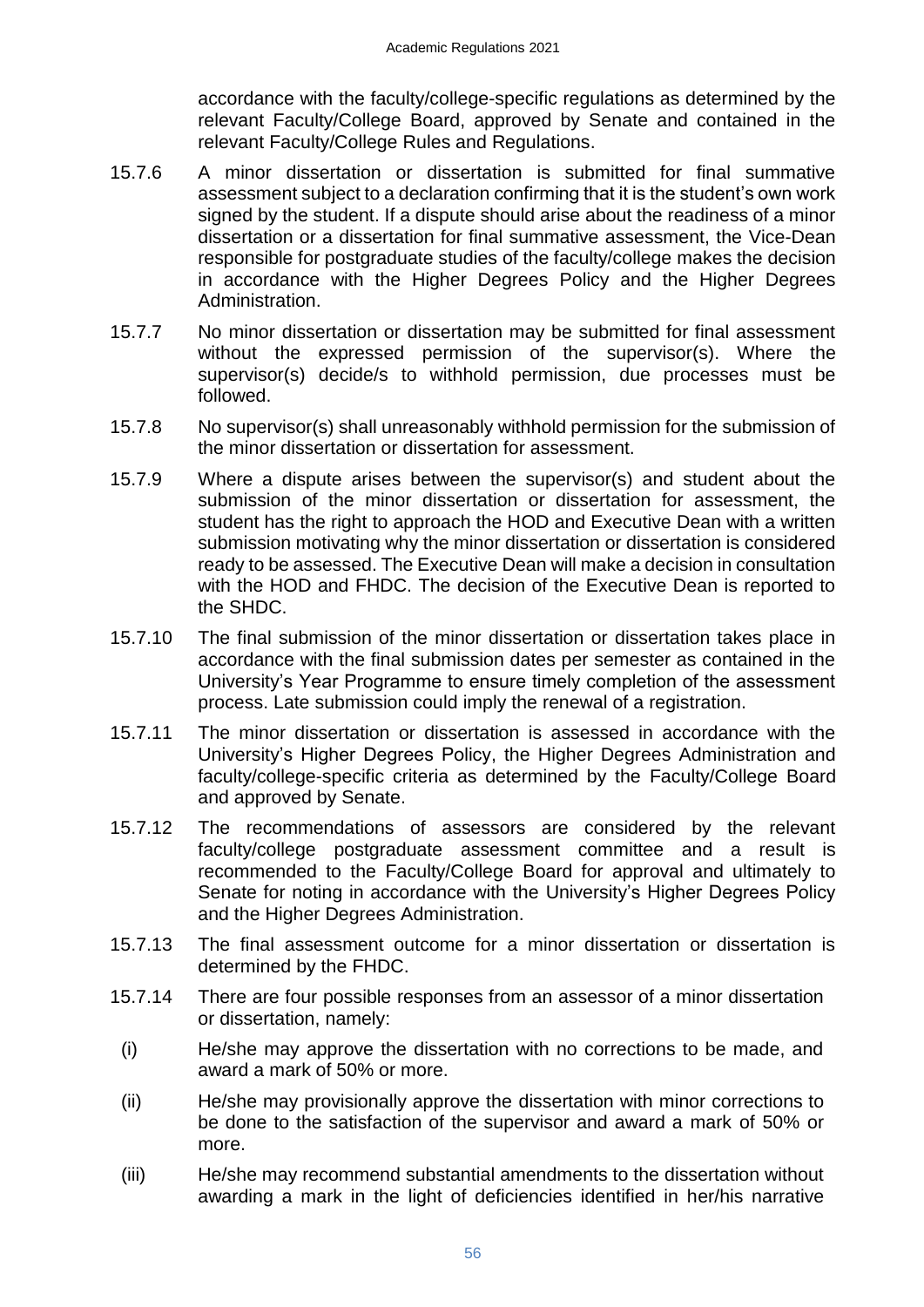report and advise that the revised version be submitted to her/him for reassessment acknowledging the fact that her/his final mark will be capped at 50%.

- (v) He/she may reject the dissertation, awarding a mark reflecting a fail (less than 50%) in which case no reassessment by this assessor will take place.
- 15.7.15 The University is not bound by the recommendation of individual assessors as the final assessment result lies solely within the power of the University, which exercises an academic judgement when determining final results.
- 15.7.16 An additional oral summative assessment, based on the minor dissertation or dissertation, may be required in accordance with the Faculty/College Rules and Regulations. See also Higher Degrees Policy.
- 15.7.17 A research master's degree can be conferred only after the successful completion of every requirement of each component of the respective degree programme, including the submission and favourable evaluation of a researchbased dissertation and the submission of one piece of work in a format suitable for a peer-reviewed publication.

A coursework master's degree can be conferred only after the successful completion of every requirement of each component of the respective degree programme, including the submission and favourable evaluation of a researchbased minor dissertation, the obtaining of a pass mark for each of the prescribed coursework modules and the submission of one piece of work in a format suitable for a peer-reviewed publication. Faculty/College regulations may stipulate conditions under which students may be exempted from the requirement for the submission of an article. These conditions are approved by the relevant Faculty/College Board and Senate.

- 15.7.18 A student is not deemed to have completed the requirements for conferment of the degree if the electronic version has not been submitted to the relevant faculty/college administration officer prior to the graduation ceremony and closure of the graduation list for the forthcoming graduation ceremony.
- 15.7.19 A master's degree can only be awarded with a distinction if the degree was completed within the maximum period allowed for a master's study.

## **15.8 Resolving conflicting results recommended by the assessors**

<span id="page-56-0"></span>The FHDC may but is not obliged to invoke one or more of the following procedures to resolve an impasse in the results of a master's study (in accordance with the Senate Higher Degrees Policy and the Higher Degrees Administration

- (a) request additional information from the assessors and/or supervisors; or
- (b) initiate a facilitation process to reach a joint recommendation between assessors as per the Higher Degrees Administration; or
- (c) appoint an additional assessor to assess the minor dissertation or dissertation in the hope that the resulting report will resolve the impasse; or
- (d) invite an external expert to advise the FHDC; or
- (e) identify an independent arbiter to consider all the documentation pertaining to the assessment process, including the individual assessor's reports and present a decision to the FHDC; or
- (f) any other procedure it deems appropriate.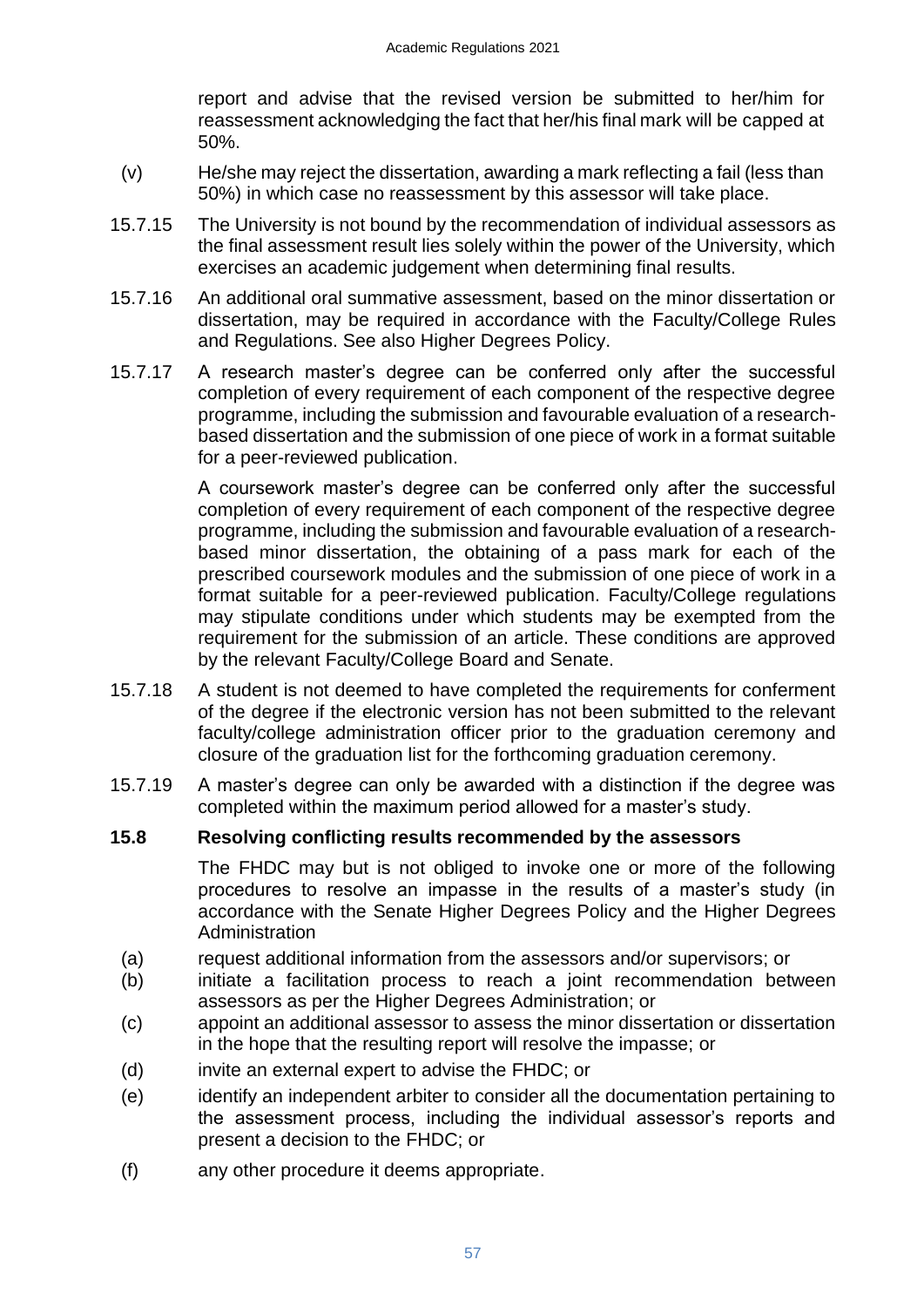## <span id="page-57-0"></span>**15.9 Certification of compliance with the requirements of the qualification**

Certification of compliance with the requirements of the qualification is in accordance with the Certification Policy of the University; with due regard to the responsibility of the student, supervisors, relevant faculty/college administration officer, the Executive Dean of the Faculty/College and the Registrar.

## <span id="page-57-1"></span>**15.10 Dissemination and publication of the minor dissertation and dissertation**

- 15.10.1 An electronic copy must be submitted, in accordance with the University's Higher Degrees Policy and Higher Degrees Administration, to the relevant faculty/college administration officer.
- 15.10.2 Copyright in a minor dissertation or dissertation, as well as ownership in intellectual property arising from the research, vests in the University, whether or not the minor dissertation or dissertation is accepted or research completed, and students give their irrevocable consent when signing the Student Agreement at registration to the formal cession of any applicable rights to the University.
- 15.10.3 In addition to the submission of the final minor dissertation or dissertation, and except where faculty/college regulations exempt them, master's students are required to submit to their supervisors at least one piece of work suitable for submission to a peer-reviewed publication, by the time the faculty/collegespecific research assessment committee meets to consider the assessors' reports.
- 15.10.4 Co-authorship between students and supervisors of the piece of work suitable for submission to a peer-reviewed publication based on master's research publication is in accordance with the Policy on Authorship.
- 15.10.5 Students are not deemed to have completed the requirements for graduation until the corrected piece of work suitable for submission to a peer-reviewed publication has been submitted to, and accepted by the supervisors.
- 15.10.6 The preparation of the piece of work suitable for submission to a peer-reviewed publication is undertaken by students and supervisors in close collaboration, and supervisors are responsible for assisting students.
- 15.10.7 If a minor dissertation or dissertation or an adaptation of it or any resulting piece of work is published, it must be stated that it is based on research done at the University of Johannesburg for a particular study.
- 15.10.8 Students are encouraged to publish articles based on their master's research before the minor dissertation or dissertation has formally been accepted, but must first obtain written permission from their supervisors.
- 15.10.9 If students do not publish their work, the supervisors may take the initiative to publish it in accordance with the Policy on Authorship.
- 15.10.10 The SHDC, on the recommendation of the relevant Executive Dean or the Executive Director: Research and Innovation and/or FHDC (or an applicant duly mandated in this regard), may grant a confidentiality classification of two years to the completed minor dissertation or dissertation, as stipulated in the University's Policy on Intellectual Property, resulting in a delay in the public display of the minor dissertation or dissertation.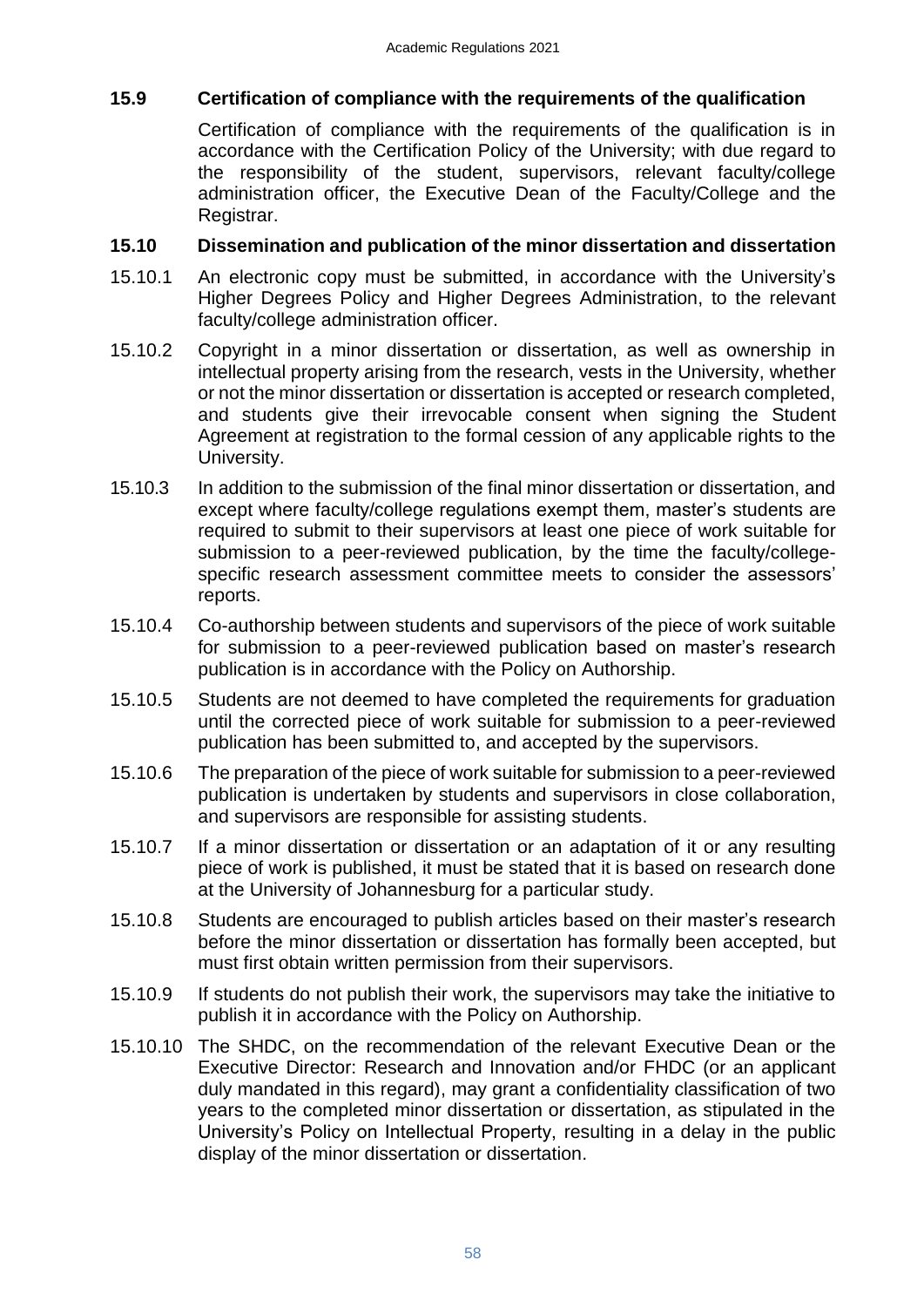## <span id="page-58-0"></span>**15.11 Dispute resolution**

- 15.11.1 If an unresolved dispute should arise between two or more of the supervisors or between a supervisor and the student, the relevant HOD will in the first instance take steps to resolve the matter.
- 15.11.2 If the dispute is still unresolved, it is referred to the relevant Executive Dean who may refer the matter to the SHDC for final consideration and processes to resolve the matter.

## <span id="page-58-1"></span>**15.12 Intellectual property**

- 15.12.1 Supervisors are responsible for monitoring all master's projects for potential inventions or other commercially viable intellectual property implications and disclosing such inventions or implications to the Executive Director: Research and Innovation.
- 15.12.2 Students who develop inventions or other forms of commercially valuable intellectual property must disclose such inventions to the supervisors in accordance with the University's Policy on Intellectual Property.
- 15.12.3 Any research and development done by students as part of their studies will be subject to the IPR Act (Refer to AR 2.3.25).
- 15.12.4 Where disclosures have been made about intellectual property emerging from a master's research project, the Executive Director: Research and Innovation, or an applicant duly mandated in this regard, must certify that any intellectual property matters pertaining to the project have been dealt with in terms of relevant University policy as a condition of graduation.

## **16. ACADEMIC REGULATIONS APPLICABLE TO DOCTORAL DEGREES**

## **16.1 Doctoral programme**

<span id="page-58-3"></span><span id="page-58-2"></span>The requirements for doctoral programmes are stipulated in the Higher Degrees Policy and the Higher Degrees Administration. Faculties may have further requirements as considered by the SHDC, approved by Senate and contained in the relevant Faculty/College Rules and Regulations.

## <span id="page-58-4"></span>**16.2 Admission**

- 16.2.1 For admission to a doctoral programme, applicants must have successfully completed a relevant master's programme in the same or relevant field of study or discipline as determined by the relevant department, approved by the FHDC, noted by Faculty/College Board and contained in the relevant Faculty/College Rules and Regulations.
- 16.2.2 The extent to which applicants meet admission requirements is assessed by the relevant HOD, in consultation with the prospective supervisors, in accordance with the admission requirements for the particular doctoral programme determined by the Faculty/College Board, approved by Senate and contained in the relevant Faculty/College Rules and Regulations. The HOD, in consultation with the relevant Vice-Dean responsible for postgraduate studies, may set additional admission requirements, as approved by the relevant FHDC, for a particular student.
- 16.2.3 In the case of interdisciplinary doctoral programmes, additional admission requirements may be set by the two or more relevant interdisciplinary fields, departments or faculties, approved by Senate and contained in the relevant Faculty/College Rules and Regulations.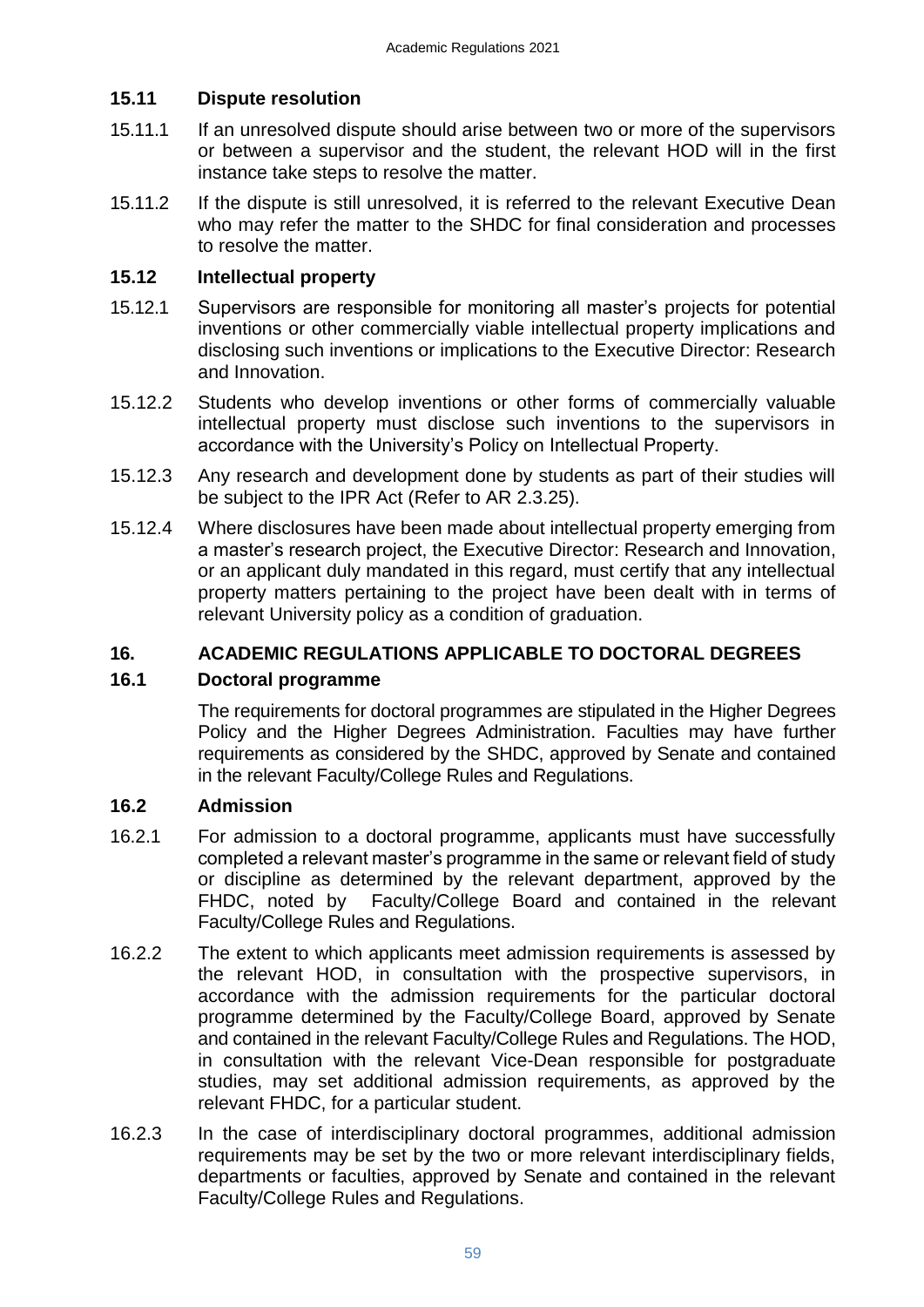- 16.2.4 The relevant HOD (where applicable) may initiate the University's Policy on RPL to award academic status equivalent to that of a master's degree to enable applicants to gain access to a doctoral programme. Each individual case is considered by the relevant Faculty/College structure and submitted to the Faculty/College Board for approval.
- 16.2.5 The University reserves the right not to admit applicants to a particular Doctoral programme in accordance with programme-specific selection criteria and other relevant criteria such as:
	- (a) the limitations of enrolments as per the University enrolment plan;
- (b) the inability to identify an appropriate supervisor or a lack of adequate supervision capacity within the University;
- (c) compliance with minimum admission requirements does not constitute automatic right to admission to the programme.
- 16.2.6 The success of an international application depends on both the confirmation of academic acceptance and the obtaining of the necessary statutory documentation and state approval.
- 16.2.7 Applicants who have applied for admission and have been refused despite meeting the minimum admission requirements may request written reasons for such refusal from the relevant HOD and if required the Vice-Dean responsible for postgraduate studies.

## <span id="page-59-0"></span>**16.3 Registration**

- 16.3.1 Applicants register for the relevant doctoral programme in accordance with the registration dates set by the University, faculty/college-specific procedure and in terms of the requirements of the Higher Degrees Policy and the Higher Degrees Administration.
- 16.3.2 Renewal of registration takes place during the first semester of the academic year.
- 16.3.3 Failure to submit the research proposal within the specified time frame may result in cancellation of registration.
- 16.3.4 The Vice-Dean responsible for postgraduate studies may grant a student permission to interrupt his/her study for legitimate reasons, as reflected in the Higher Degrees Policy and the Higher Degrees Administration.
- 16.3.5 Allowance is made for a possible pre-registration period during which a student will have limited access to University resources such as the library. This is done in accordance with the relevant Faculty/College Rules and Regulations.
	- (a) The pre-registration period may extend from a minimum of three months to a maximum of six months. Where the pre-registration period carries over to a following academic year, the student must re-register. Pre-registration will be accommodated on the student administration system in either the first semester or the second semester of the academic year.
	- (b) Pre-registration is only available according to the published registration dates set for the programme. Students who fail to meet the pre-registration requirements will not be given a second chance.
	- (c) In order to qualify for formal registration, the student must have complied with all the conditions for progression set and recorded by the faculty/college, in time to register in accordance with the times set by the University.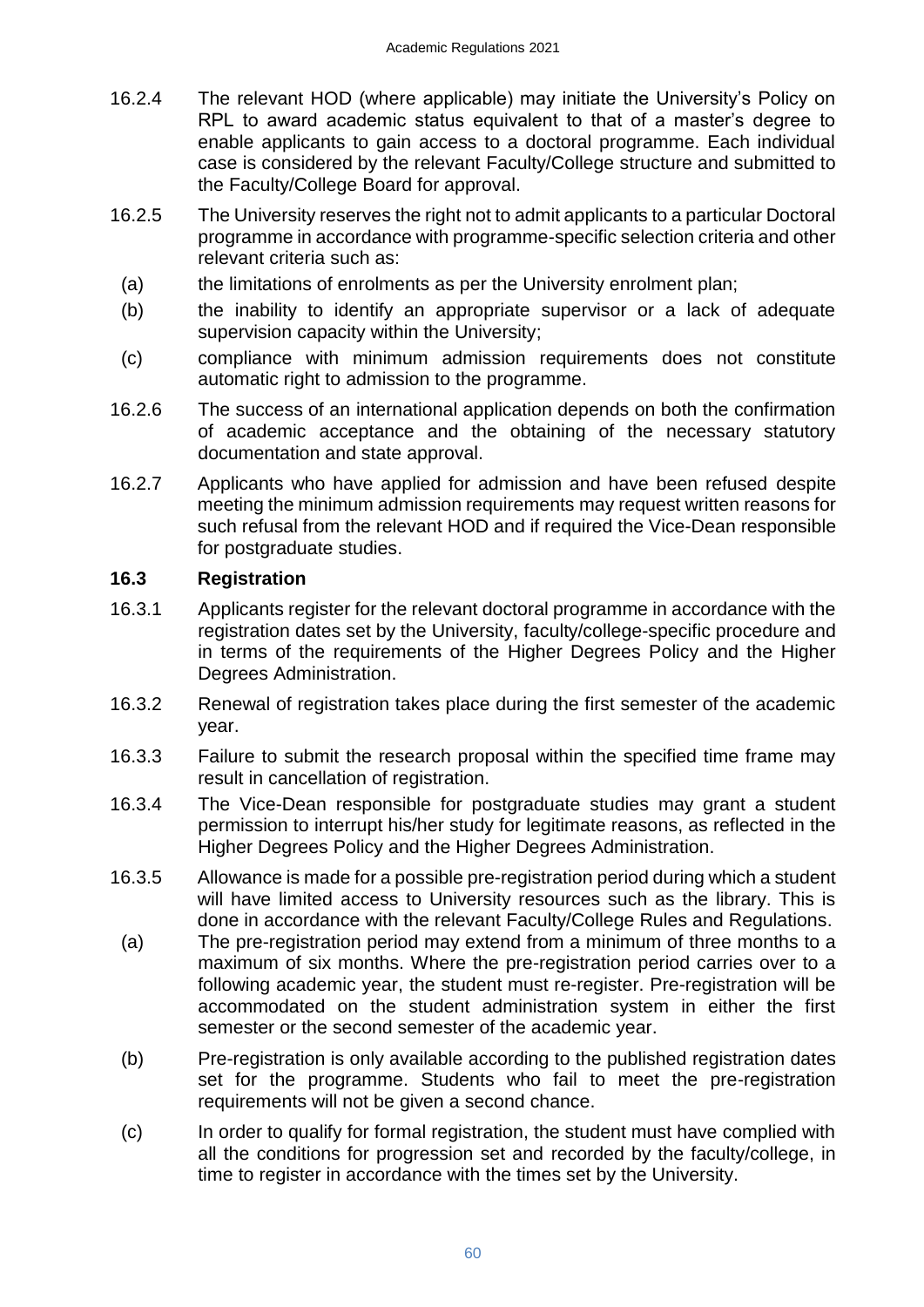- 16.3.6 Students register for the doctoral programme full time or part time in accordance with the specific requirements of the programme as contained in the relevant Faculty/College Rules and Regulations, as approved by Senate, and with due regard to the approval of the DHET, as accredited by the CHE (HEQC) and registered by SAQA
- 16.3.7 The minimum duration of a doctoral programme is two academic years (part time or full time). Residency less than the prescribed minimum period is not granted.
- 16.3.8 The maximum period of registration for a doctoral programme is four years full time or five years part time. Further registration may be granted by the relevant Vice-Dean responsible for postgraduate studies in accordance with the University's Higher Degrees Policy and the Higher Degrees Administration.
- 16.3.9 The approval of students' research proposals, supervisors, study fields and provisional or final titles of theses is in accordance with the University's Higher Degrees and Postgraduate Studies Policy, Higher Degrees Administration and faculty/college-specific regulations determined by the relevant Faculty/College Board, approved by Senate as recommended by the SHDC.
- 16.3.10 Any amendment to the title of a thesis is in accordance with faculty/collegespecific requirements, and such amendment is approved by the relevant Faculty/College Board or FHDC with delegated authority, and noted by the SHDC. A change in project title at any stage does not constitute valid grounds for the extension of registration or residency/formal duration of study.
- 16.3.11 Scholarship development at doctoral level may consist of at least the following formative and integrated assessment opportunities, as determined by the Faculty/College Board, approved by Senate and contained in the Faculty/College Rules and Regulations:
- (a) regular discourse engagement with the supervisor(s), as contained in the faculty/college-specific guidelines for doctoral programmes;
- (b) two doctoral seminars during the course of the programme: one to present and defend the research proposal and one to present the results of the research project and simultaneously to justify the originality of the thesis.
- 16.3.12 The renewal of students' registration for a doctoral programme is subject to their satisfactory progress in accordance with the Higher Degrees Policy, Higher Degrees Administration, faculty/college-specific requirements and, where applicable, professional regulatory requirements.
- 16.3.13 In the event of students' progress being unsatisfactory, the relevant Faculty/College Board recommends to the SHDC that their registration for the doctoral programme be terminated. The decision of the SHDC is final.
- 16.3.14 Interruption (a study break that does not count against a student when calculating the period within which the study must be completed) may be granted in exceptional circumstances, for a maximum of twelve months, and only once during the period of study. This matter would be to the discretion of the FHDC.

## <span id="page-60-0"></span>**16.4 Ethical considerations**

Research in doctoral programmes is conducted in accordance with ethical requirements as contained in the University's Code of Academic Ethics and faculty/college-specific procedures as determined by the relevant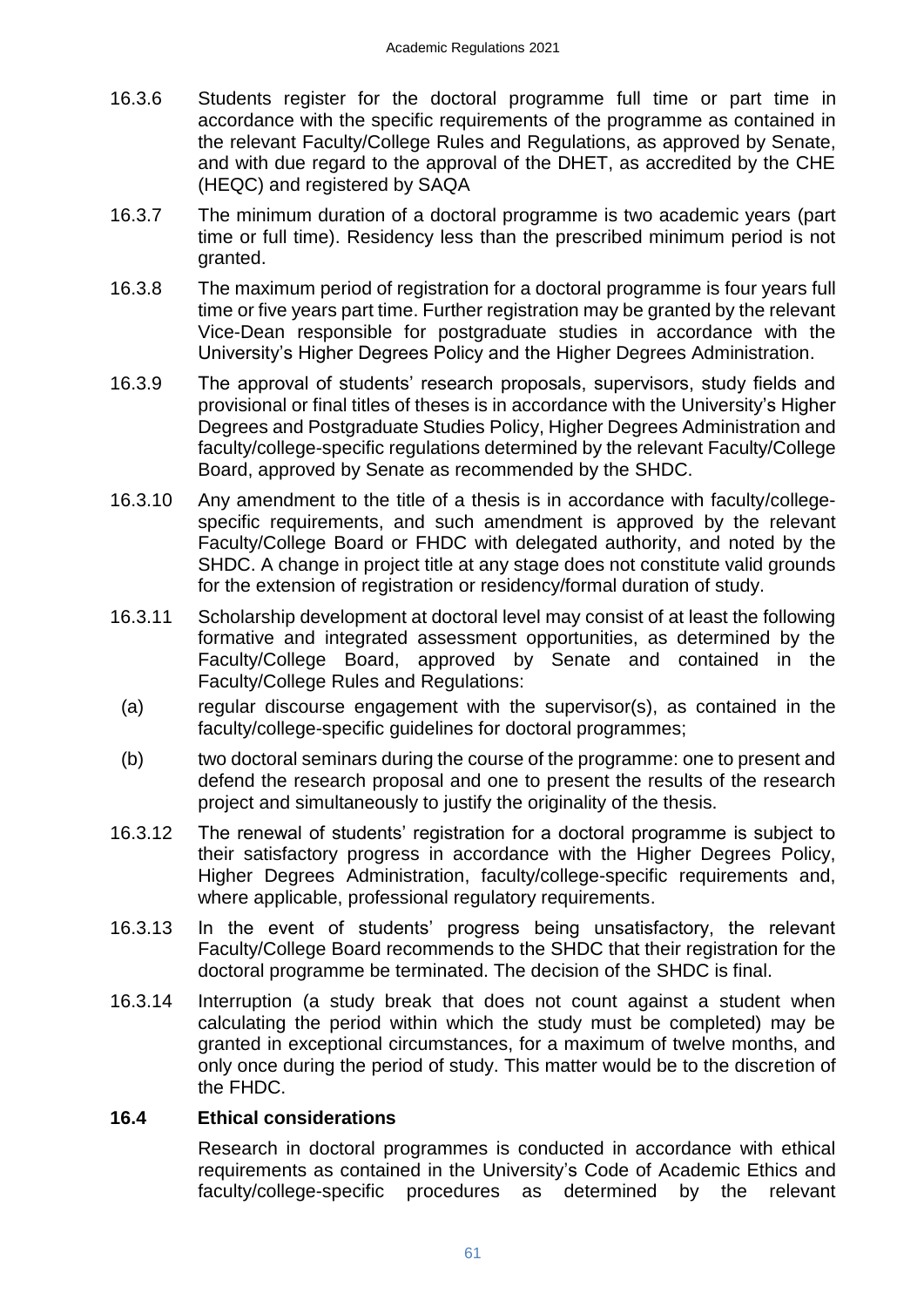Faculty/College Board, with due regard to statutory and professional regulatory requirements and general best-practice principles to protect human and animal dignity and welfare in research.

## **16.5 Health and safety**

<span id="page-61-1"></span><span id="page-61-0"></span>The supervisors of a research project are responsible for assessing whether or not a research project has health and safety implications in accordance with the University's Health and Safety Policy.

#### **16.6 Assessment**

- 16.6.1 The core output of a doctoral programme is a thesis in the form of a written document in an appropriate format. The thesis may consist of a collection of articles and essays as governed by the UJ guidelines on Theses or Dissertations in Article or Essay Format. The Faculty/College Rules and Regulations, approved by Senate, however, may determine that an oral defense or Viva Voce may form part of the academic requirements for the qualification. The submission of two pieces of work suitable for publication in a peer-reviewed publication, based on the thesis, is a prerequisite for the conferment of the degree.
- 16.6.2 A professional doctorate is assessed on the outcome of the research component as well as the required coursework in accordance with the Faculty/College Regulations as approved by Senate.
- 16.6.3 Doctoral degree students are responsible for the technical and linguistic editing of the thesis with the assistance of the supervisor, prior to submission for final summative assessment.
- 16.6.4 Submission of the final thesis for assessment purposes, with reference to the presentation format, content and layout, is in accordance with the faculty/college-specific regulations as determined by the relevant Faculty/College Board, SHDC, approved by Senate and contained in the Faculty/College Rules and Regulations.
- 16.6.5 The final submission of the thesis takes place in accordance with the final submission dates per semester as contained in the University's Year Programme to ensure timely completion of the assessment process. Late submission could imply the renewal of a registration.
- 16.6.6 A thesis is submitted for final summative assessment, subject to the written permission of the supervisor(s) and a completed UJ declaration form for master's and doctoral studies. The permission of the supervisor(s) or the Executive Dean to submit a thesis for final summative assessment does not guarantee a successful outcome of the assessment procedure.
- 16.6.7 Where a dispute arises between the supervisor(s) and student about the submission of the thesis for assessment, the student has the right to approach the HOD and Vice-Dean responsible for postgraduate studies with a written submission motivating why the thesis is considered ready to be assessed. The Vice-Dean responsible for postgraduate studies will make a decision in consultation with the HOD and FHDC. The decision of the Executive Dean is reported to the SHDC.
- 16.6.8 The assessment of the thesis is in accordance with the University's Higher Degrees Policy, Higher Degrees Administration and the faculty/collegespecific criteria as determined by the Faculty/College Board and approved by Senate.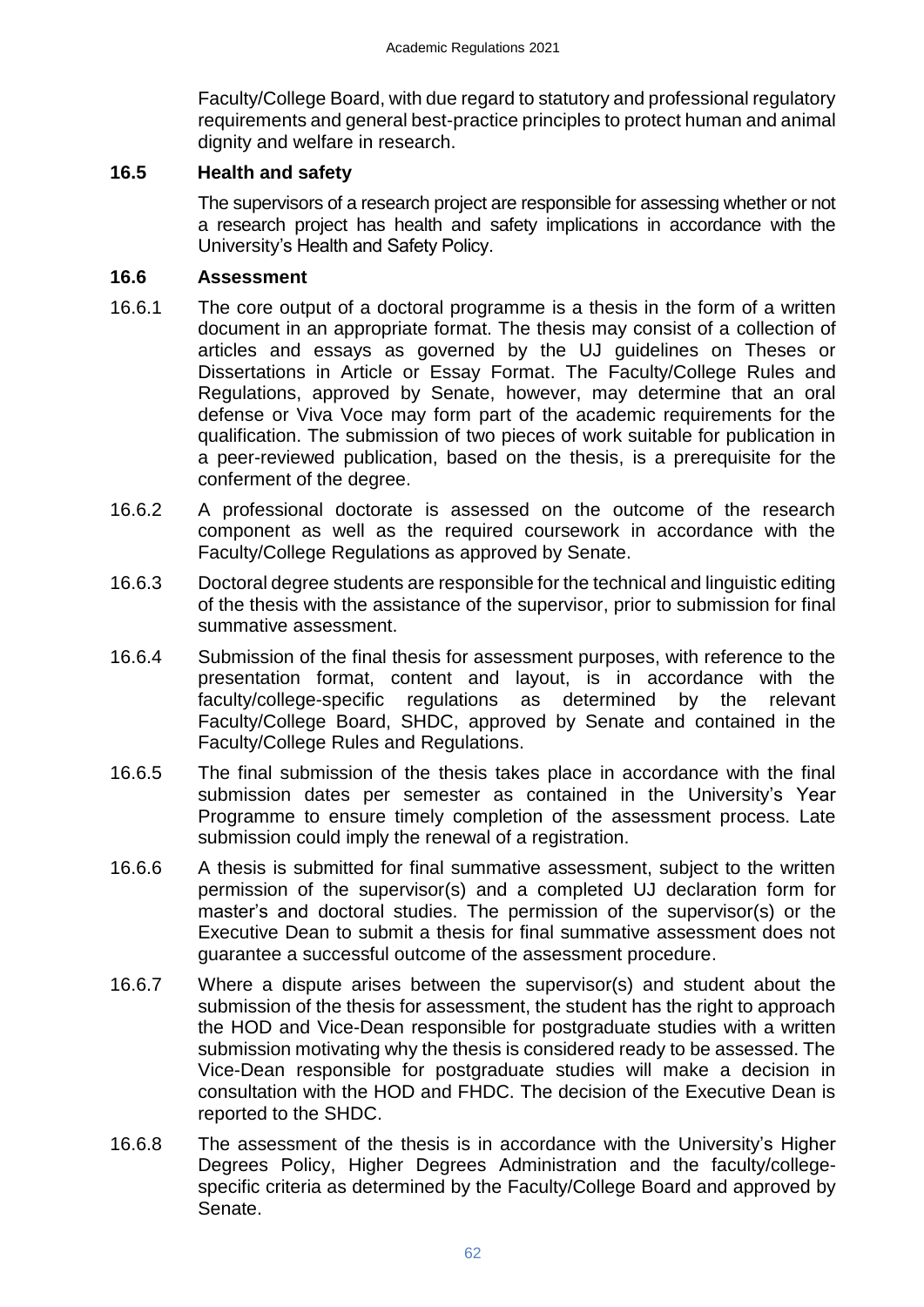- 16.6.9 There are four possible responses from an assessor of a thesis, namely:
- 16.6.9.1 Approval of the thesis and that the doctoral degree be conferred, with or without minor editorial corrections:
- 16.6.9.2 Provisional approval of the thesis, subject to the candidate effecting nonsubstantive corrections and improvements as identified in the assessor's report, to the satisfaction of the supervisor;
- 16.6.9.3 Non-approval by the assessor due to substantial deficiencies in the thesis as identified in the assessor's report.
- (a) Recommend that the substantial amendments be effected to the satisfaction of the SHDC (The FHDC's process may involve the advice from an internal/external independent expert); or
- (b) The thesis to be re-submitted to the assessor for re-assessment.
- 16.6.9.4 Reject the thesis, in which case no reassessment is recommended or considered.
- 16.6.10 The University is not bound by the recommendation of individual assessors as the final assessment result lies solely within the power of the University, which exercises an academic judgement when determining final results.
- 16.6.11 The FHDC may (but is not obliged to) invoke one or more of the following procedures to resolve an impasse in the results of a doctoral study (in accordance with the Senate Higher Degrees Policy and Higher Degrees Administration):
- (a) request additional information from the assessors and/or supervisors; or
- (b) appoint an additional assessor to assess the thesis in the hope that the resulting report will resolve the impasse; or
- (c) invite an external expert to advise the FHDC; or
- (d) identify an independent arbiter to consider all the documentation pertaining to the assessment process, including the individual assessors' reports and present a decision to the FHDC; or
- (e) initiate a facilitation process to reach a joint recommendation between assessors as per the Higher Degrees Administration; or
- (f) any other procedure it deems appropriate.
- 16.6.12 Students are not deemed to have completed the requirements for conferment of the degree if two pieces of work in a format suitable for peer-reviewed publication are not submitted prior to the closure of the graduation list for the forthcoming graduation ceremony.
- 16.6.13 Students are not deemed to have completed the requirements for conferment of the degree if an electronic copy has not been submitted to the relevant faculty/college administration officer prior to the graduation ceremony.

## **16.7 Certification of compliance with the requirements of the qualification**

<span id="page-62-0"></span>Certification of compliance with the requirements of the qualification is in accordance with the Certification Policy of the University, with due regard to the responsibility of the students, supervisors, relevant faculty/college administration officer, the Executive Dean of the Faculty/College and the Registrar.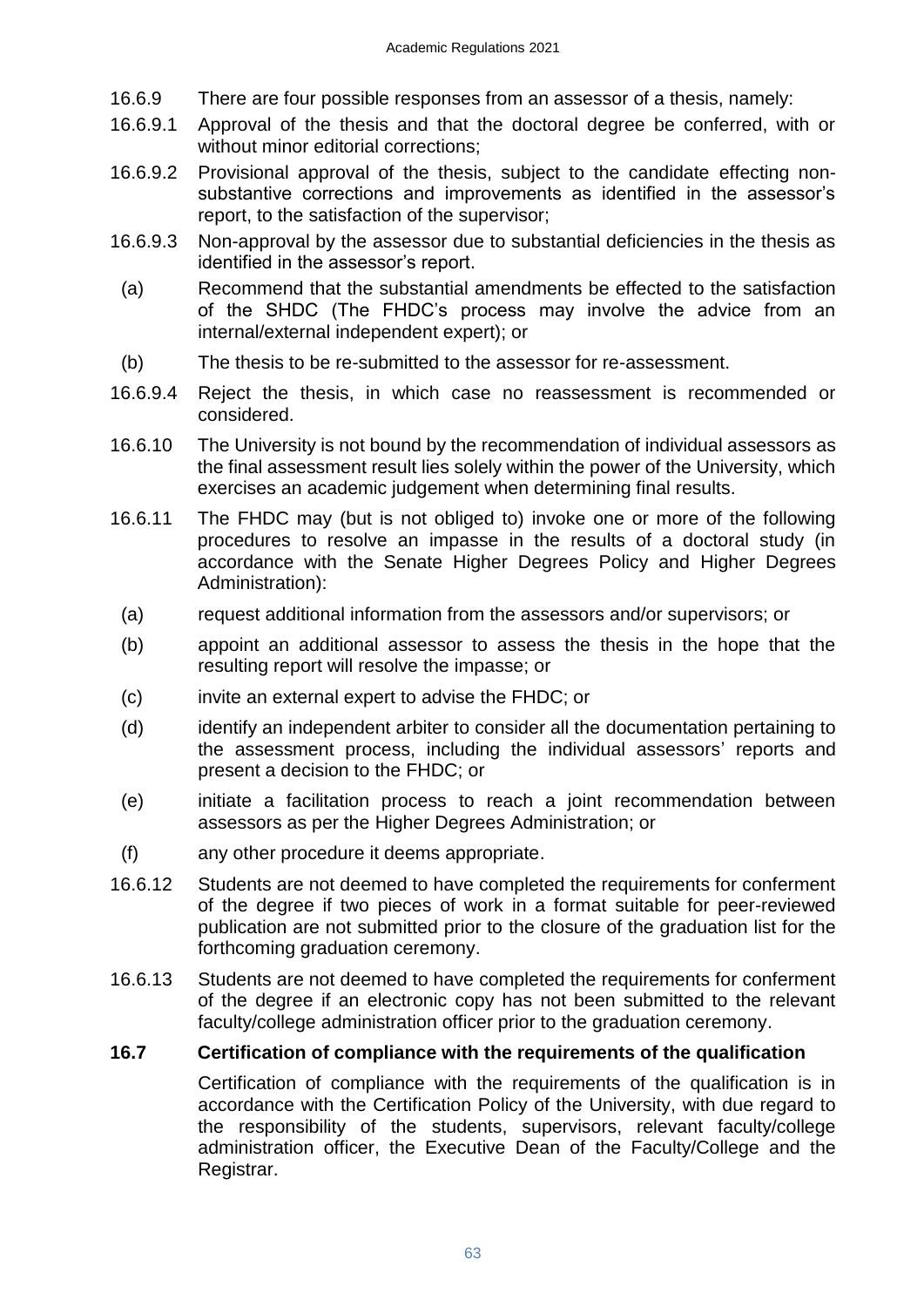## <span id="page-63-0"></span>**16.8 Dissemination and publication of the thesis**

- 16.8.1 Students are encouraged to publish articles concerning their doctoral research before the thesis has formally been accepted, but must first obtain written permission from their supervisors.
- 16.8.2 Copyright in a thesis, as well as ownership of intellectual property arising from the research, is vested in the University regardless of whether or not the thesis is accepted or the research completed. Students give their irrevocable consent, when signing the Student Agreement at registration, to the formal cession of any applicable rights to the University.
- 16.8.3 In addition to the final submission of the thesis, and except where faculty/college regulations exempt them or set a higher number, doctoral students are required to submit to their supervisors at least two pieces of work in a format suitable for a peer-reviewed publication. Faculty/College regulations may stipulate additional evidence (e.g. proof of acceptance of the manuscript for publication). The requirement of such additional evidence is approved by the relevant Faculty/College Board and Senate.
- 16.8.4 Co-authorship between students and supervisors of an article based on a doctoral research publication is in accordance with the Guidelines on Authorship as contained in the University's Code for Academic Ethics.
- 16.8.5 Students will not be deemed to have completed the requirements for graduation until such time as the aforementioned manuscript of the research article has been submitted to the supervisors unless the student has been exempted from this requirement by the Faculty/College Rules and Regulations.
- 16.8.6 The preparation of the manuscript of the research article is undertaken by students and the supervisors and students in close collaboration with one another, and supervisors are responsible for assisting students.
- 16.8.7 If a thesis or an adaptation of it or any resulting research publication is published, it must be stated that it is based on research done at UJ for a particular study.
- 16.8.8 If students do not publish their work, supervisors may take the initiative to publish it in accordance with the Guidelines on Authorship as contained in the University's Code for Academic Ethics.
- 16.8.9 The SHDC, on the recommendation of the Deputy Executive Director: Research and Innovation or an applicant duly mandated in this regard, may grant a confidentiality classification of two years to the completed thesis, as stipulated in the University's Policy on Intellectual Property, meaning a delay in the public display of the thesis.
- 16.8.10 Any research and development done by students as part of their studies, will be subject to the IPR Act.

## <span id="page-63-1"></span>**16.9 Dispute resolution**

- 16.9.1 If an unresolved dispute should arise between two or more of the supervisors, or between a supervisor and the student, the HOD, in the first instance takes steps to resolve the matter.
- 16.9.2 If a dispute remains unresolved, it is referred to the relevant Vice-Dean responsible for postgraduate studies who may refer the matter to the SHDC for final consideration and processes to resolve the matter.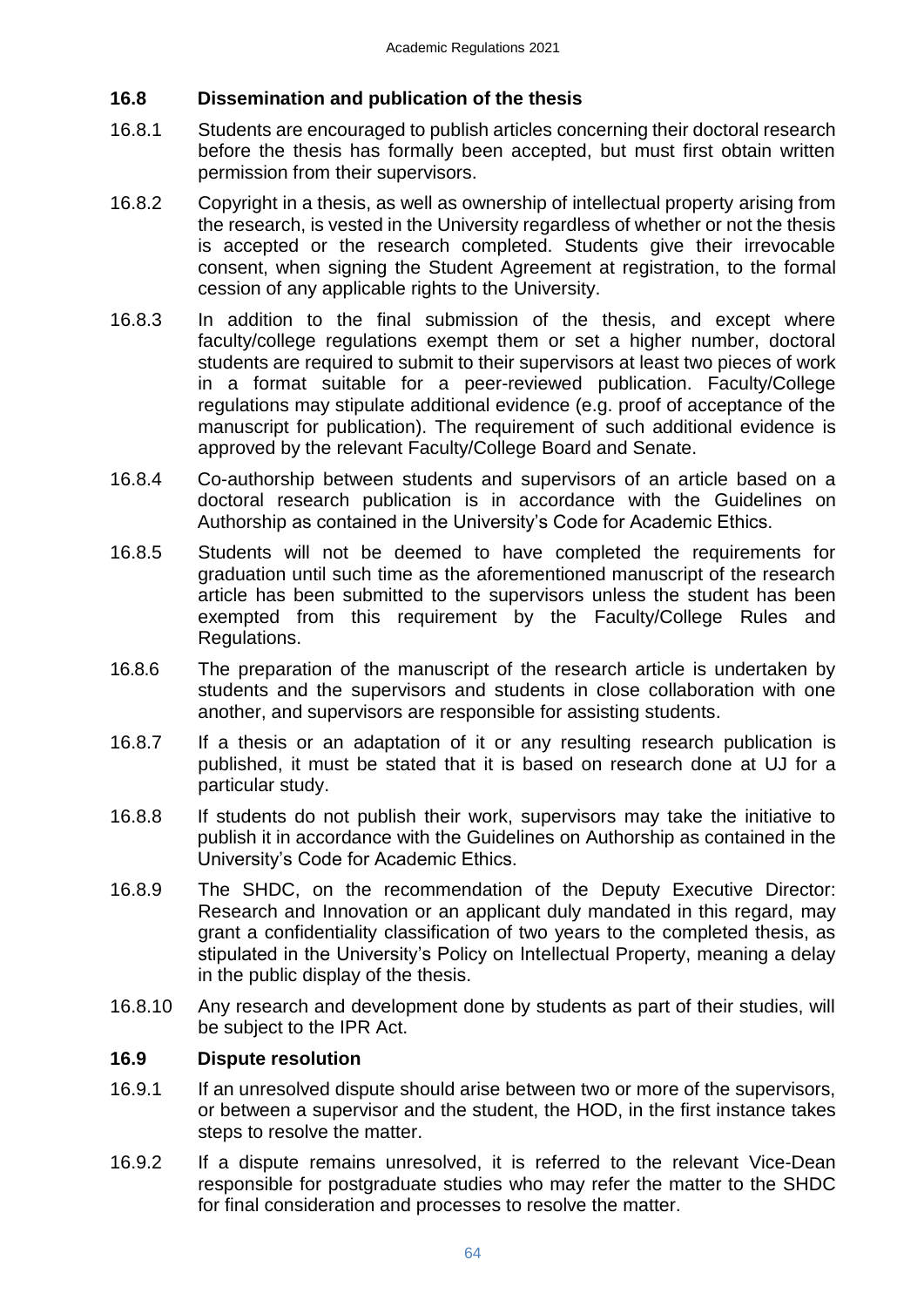## <span id="page-64-0"></span>**16.10 Appeals procedure**

- 16.10.1 Where assessors' reports vary considerably about the merit of a particular thesis, thereby giving rise to an impasse in finalising the assessment result, a faculty/college may (but is not obliged to) invoke one or more of the following procedures to resolve the impasse (in accordance with the Senate Higher Degrees Policy and the Higher Degrees Administration):
	- (a) request additional information from the assessors and/or supervisors; or
	- (b) invite an external expert to advise the FHDC; or
	- (c) appoint an additional assessor to assess the thesis in the hope that the resulting report will resolve the impasse; or
	- (d) identify an independent arbiter to consider the individual assessors' reports and present a decision to the faculty/college-specific assessment committee; or
	- (e) any other procedure that the faculty/college deems appropriate.

## <span id="page-64-1"></span>**16.11 Finalisation of results**

<span id="page-64-2"></span>The SHDC finalises the assessment results of doctoral studies.

## **16.12 Intellectual property**

- 16.12.1 The supervisors are responsible for monitoring all doctoral projects for potential inventions or other commercially valuable intellectual property implications, and disclosing such inventions or implications to the Executive Director: Research and Innovation.
- 16.12.2 Students who develop inventions or other forms of commercially valuable intellectual property must disclose such inventions to the supervisors in accordance with the University's Policy on Intellectual Property.
- 16.12.3 Where disclosures have been made about intellectual property emerging from a research project, the Executive Director: Research and Innovation, or an applicant duly mandated in this regard, must certify that any intellectual property matters pertaining to the project have been dealt with in terms of relevant university policy as a condition of graduation.

## <span id="page-64-3"></span>**17. SPECIFIC ACADEMIC REGULATIONS APPLICABLE TO NON-SUBSIDISED ACADEMIC CONTINUING EDUCATION WHOLE AND SHORT LEARNING PROGRAMMES**

## <span id="page-64-4"></span>**17.1 Application and approval**

- 17.1.1 The process to offer continuing education whole and short learning programmes is an institutional matter; however, whole programmes require external accreditation.
- 17.1.2 The University may only offer a continuing education programme that is at least at NQF Level 5 and higher. Exceptions to this rule will only apply under exceptional circumstances at NQF Level 4, as approved by the Registrar in consultation with the Vice-Dean (Teaching and Learning).
- 17.1.3 All continuing education programmes are offered subject to adequate:
- (a) academic capacity within the academic department;
- (b) academic quality control by the respective academic department and Faculty/College Board;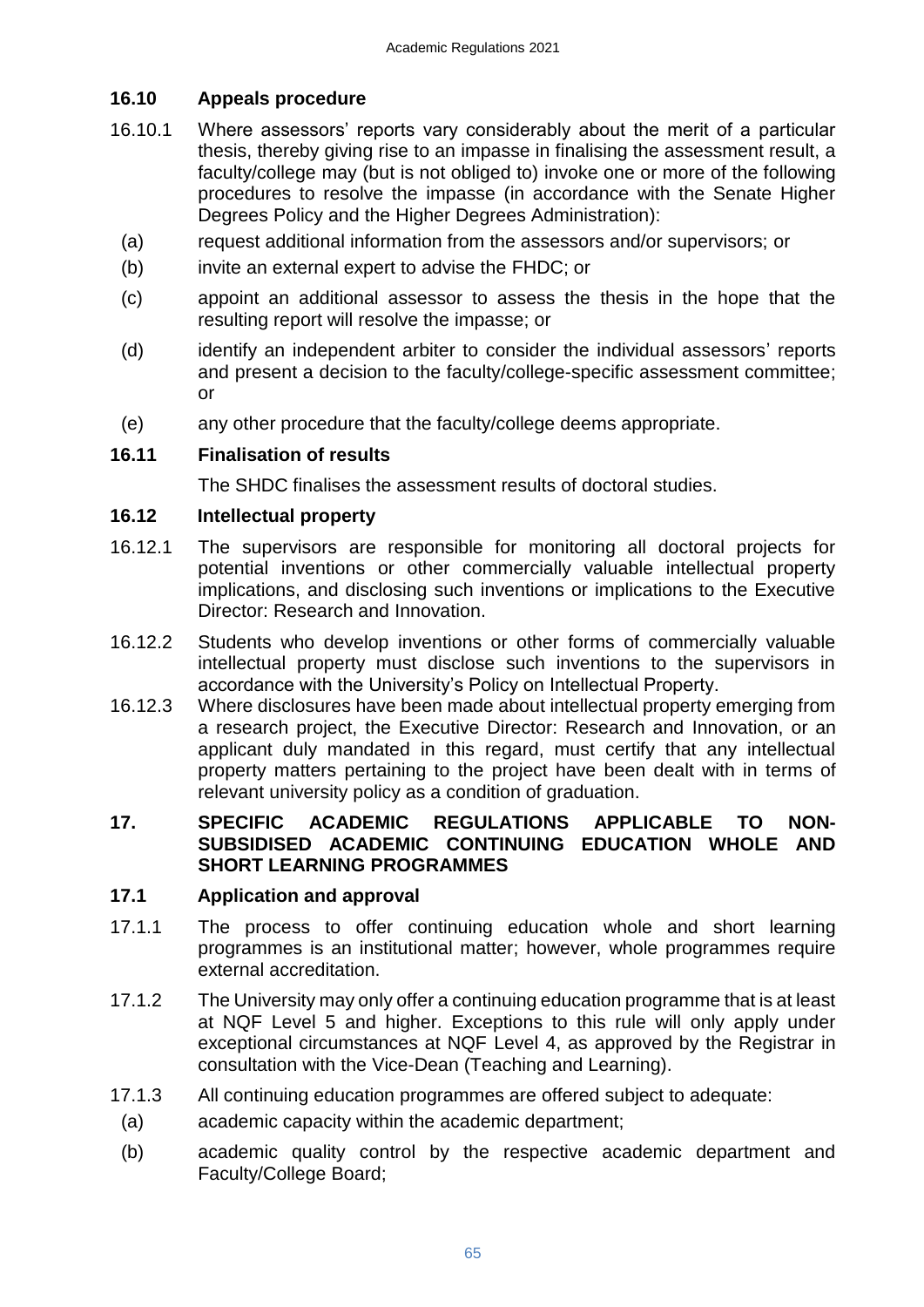- (c) lecturing venue capacity at the campus where the proposed academic programme is offered; and
- (d) approval by the Faculty/College Board on recommendation by the Programme Working Group, via Senex for Senate approval.
- 17.1.4 The process of an application for and the offering of a continuing education programme are in accordance with:
- (a) the procedure (completion of the approved prescribed forms) that has been approved by Senex and Senate; and
- (b) the Policy on the Regulation of Secondary Income Generating Activities that Supplement an Employee's Income and the Academic Programme Policy.
- 17.1.5 A continuing education whole programme may only be offered in exceptional cases as approved by Senate subject to CHE accreditation and SAQA registration.

## <span id="page-65-0"></span>**17.2 Accountability**

- 17.2.1 The HFA/HCA is accountable for the academic administration of all continuing education programmes offered by the faculty/college.
- 17.2.2 The Vice-Dean (Teaching and Learning) is accountable for the quality of the academic offering and academic administration of all continuing education programmes.

## <span id="page-65-1"></span>**17.3 Admission**

- 17.3.1 For admission to continuing education programmes, applicants must have successfully applied to the relevant faculty/college according to the Senateapproved admission requirements unique to each approved programme.
- 17.3.2 Students who successfully complete continuing education programmes are not entitled to automatic access to any formal subsidised programme offered by the University. Admission decisions for such students are dealt with in accordance with formal programme requirements and selection criteria as determined by the relevant Faculty/College Board, approved by Senate and contained in the Faculty/College Rules and Regulations.

## <span id="page-65-2"></span>**17.4 Registration**

- 17.4.1 Students register for a continuing education programme in accordance with faculty/college-specific procedures.
- 17.4.2 The information is captured on the University's student data system.

## **17.5 Assessment**

<span id="page-65-3"></span>All credit-bearing programmes are assessed in accordance with the University's Assessment Policy and Procedures.

## <span id="page-65-4"></span>**17.6 Graduation and Certification**

- 17.6.1 Certification of compliance with the requirements of the continuing education programme is in accordance with the University's Academic Certification Policy.
- 17.6.2 Only students who have fully met the requirements of the continuing education programmes may be issued with the relevant certificates.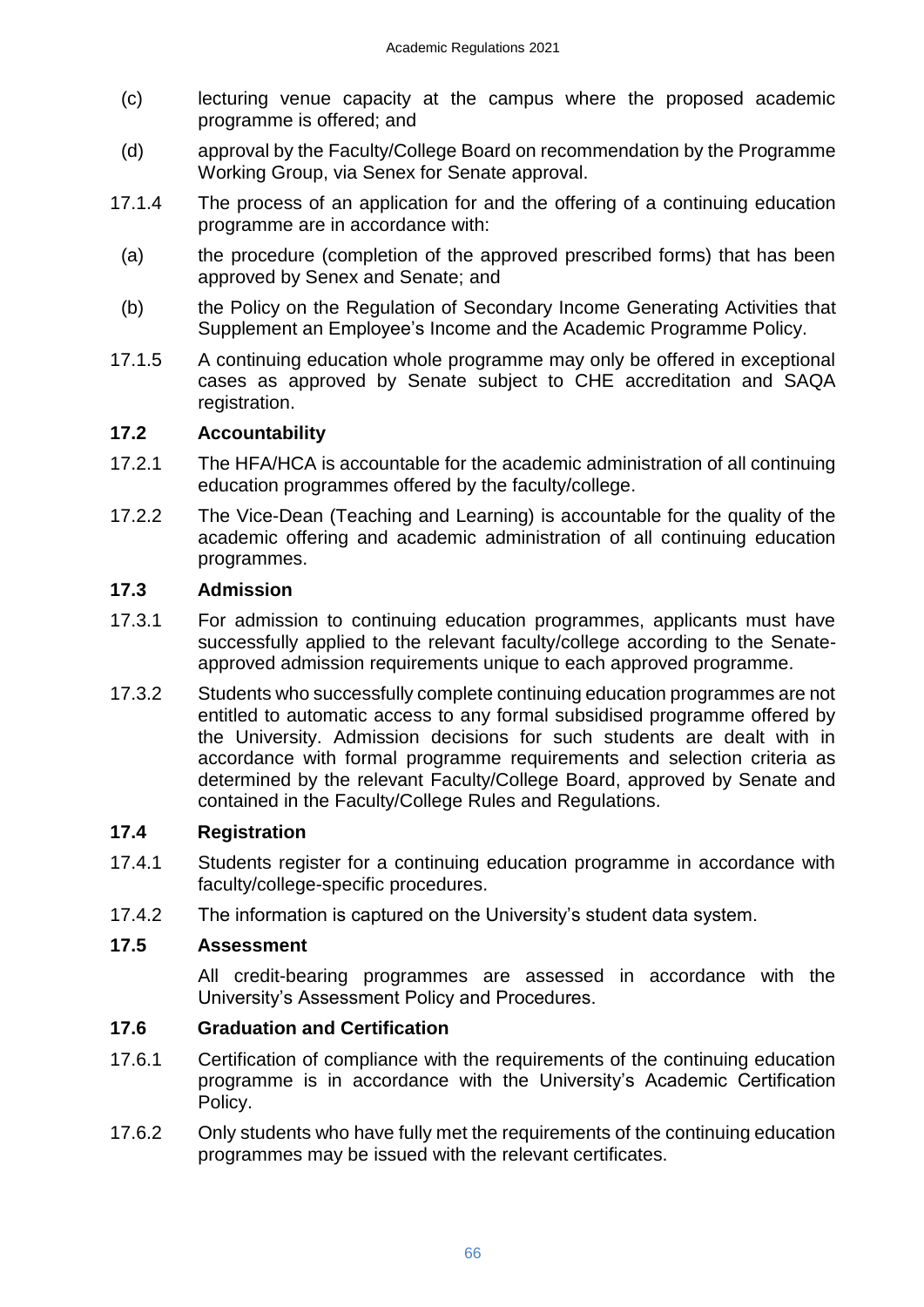- 17.6.3 Whole continuing education programmes with a credit value of 240 NQF credits or more are conferred at the University's graduation ceremonies in accordance with UJ Graduation Policies and Procedure.
- 17.6.4 Continuing education programmes generating less than 240 NQF credits may be invited to a Faculty/College certificate ceremony at the discretion of the Faculty/College concerned.

## **17.7 Copyright**

<span id="page-66-0"></span>Copyright on all programmes vests in the University. This includes, but is not limited to, the programme design, curriculum, study material and the assessment material of each programme.

## **18. WITHDRAWAL AND REVOCATION OF ADMISSION STATUS AND REGISTRATION, FOR DEGREE, DIPLOMA, CERTIFICATE OR OTHER QUALIFICATIONS**

18.1 The University has the right to revoke or amend the admission status of an applicant, and cancel or refuse the registration of an applicant or student who provided incorrect information and documentation material to an application for admission or re-admission, or who omitted to provide information or documentation material to an application for admission or re-admission.

## <span id="page-66-1"></span>**19. WITHDRAWAL AND REVOCATION OF DEGREE, DIPLOMA, CERTIFICATE OR OTHER QUALIFICATIONS**

- 19.1 Subject to the provisions of AR 19.2 to 19.4, the Council of the University may, in consultation with the Senate, withdraw and revoke any degree, diploma, certificate or other qualification that was awarded:
- (a) on the basis of a material error on the part of the University, provided that such withdrawal and revocation may only take place within a period not exceeding two years after the conferment concerned; or
- (b) as a result of a fraudulent or dishonest act in connection with the obtaining of such degree, diploma, certificate or other qualification.
- 19.2 The withdrawal and revocation of a qualification on the grounds listed in AR 19.1 is initiated by an ad hoc subcommittee of the Senate Teaching and Learning Committee (STLC) in the case of undergraduate qualifications and of the SHDC in the case of a postgraduate qualifications.
- 19.3 Prior to the ad hoc subcommittee formulating a recommendation to Senate and Council regarding the withdrawal and revocation of the qualification concerned, the Registrar or an official delegated by the Registrar to do so, must on behalf of Council:
- (a) notify the recipient of the qualification concerned that a revocation and withdrawal is being considered;
- (b) provide the recipient with relevant information justifying the intended action; and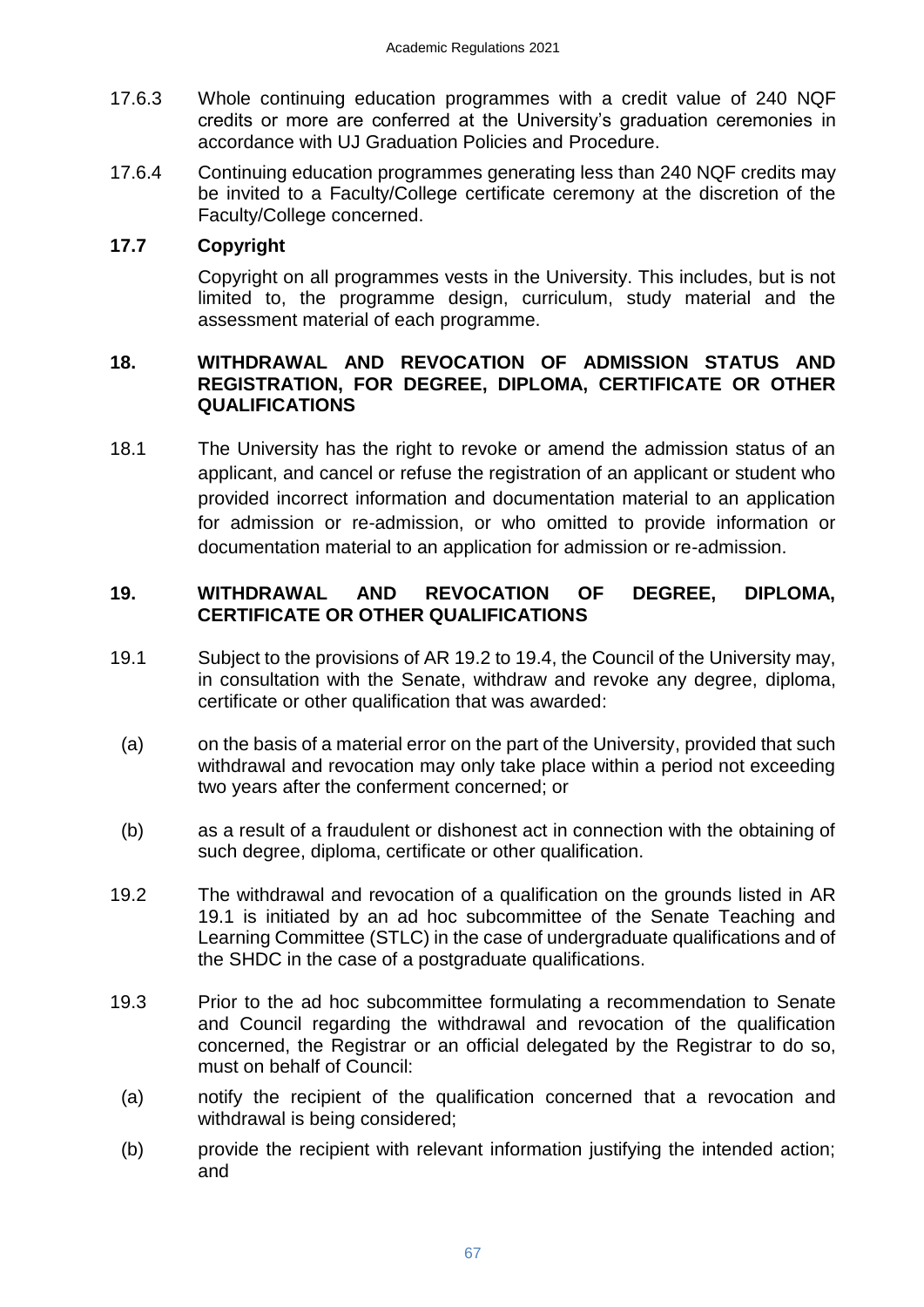- (c) provide the recipient with an opportunity to obtain legal or other assistance and to present his or her case in writing and orally to the ad hoc subcommittee.
- 19.4 The ad hoc subcommittee, in formulating its recommendations to Senate, must record in sufficient detail the written and oral submissions and representations of the recipient. Senate in formulating its recommendations to Council must consider the submissions and representations of the recipient. Council in deciding on whether or not to withdraw and revoke the conferment of the qualification, must consider the submissions and representations of the recipient.
- 19.5 In the event that the withdrawal and revocation relates to circumstances contemplated in AR 19.1(b), the University must report the matter for criminal investigation.
- 19.6 In the event that any degree, diploma, certificate or other qualification that was awarded, is withdrawn or revoked, the relevant Quality Council responsible for the qualification or part-qualification and SAQA must be informed by the University so as to amend the National Learner Record Database, if necessary.